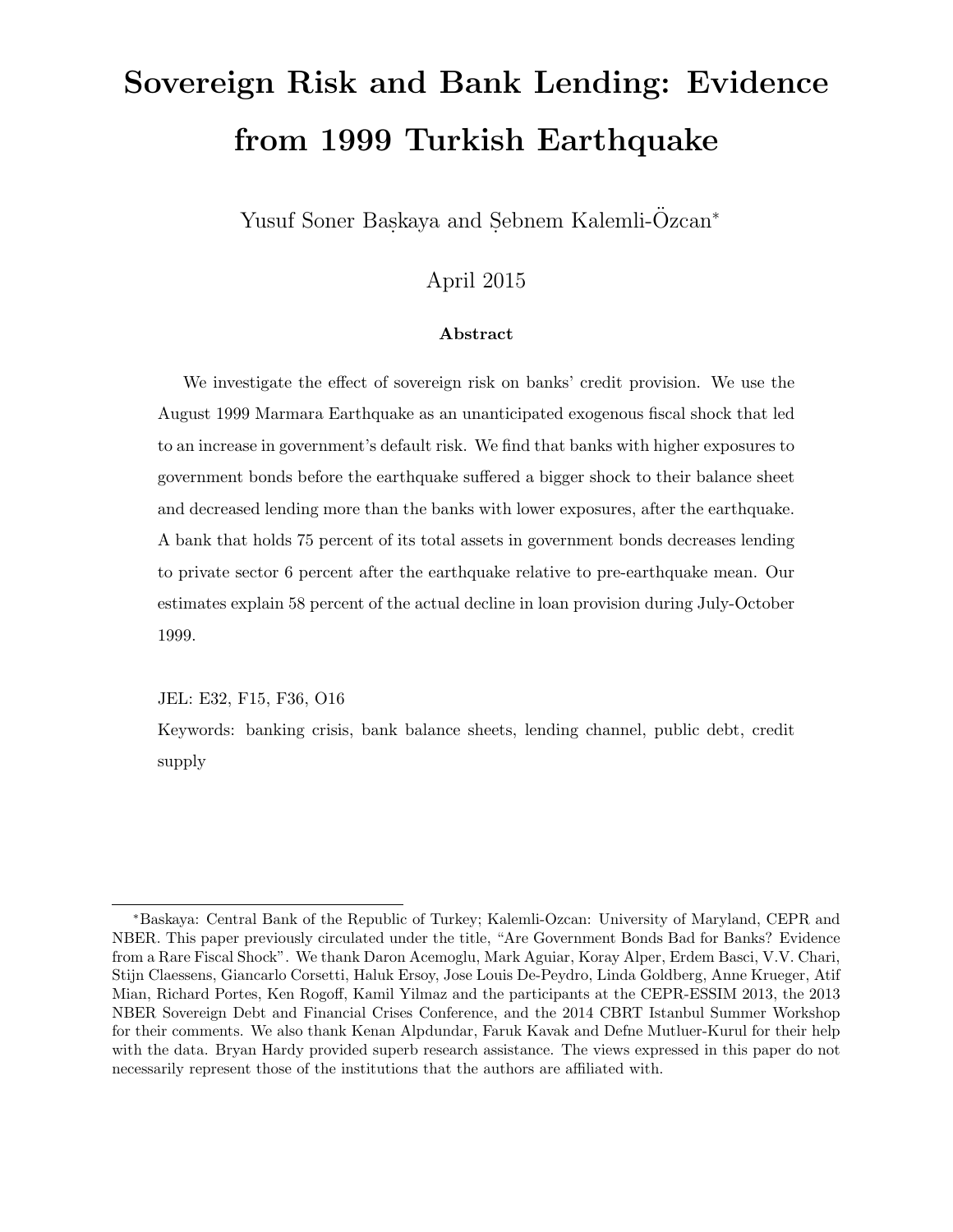# I Introduction

Sovereign governments mostly borrow from domestic residents (Aguiar and Amador (2013), Tomz and Wright (2013), and Reinhart and Rogoff (2009)). By lending to their own sovereigns, domestic financial institutions expose themselves to sovereign risk. As sovereign default risk increases and sovereign ratings get downgraded, the net worth of banks who hold sovereign debt goes down (Gennaioli, Martin, and Rossi (2014b), Holmstrom and Tirole (1993)). Such an increase in sovereign risk constitutes a direct balance sheet shock to the banks who hold sovereign debt and reduces the eligibility of sovereign bonds as collateral to secure funding. Sovereign risk can also increase endogenously due to weak banks. Governments can backstop the financial system as a lender of last resort, and recapitalize banks post financial crises. Such bailouts can increase sovereign risk (Acharya and Schnabl (2014)). Both channels can underline the well known fact of the coincidence of sovereign crises and banking crises (Reinhart and Rogoff (2009)). The resulting macroeconomic outcome regardless of the channel is a recession leading to low demand from corporate sector for loans.

To this date, there has been no empirical evidence on this mechanism, where an exogenous shock to banks' balance sheet due to heightened sovereign risk resulting in lower liquidity provision by banks to the private sector.<sup>1</sup> The difficulty in obtaining this evidence lies in three observed patterns in the data. First and foremost, the shock to the bank balance sheets is never exogenous and mostly anticipated. If banks cause the increase in sovereign risk or banks anticipate a government default then they can actively manage their balance sheet by buying/selling government bonds and hence we cannot deduce the effect of government bonds on the balance sheet on lending when the value of such bonds go down. Second, the value of the existing government bonds may not change on the bank balance sheet even sovereign ratings go down if banks are recording all assets at the book value. In this case, the shock

<sup>1</sup>Using data from a wide array of past emerging market sovereign defaults, Gennaioli, Martin, and Rossi (2014b) shows a negative relation between bank lending and holdings of sovereign bonds during default episodes.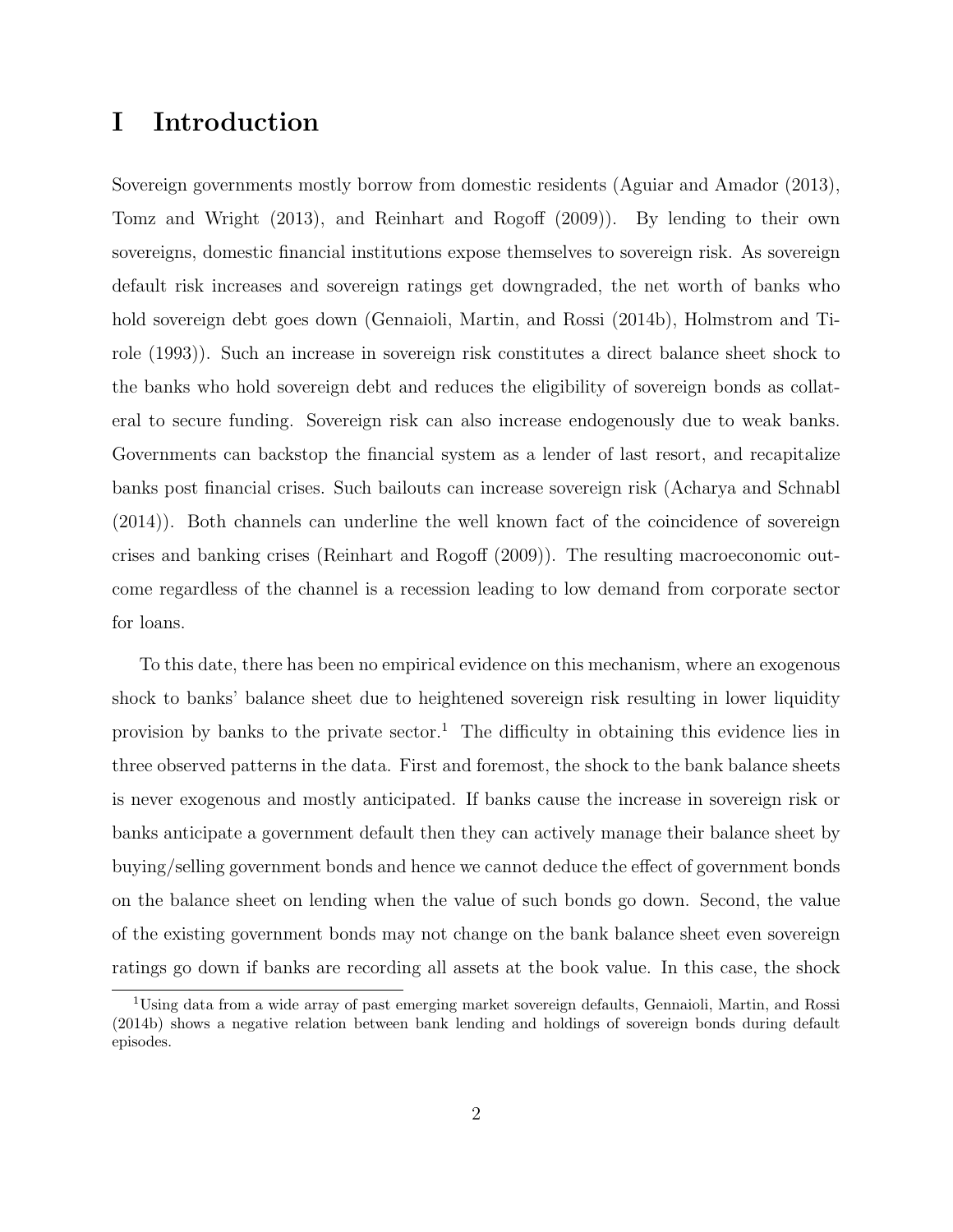to the bank balance sheet may not be observed to the econometrician. Bank will change its behavior in terms of private sector lending given the lower value bonds, but the change in the value of the bonds may not be observed on the balance sheet. The econometrician will erroneously attribute this change in lending to another factor or simply conclude that there is no effect of increased sovereign risk on lending through banks' holdings of government bonds. And last but not least, if the troubles in the banking sector and/or increased sovereign risk lead to a recession and increased uncertainty, the demand for credit by private sector will go down. Since we observe in the data equilibrium loan provision, the decline in loans can simply be due to this recessionary environment rather than the deterioration in bank balance sheets.

This paper investigates the link between government bonds, banks and credit market disruptions using a natural experiment that solves the aforementioned identification issues. Our experiment allows us to investigate the link from government bond holdings to banks' balance sheet health and then to credit supply to real sector. Specifically, we investigate the effect of government debt on banks' performance and credit provision, using confidential portfolio data for the universe of banks in Turkey between 1997–2012. We use the 1999 Marmara Earthquake as an unanticipated exogenous fiscal shock that led to fiscal distress. The earthquake provides us with a fiscal shock that affects the sovereign risk without affecting the general macroeconomic condition of the country. There was also no banking crisis prior to the earthquake. Using a differences-in-differences methodology, we find that banks' with higher exposures to government debt before the earthquake suffered a bigger shock to their net worth and decreased lending more than the banks with lower exposures. Our estimates will be identified from the double difference, i.e., the difference in lending after the earthquake between banks with low and high exposures to government debt before the earthquake. It is not possible that banks accumulate or run down government debt in expectation of the earthquake and hence the unanticipated nature of the shock helps us to rule out moral hazard and/or risk shifting stories in expectation of a default, which is the key problem in the literature.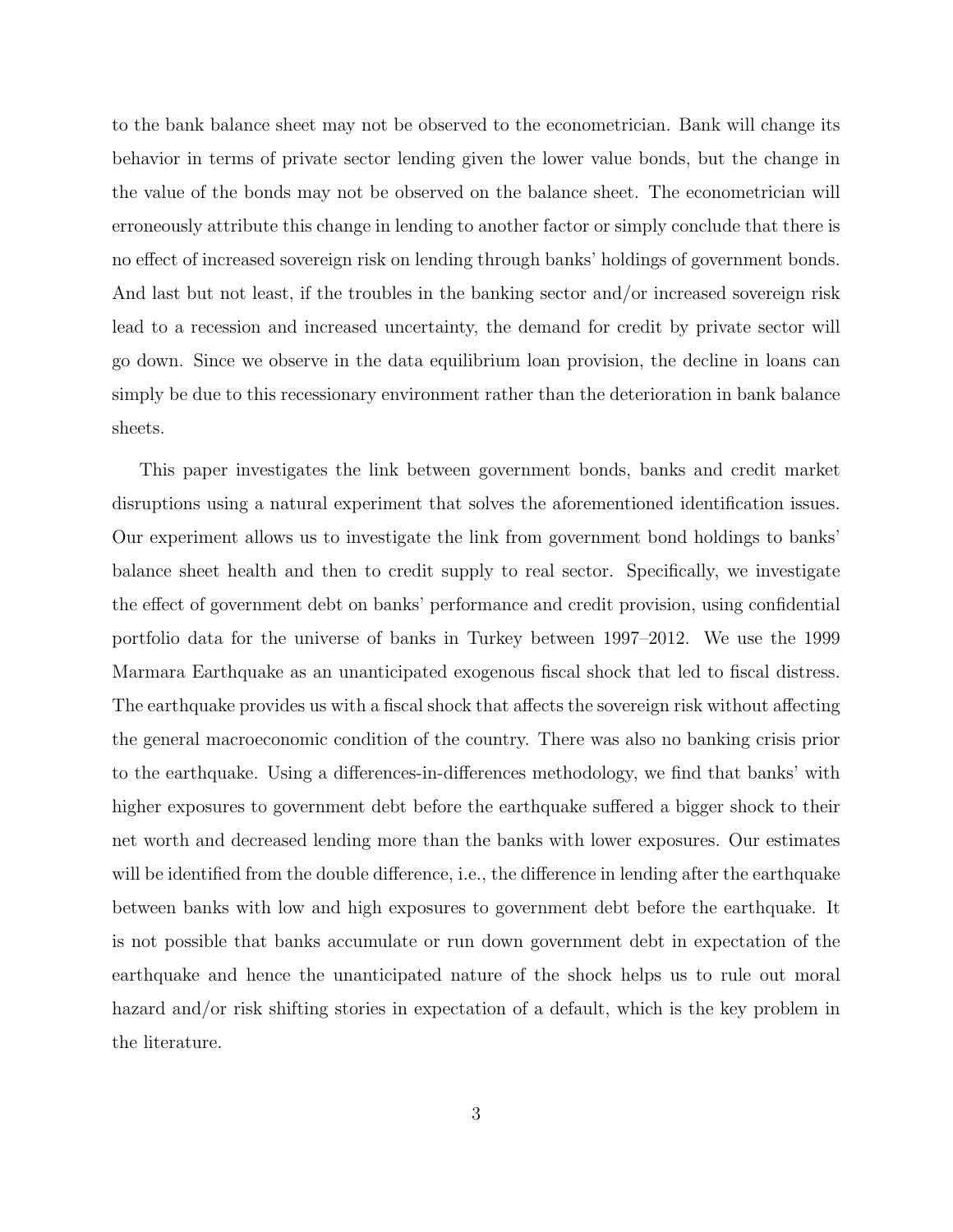Our identification strategy relies on the size and the unanticipated nature of the fiscal shock. In terms of the size of the fiscal shock, the Marmara earthquake is very significant. On August 17, 1999 and November 12, 1999, two big earthquakes (at a Richter Scale of 7.6 and 7.2, respectively) hit industrial heartland of Turkey, composed of cities such as Kocaeli, Sakarya, Duzce, Bolu, Yalova, Eskisehir, Bursa and Istanbul. The region's population share in country total is 25 percent and GDP share is 50 percent. Total cost of the disaster is estimated to be 20 billion USD, which is 11 percent of GDP as of  $2000<sup>2</sup>$  To put this event in context, the ratio of damaged buildings (including key industrial/chemical factories) is 4 times higher than 1995 Kobe earthquake and 12 times higher than 1994 Northridge earthquake. The Marmara Earthquake is listed in top ten in the U.S. Department of Commerce Significant Earthquakes database on all earthquakes recorded in history.

We start by showing the increased sovereign risk as a result of the earthquake. The spreads on government bonds go up and maturity gets shorter, indicating an increase in default risk. The government bonds decline in value and constitute a negative shock to banks' balance sheets; more so for the banks with high exposure to sovereign debt. To establish the mechanism from the reduced value of government bonds to a negative bank balance sheet shock, we proceed as follows. Bank balance sheets are at book value and hence the decline in the value of government bonds will not be measured by the existing government bond holdings that are not marked to market. To remedy this problem, we make use of a peculiarity of Turkish bank balance sheet accounting practices during that period, that is recording any loss from any asset in a separate line item called "valuation". We show that banks with higher exposure enter a loss into this item relative to the banks with lower exposure to such government bonds after the earthquake. Since we separately condition on non performing loans, this shows a direct negative shock to the net worth of the bank as a result of high exposure to government bond market.

Our results are statistically and economically significant. Our estimates imply that, a bank that holds 75 percent of its assets in government bonds decreases credit provision 2

<sup>&</sup>lt;sup>2</sup>See Akgiray and Erdik  $(2004)$ .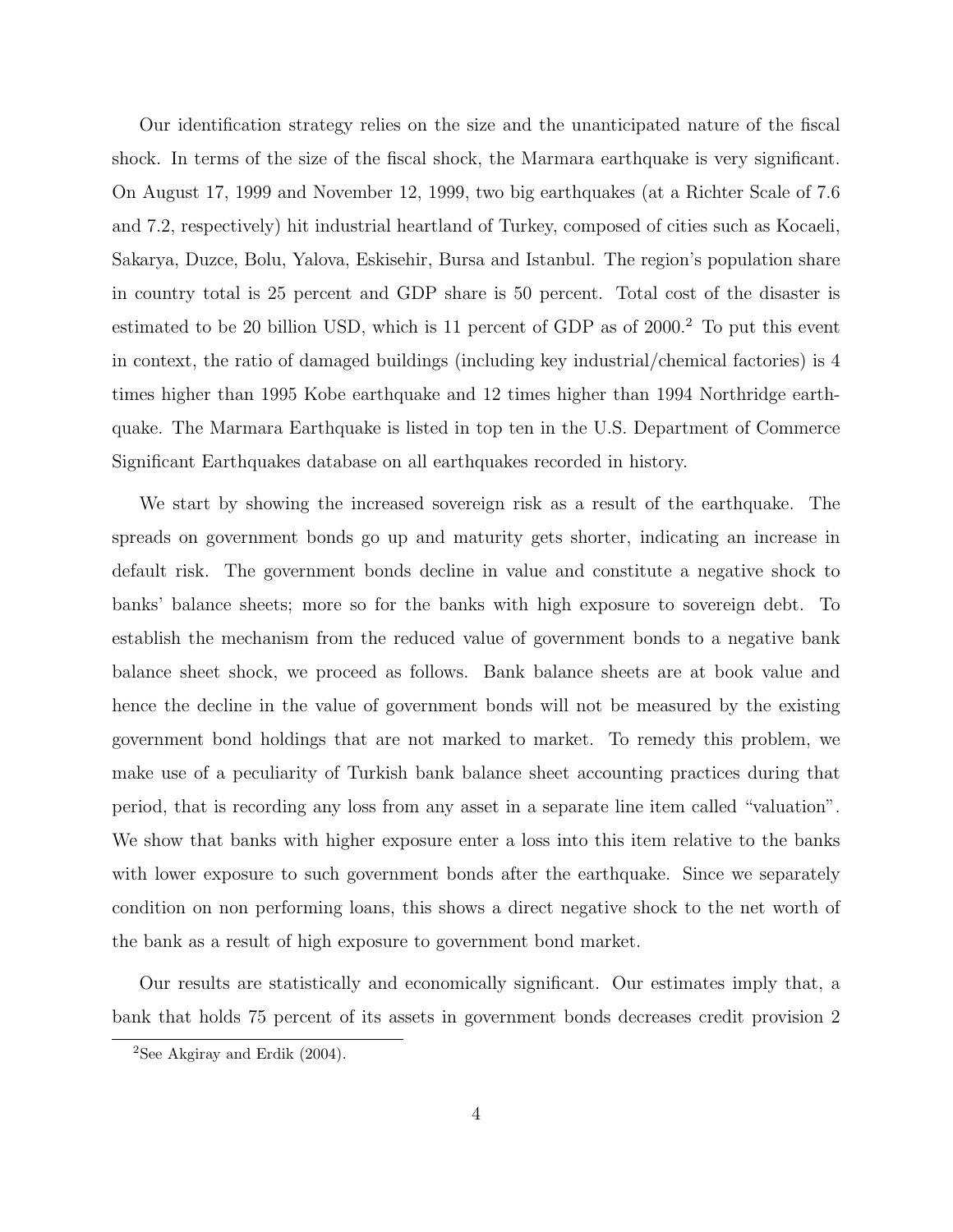percent during regular times and 6 percent during earthquake relative to respective means. We measure credit provision by loans to assets so these are big affects (mean loans to asset ratio is 30 percent). The actual decline in loan provision is 3 percentage points during the earthquake period. A bank with mean bond holdings (20 percent of its assets) will decrease loan supply by 1.7 percentage points and hence our estimates can explant 58 percent of the actual decline in credit provision from July to October 1999, on average.

Although we use an exogenous fiscal shock, there are still other threats to identification. It can be the case that banks who hold more government securities on their balance sheets were affected from earthquake more since they lend in the earthquake region more, for example. This is not plausible in our case, given the extent of the region affected by the earthquake, where every bank has a big presence in terms of lending. Being the industrial and financial heartland of Turkey, the headquarters of 77 out of 81 banks were located in the Marmara Region, where the remaining were the state-owned banks with headquarters located in Ankara. Of course, it can still be the case that the customers of the banks with high exposure to government debt pre-earthquake, reduce their demand for credit more postearthquake. Given the lack of a recession in the region and also countrywide, we feel that this is not likely. In fact investment demand must increase in the earthquake region given the higher expected return on the destroyed capital stock. It is possible of course that weak firms borrow from weak banks but we clean out these type of average effects by fixed effects.

In order to make sure that our results are not driven by a time varying bank specific demand effect, where banks with higher exposure to government holdings also face with lower demand in the aftermath of the earthquake for unobserved reasons, we proceed with two more analysis: First one is the use of foreign banks. For foreign banks we have their lending in Turkey and outside and we show that as a result of a balance sheet shock via holdings of Turkish bonds, these banks reduce their lending outside Turkey, where outside is defined as neighbourhood countries in Eastern Europe. We made sure there was not a major event in those countries at the time. Second analysis relies on data from the loan officer surveys. The benefit of these surveys is that we can find out changes to bank specific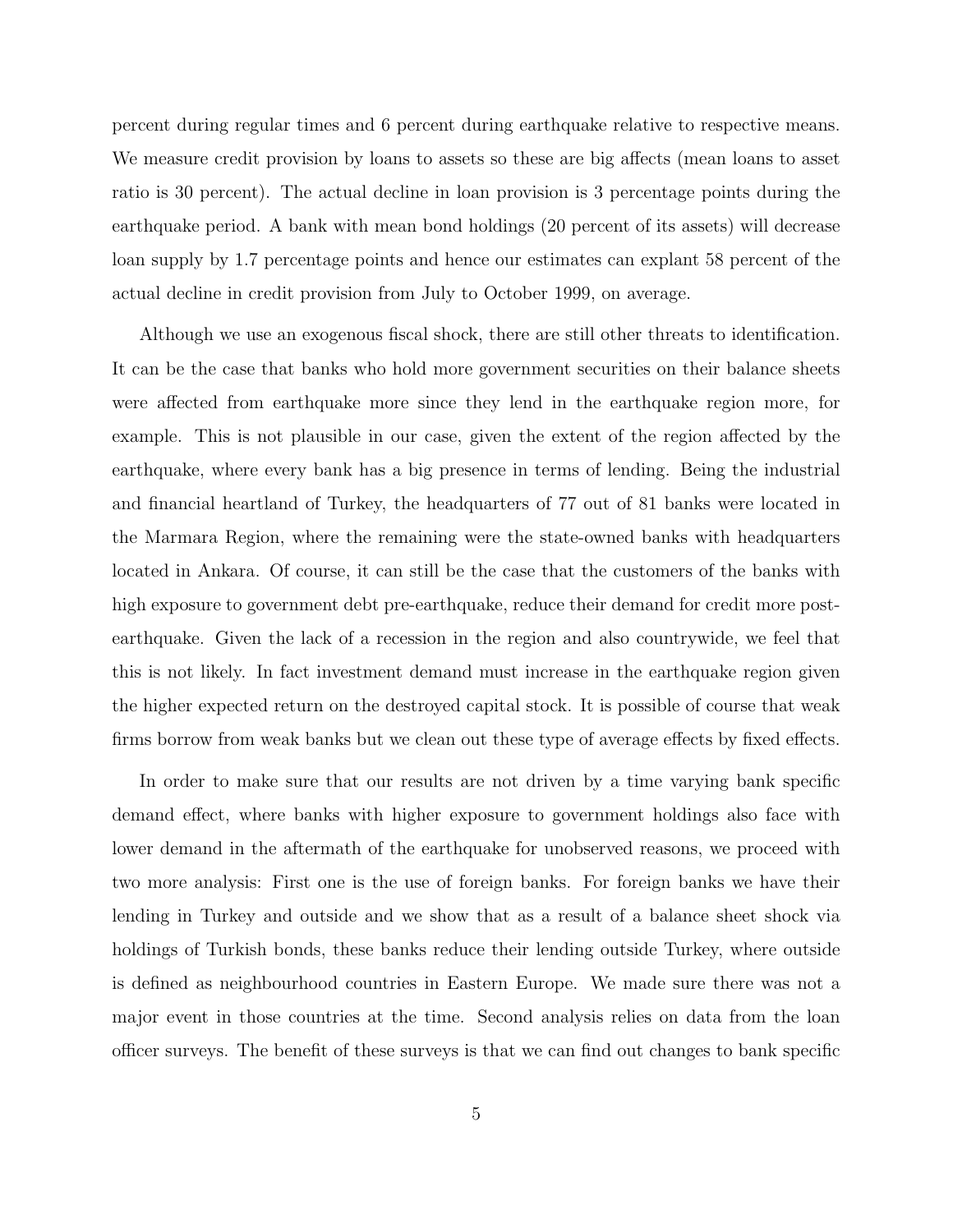customer demand. The caveat is that these are undertaken after our earthquake period so we will assume the information also applies to our period. From each bank we have the surveys on customer demand for every quarter, where the survey reports the changes in customer demand. We show that these reported changes move slowly from quarter to quarter and our bank level loan data is monthly. As a result we can account for the slow moving bank specific demand for each bank by bank-quarter fixed effects.

Finally, the exposure to government debt is not random. In general government bonds are the main source of liquidity and high quality collateral for banks.<sup>3</sup> Hence, sovereign debt is like any other assets with risk-return features and comove with other asset holdings. Though, government debt is also open to regulatory arbitrage and excessive leverage given the risk free nature of it.<sup>4</sup> More importantly, there might be unobserved bank characteristics that are correlated with bond holdings and these unobserved characteristics might affect bank performance upon the realization of any fiscal shock even the shock is unanticipated. To the extent that such characteristics are not varying over time, such as being a state owned bank or a small poorly capitalized bank, our bank-fixed effects framework will absorb them.<sup>5</sup> The time-varying characteristics, such as cash holdings and interbank balances, we control for explicitly. We also show that the characteristics that determine government bond holdings do not have any differential affect on government bond holdings before and after the earthquake. This exercise shows that even banks with low capital ratios hold more government debt, they did not increase their holdings in anticipation of the earthquake or during earthquake, as expected given the unanticipated nature of the earthquake. As long

<sup>3</sup>Holmstrom and Tirole (1998).

<sup>4</sup>See Broner Fernando and Ventura (2010) and Acharya and Steffen (2014). Using data from Bankscope on emerging market banks and defaults, Gennaioli, Martin, and Rossi (2014a) find support for government bonds providing liquidity, while Acharya and Steffen (2014) show support for a carry trade behavior of banks of different sovereigns in the European context. Angelini, Grande, and Panetta (2014) argue that, in the case of Italy, there was no build up in advance or during the period where spreads have risen on Italian bonds. There has been a growing literature on repatriation of public debt back home with heightened sovereign risk, meaning banks holding their own sovereign's debt (bank home-bias), in the light of the recent European crisis. See Brutti and Sauré (2013).

<sup>&</sup>lt;sup>5</sup>Buch, Koetter, and Ohls (2013) show substantial heterogeneity in the sovereign bond holdings of German banks that can be explained by fixed bank characteristics (slow moving) such as being large and/or poorly capitalized.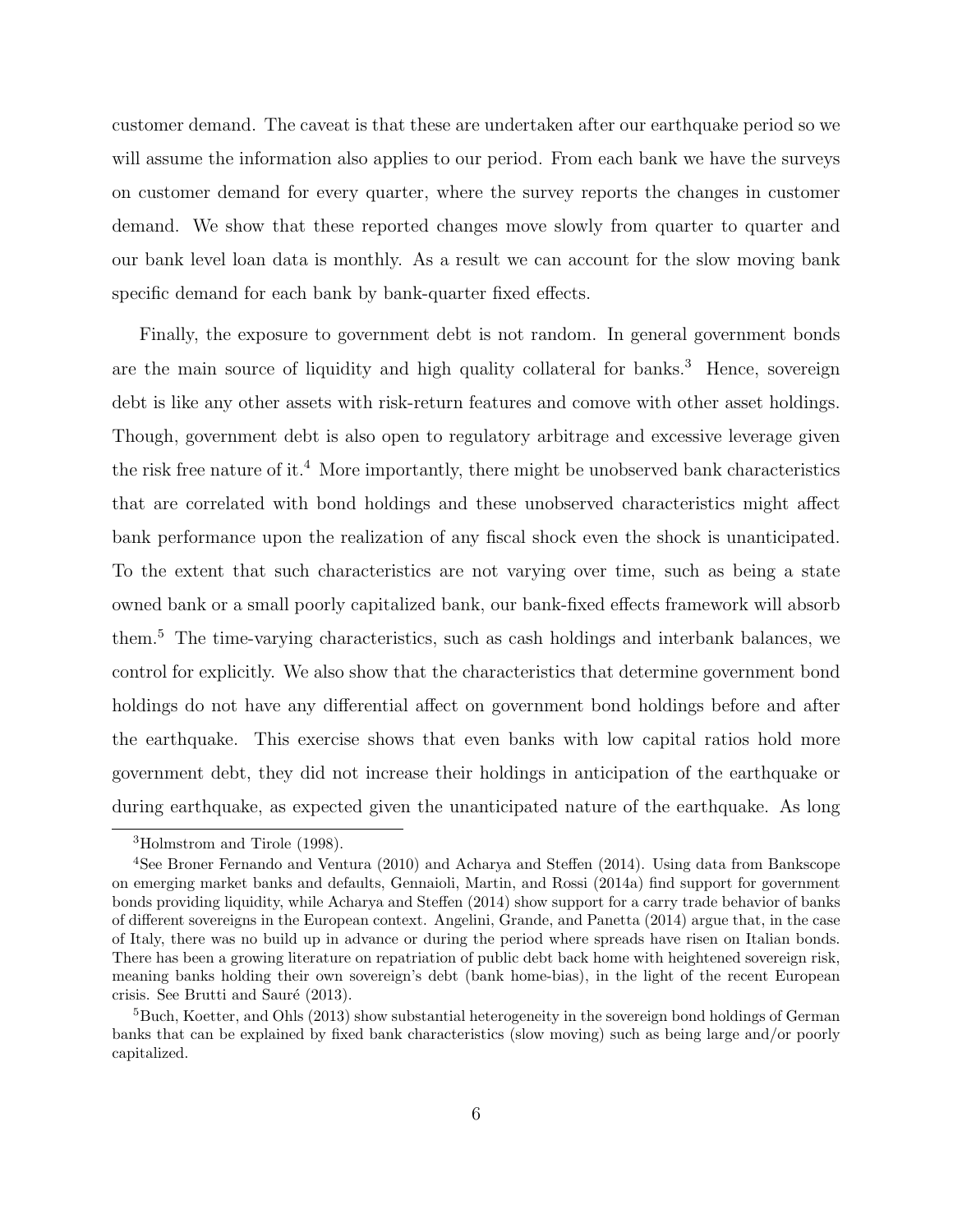as there are no systematic differential prior trends in our key outcome variables by high and low exposure banks pre-earthquake, our identification strategy will be valid. To verify this, we run placebo regressions with several fake earthquake dates, showing no prior trend difference in loan supply by high and low exposure banks.

We proceed as follows. Section 2 presents a brief review of the literature. Section 3 discusses the background in Turkey. Section 4 presents a conceptual framework. Section 5 lays out the identification methodology. Section 6 presents the data. Section 7 undertakes the empirical analysis and Section 8 concludes.

#### II Related Literature

We contribute to the broad literature that relates the sovereign debt crises to private sector access to credit. Arteta and Hale (2008), for example, find evidence of a decline in foreign credit over the period between 1984 and 2004 for 30 emerging markets in the aftermath of a sovereign debt crisis that these countries experienced. Borensztein and Panizza (2009) finds that probability of a banking crisis conditional on a sovereign default is much higher then the unconditional probability, whereas probability of default conditional on banking crisis is only slightly higher. Reinhart and Rogoff (2009) finds the opposite result that banking crises are the most significant predictors of defaults.

Our paper is specifically on the transfer of fiscal stress to real sector via the financial sector. The existing literature focuses on the rise in sovereign spreads and/or actual defaults as the sovereign shock. An increase in sovereign spreads and the higher correlation between sovereign CDS spreads and bank CDS spreads can be driven by other factors, which also drive bank fragility. As sovereign bonds yields raise and sovereign ratings deteriorate, cost of borrowing increases for banks as the value of key collateral, i.e. the sovereign bonds, drops. If the initial rise in spreads is not exogenous, in terms of anticipation and correlation to bank fragility, it will be hard to disentangle transmission from sovereign bond markets to banks' balance sheet health and their ability to supply credit.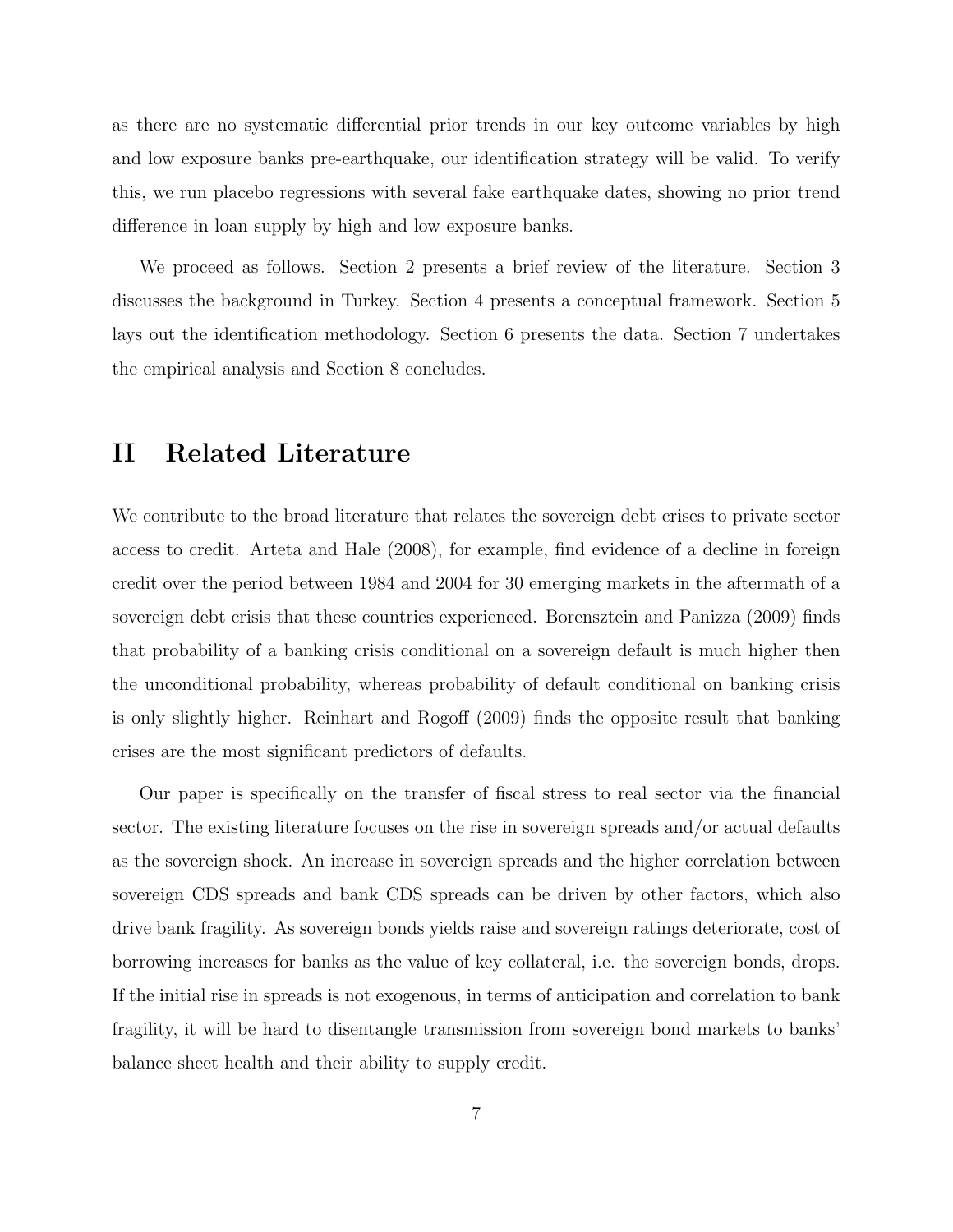In terms of the channel we are closer to the papers by Bofondi and Sette (2013) and Gennaioli, Martin, and Rossi (2014a). Both papers look at the effect of sovereign debt crises/defaults on lending to real sector. Bofondi and Sette (2013) interpret their finding on reduced credit supply as a "lender-of-last-resort" shock, since they do not find any differential results based on bank characteristics but rather they find a country effect. Gennaioli, Martin, and Rossi (2014a), on the other hand, find that banks who hold more government bonds during normal times for liquidity reasons cut lending more during defaults, providing evidence consistent with the balance sheet channel. Our paper provides causal evidence on the balance sheet channel and shows that the mechanism goes through balance sheet health to explain how banks with higher exposures to government debt reduce their credit supply during times of fiscal stress.

# III Country Background

Turkey liberalized the foreign trade and launched an export-led growth program in 1980. Initially, this policy has lead to a substantial increase in the growth performance. However, starting from the second half of 1980s, the fiscal performance deteriorated. This brought about the capital account liberalization in 1989, which allowed the government to finance its borrowing requirement using the capital inflows intermediated by the banking sector, thanks to the managed floating exchange rate regime as well as the explicit guarantees to the banks' deposit liabilities. However, this implied a rapid surge in short-term foreign debt, which brought about the massive economic crises in 1994. Concerns about the government debt dynamics were high and hence a sharp devaluation and an increase in inflation were the situation in the aftermath of 1994 crisis. This "financial repression" helped partly inflating away the government debt. The 1994 crisis also resulted in the take-over of 3 private banks by the Savings Deposit Insurance Fund (SDIF). As a result of these takeovers, government extended the existing guarantee on the deposits banks in a way to cover the entire deposit liabilities.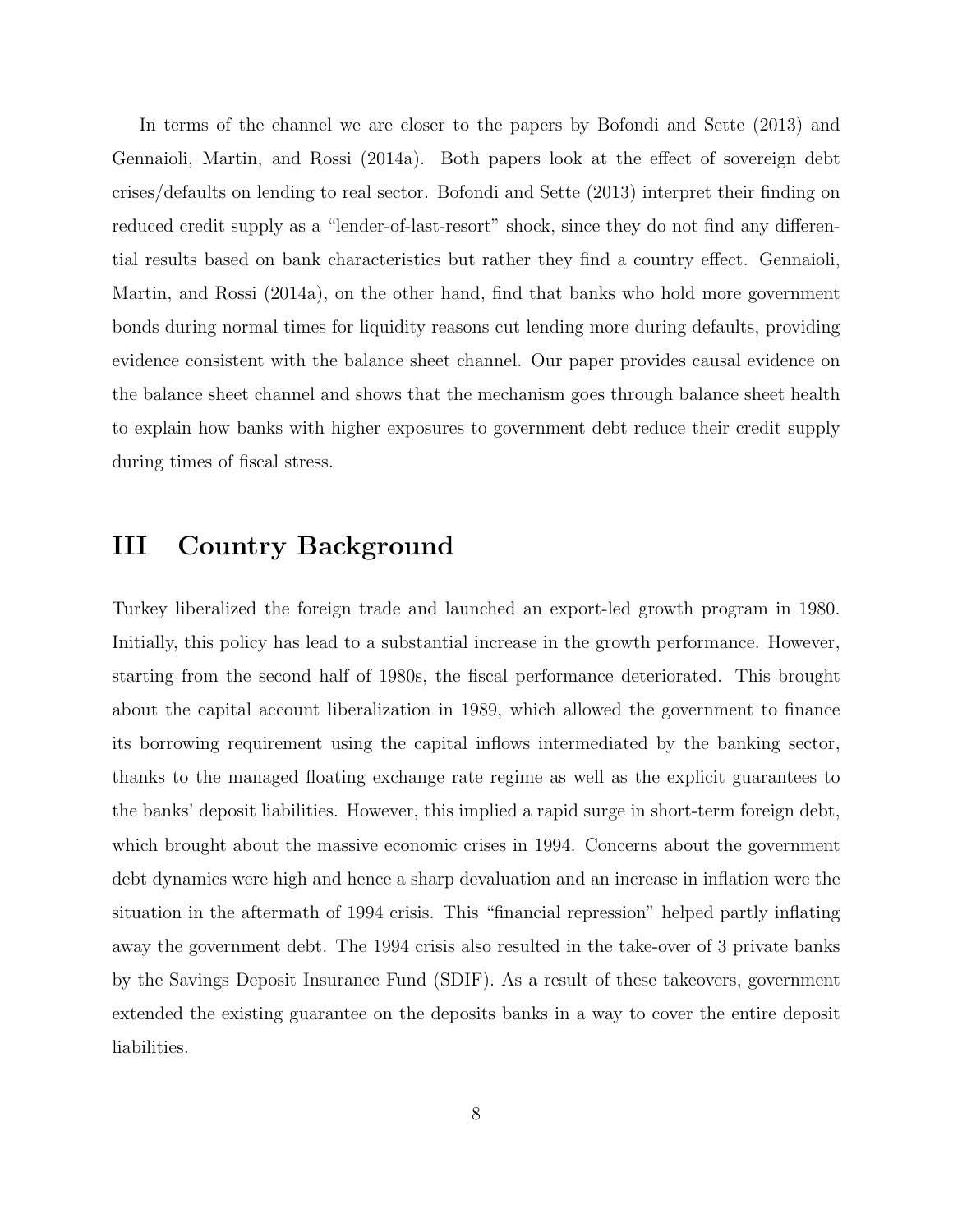The public sector borrowing requirement continued to be an important issue for the Turkish economy in the post-1994 period. A series of events in 1990s, such as Asian Crises and Russian Crises, led to an increase in public sector borrowing requirement in Turkey. Figure 1(a) plots the public sector borrowing requirement which is akin to consolidated budget deficit. In the light of growing interest liabilities, primary budget records a surplus as an attempt to keep fiscal situation sustainable. As shown in Figure 1(b), domestic debt was the culprit for high debt/GDP ratio during this period, while external debt was more manageable.

While Asian Crisis in 1997Q3 constituted the first shock to Turkish banks that borrow internationally, the major shock was observed in 1998Q3 when Russia devalued its currency and defaulted on its debt. During this period, the banking sector's portfolios gradually shifted towards the domestic government debt. The changes in the government's financing needs and the increase in the return on holding government debt made the domestic government debt instruments attractive for the banking sector. As a result, Turkish banking sector's government bond and bill holdings as a ratio of total credit extended to non-financial sector doubled within two years, as shown in Figure 2 that plots this ratio for the average bank.

Figure 3 plots the share of government securities in bank's total assets for the average bank and for the aggregate, where the aggregate behavior is driven by the large banks. It is clear that there is no significant difference between large banks and small banks until the 2001 crisis, where in the eve of this crisis, both increased their exposure—large banks much more so—to government debt, consistent with moral hazard stories as in Acharya and Steffen (2014). As shown in Figures  $4(a)$  and  $4(b)$ , there seems to be more of an increase in holdings of government debt for the very large (listed pr private), which increased their exposure right up until the 2001 crisis.

The tipping point for the sustainability of the Turkish government's debt has occurred in August 1999, when the Turkey was hit by one of the largest earthquakes in world history in terms of the number of causalities and as well as the economic cost. This was followed by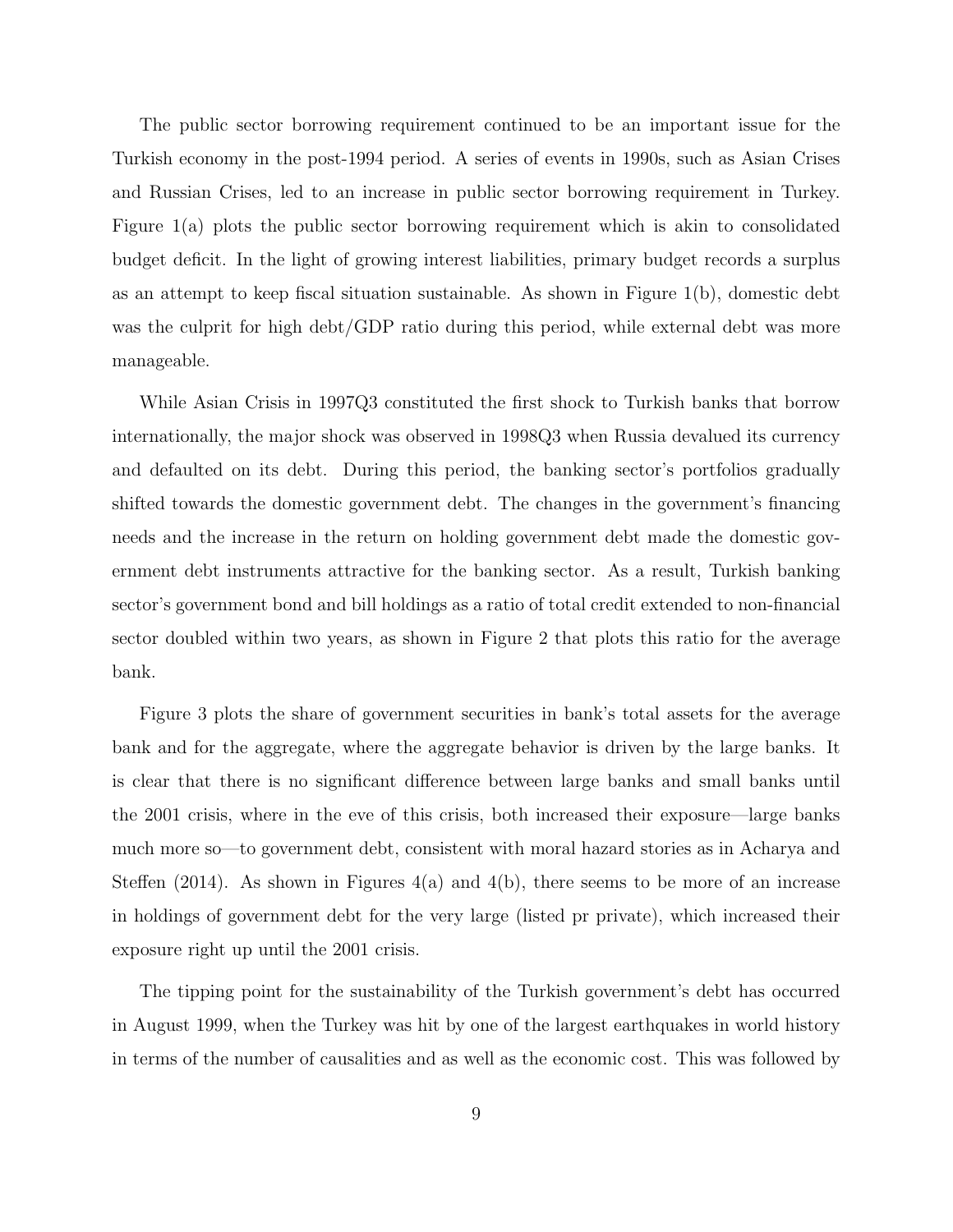

(a) Public Sector Borrowing Requirement/GDP (%)



Figure 1: Evolution of Public Sector Debt in Turkey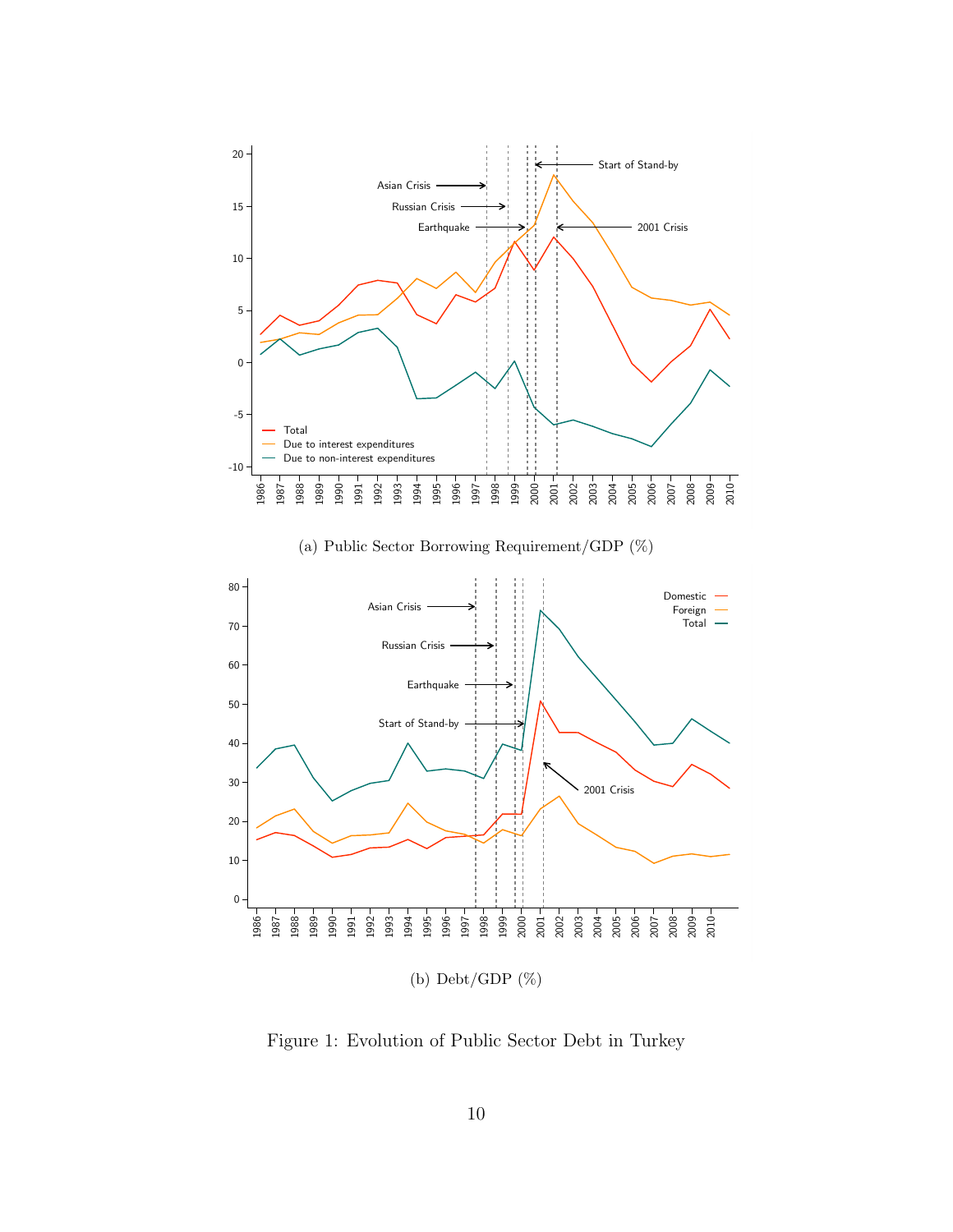

Figure 2: Government Bond Holdings/Credit to Non-Financial Sector



Figure 3: Government Bond Holdings/Total Assets: Aggregate vs Average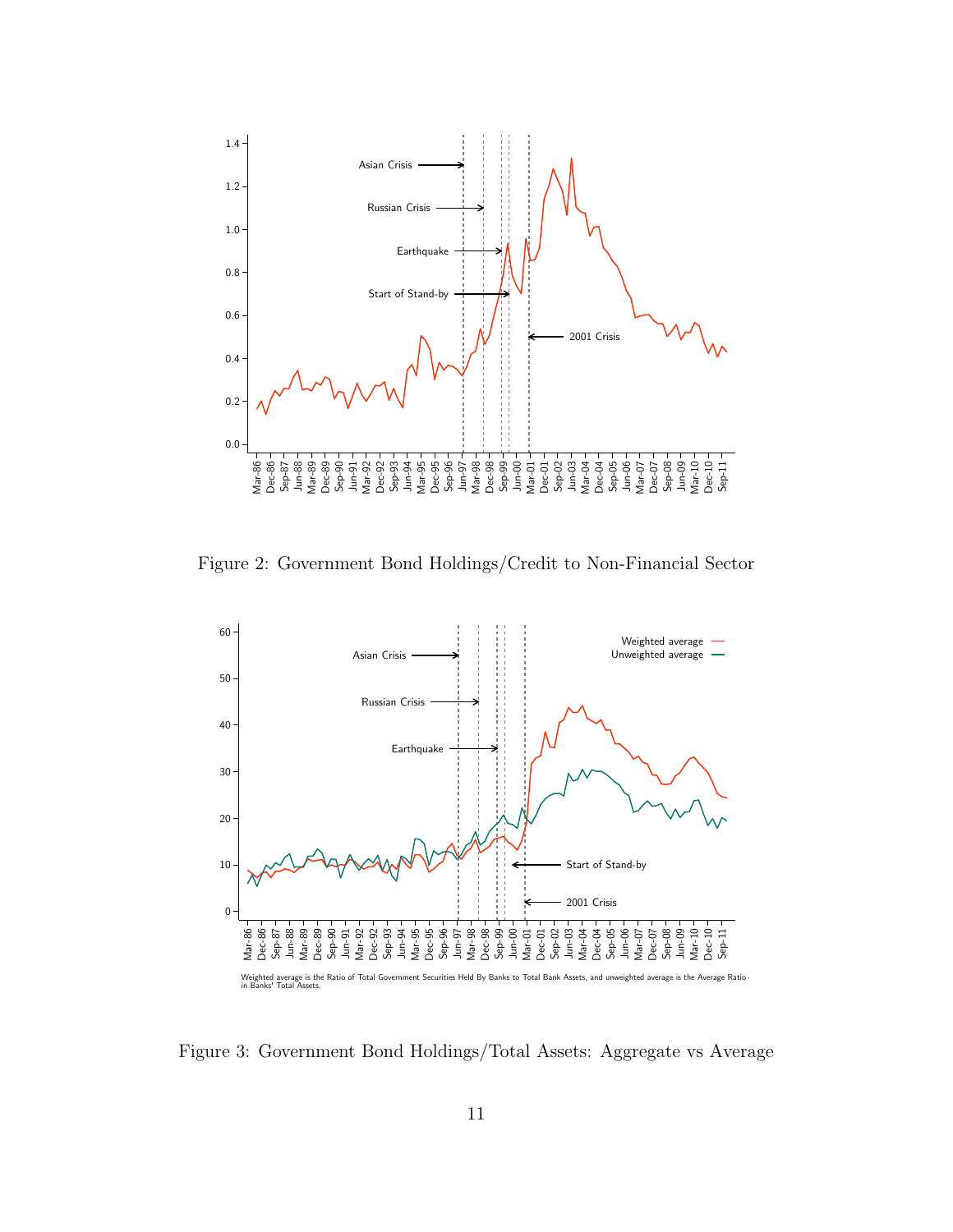

(b) Listed Banks

Figure 4: Government Bond Holdings/Total Assets: Listed and Non-Listed Banks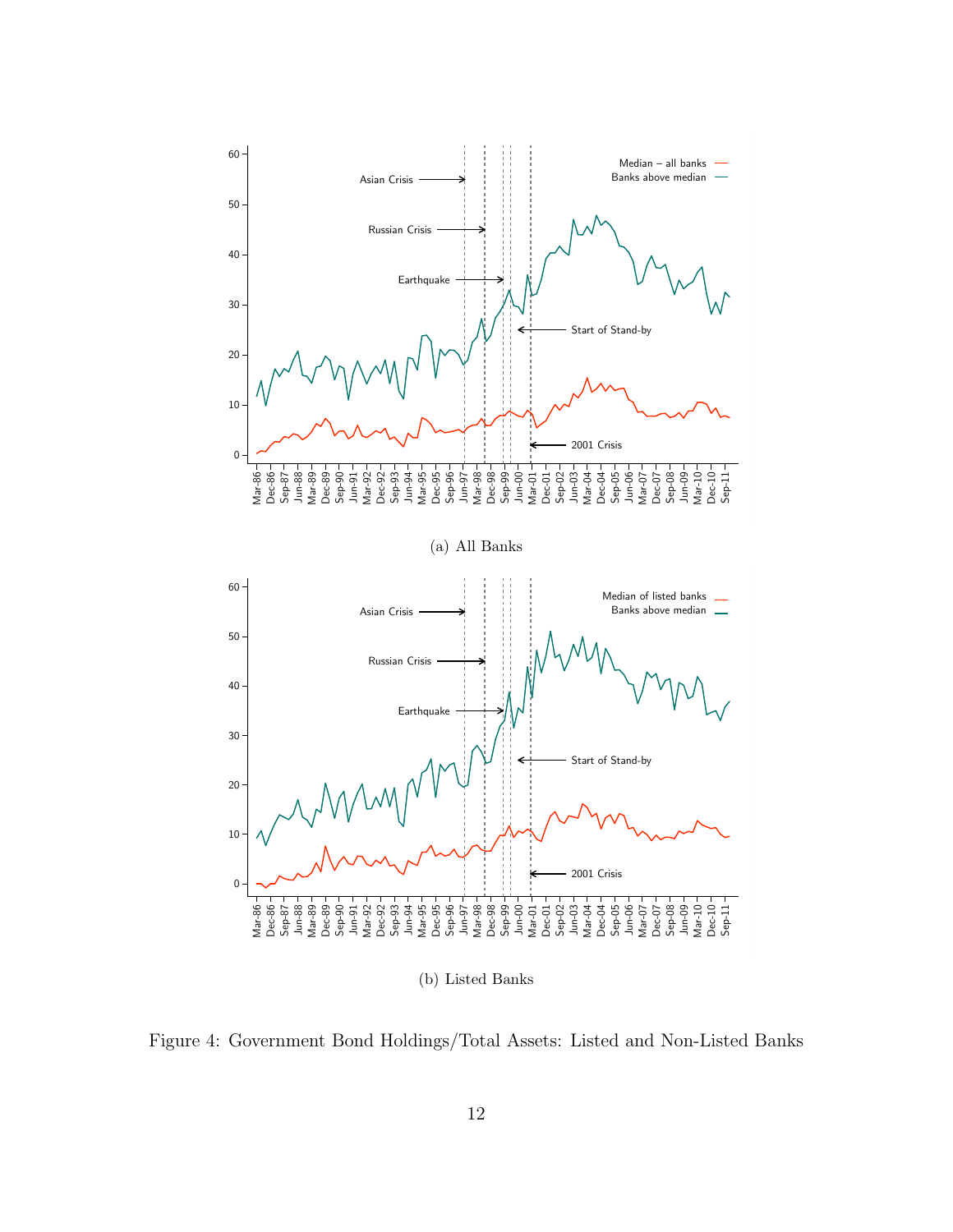

Figure 5: Ratio of Short Term Borrowing in Total Government Borrowing

the second earthquake in November 1999, which made an economic program dictated by the IMF and directed towards maintaining the debt sustainability inevitable. As shown in Table I, the borrowing cost for government and default risk has increased sharply as a result of the earthquake. Table shows approximately a 10 percentage point increase in 3 month coupon yields of floating T-bills after the earthquake, Table also shows the EMBI+ spread increased 100 basis points over a 3 month period during earthquake. The rise of 100 basis points is not small: Italian spreads have increased 200 basis point between July and September 2011, which is the most elevated point of sovereign risk. Figure 6 plots percentage point spread of 3-month Turkish Treasury Bill over the US Treasury Bill, again showing almost half of the rise in spread during the 2001 crisis was observed during the earthquake. Figure 5 shows an increase from 20 to 50 percent in the share of short term borrowing in total borrowing of government after the earthquake. Notice that this share gets close to 100 in the wake of the 2001 crisis, as typical in EM crisis.

The 1999 Marmara earthquake played a crucial role for the perceptions on the sustain-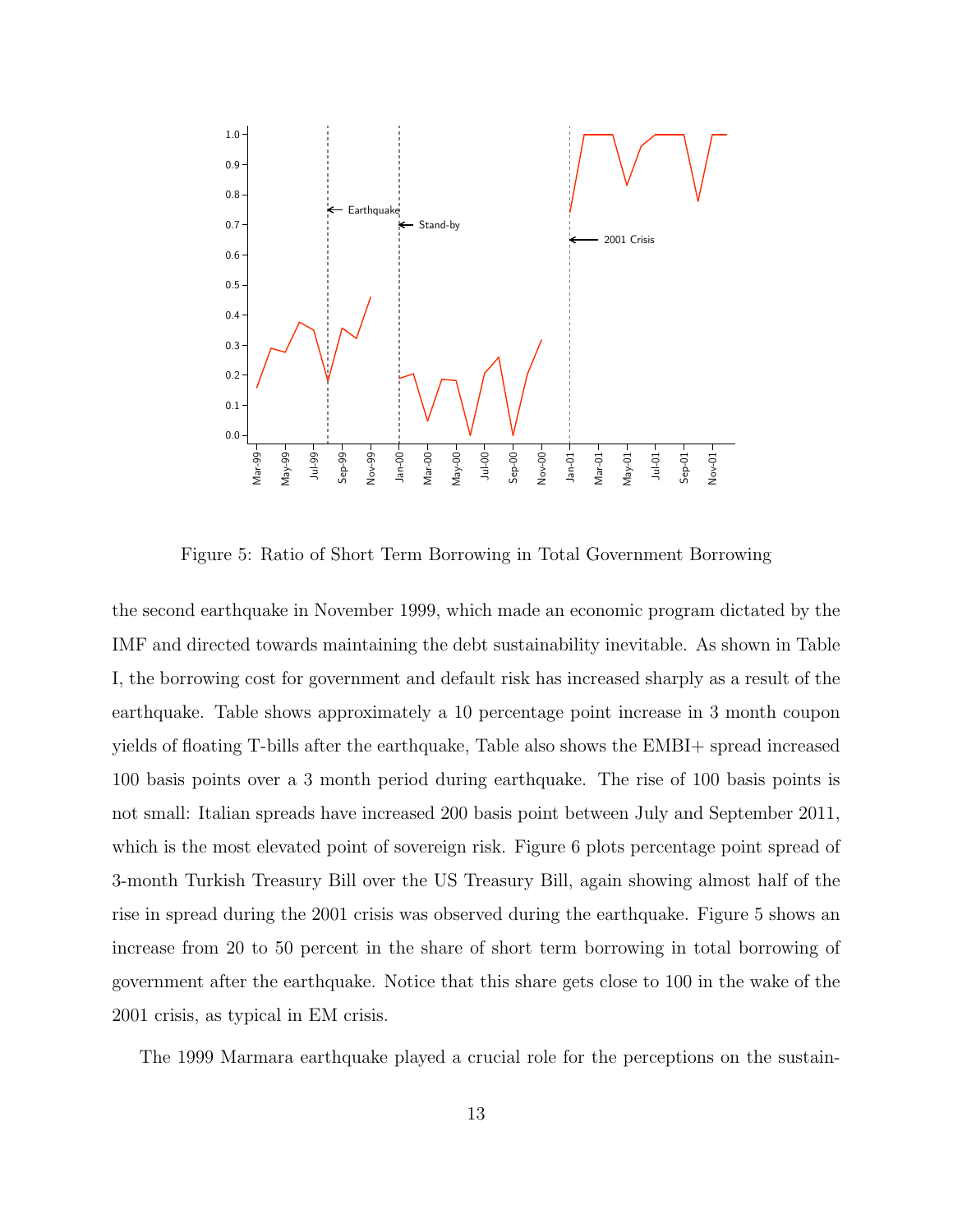

Figure 6: Spread of 3-month Turkish bill over US-T bill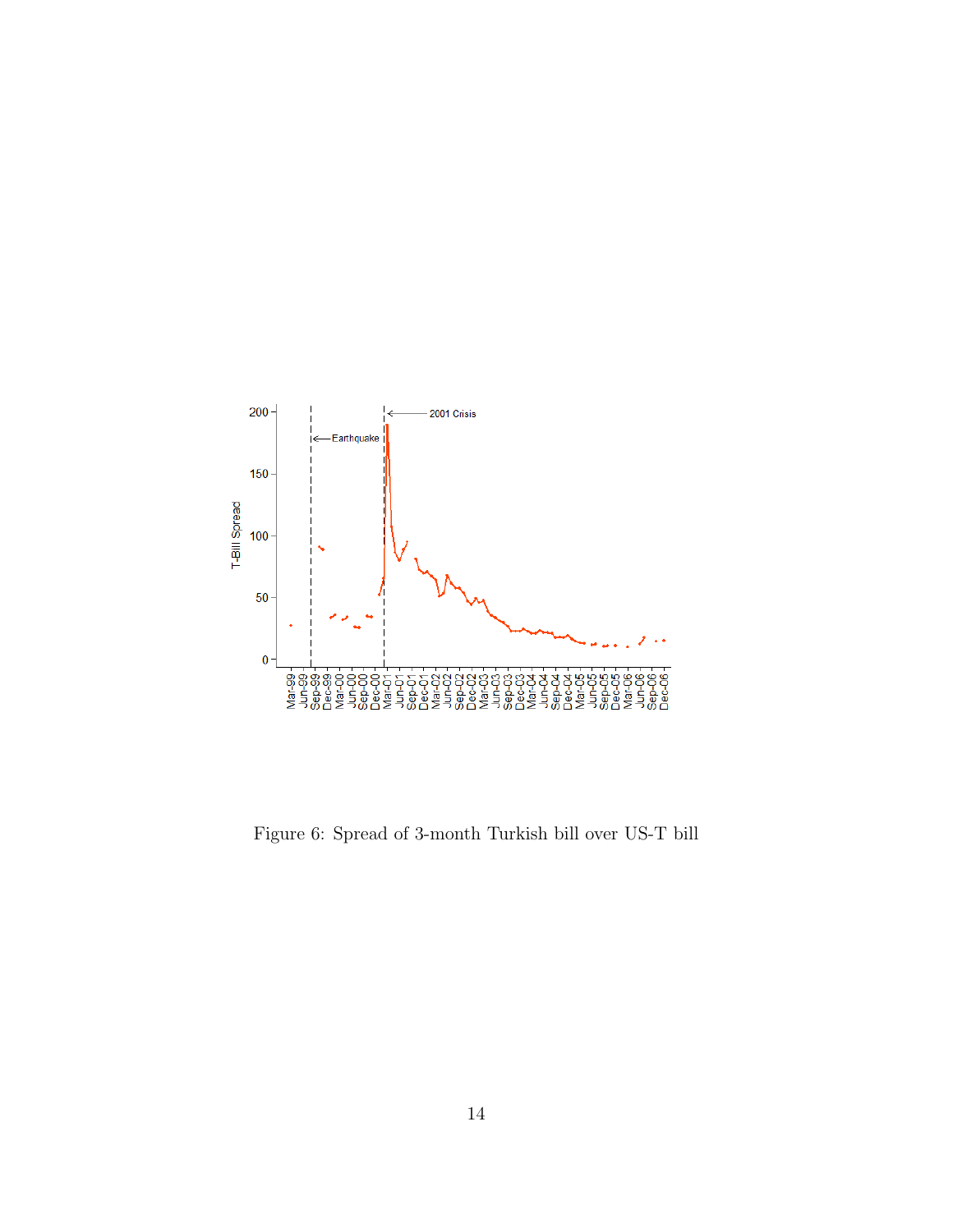ability of the public debt. The earthquake brought about a total cost estimated to be around 20 billion USD, i.e. roughly 11 percent of the GDP at year 2000 current prices unanticipatedly. These costs consist of infrastructure expenditures, tax revenue losses, production losses and the contingent liabilities resulting for the government.<sup>6</sup> High government debt exposure of the banking sector was accompanied with almost non-existent corporate bond market and equity market exposure implied limited diversification.

A particular question regarding to the earthquake, which is important for our identification strategy, was whether it led to significant changes in the non-performing loans in the region. According to CBRT, the estimated credit risk to the total banking sector in the earthquake region for 1999 was 1.5 billion USD, of which about 60% were private bank credits and 40% were public bank credits. Despite the perceptions of increased default probabilities and the credit rescheduling needs in the region, the total amount of rescheduling as of August 2000 was only 26 million USD in the earthquake region, i.e. only the 1.6 percent of initial estimate of the perceived risk for the earthquake region. In other words, there was no evidence of wide spread defaults in the region and neither a region wide or country wide recession as shown in Figure 7.<sup>7</sup>

On December 9, 1999, the Government and the CBRT announced the program aiming at reducing inflation and restoring the fiscal balance, which involved a 36-month Stand-By agreement with the IMF.<sup>8</sup> On the monetary policy side, this program entailed a preannounced exchange rate path for Turkish lira against the currency basket composed of US dollars and Euro in equal shares, determined in line with the year end inflation targets. Following a 18-month crawling peg period, the Program envisioned a gradual exit to floating exchange rate regime via widening crawling band regime planned to be implemented in July 2001–December 2002 period. Another aspect of the monetary policy implemented in the context of the Stand-By program was a tight band around the daily values of the

 $6$ See Akgiray and Erdik (2004) for the estimated economic cost of the earthquake.

<sup>7</sup>See Akgiray and Erdik (2004).

<sup>8</sup>See Ozatay and Sak (2002) for an account of the 2000 Stand-By program and 2000–2001 Financial Crises ¨ in Turkey.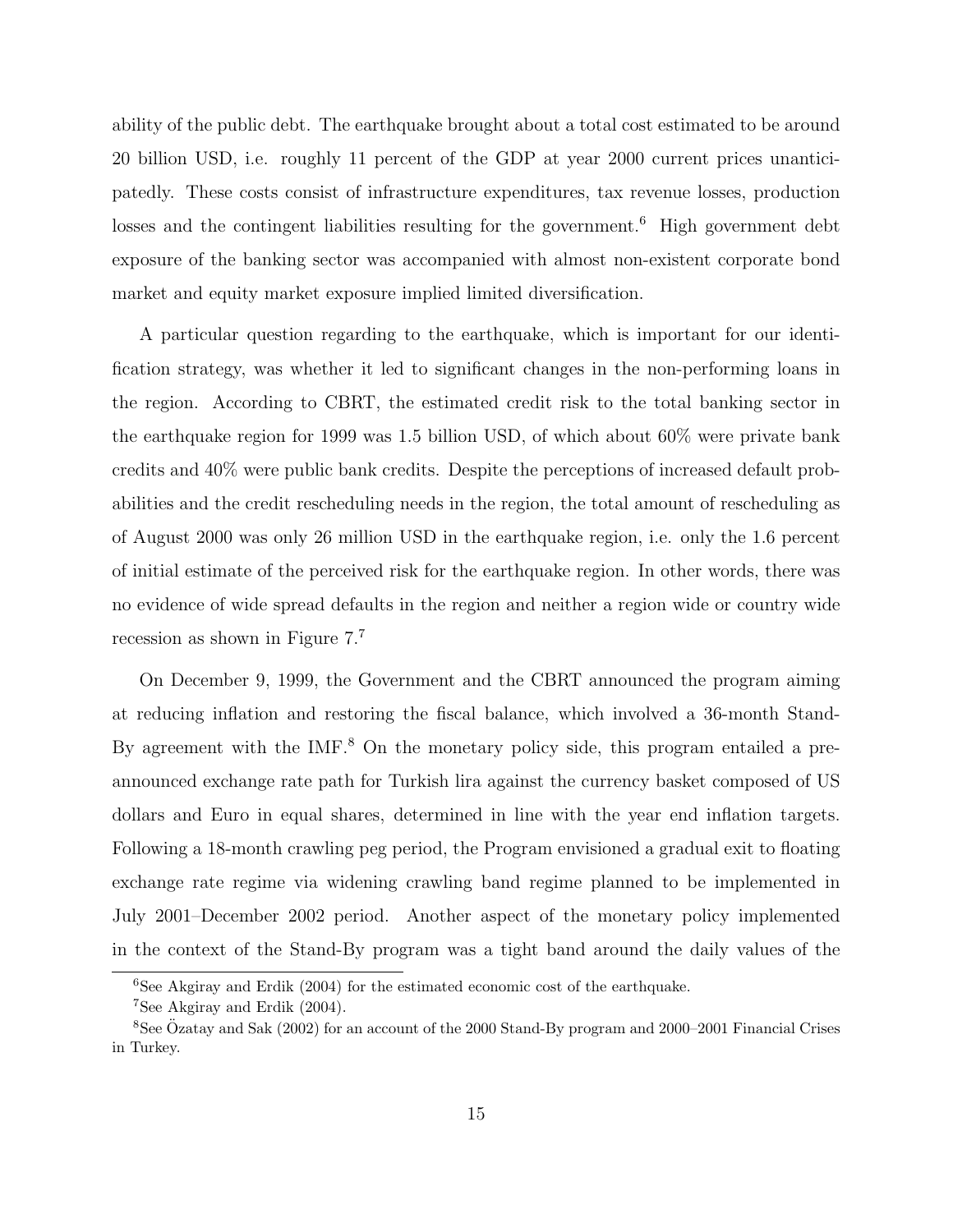

Figure 7: Quarterly GDP Growth

net domestic assets of the central bank. This would imply that there would be limited policy space for using open market operations for liquidity provision to the money market or for sterilization of capital flows. As a result, the changes in net foreign assets of CBRT became the main source of the changes in the monetary base. The program also involved explicit austerity measures on government expenditures, an extensive privatization plan and the explicit government primary surplus targets as performance criteria of the Stand-By Program

Relative to the pre-program period, the Stand-By Program brought about a rapid decline in inflation and interest rates, and a significant improvement in the primary fiscal surplus, leading to a lower ratio of debt to GDP and public sector borrowing requirement. On the other hand, the weaknesses in the banking system and the political uncertainties undermining the credibility of the structural reform agenda brought about concerns on the sustainability of the program in 2000Q4. In November 2000, one of the major banks was taken over by the SDIF, further raising concerns about the Stand-By Program, which led to the start of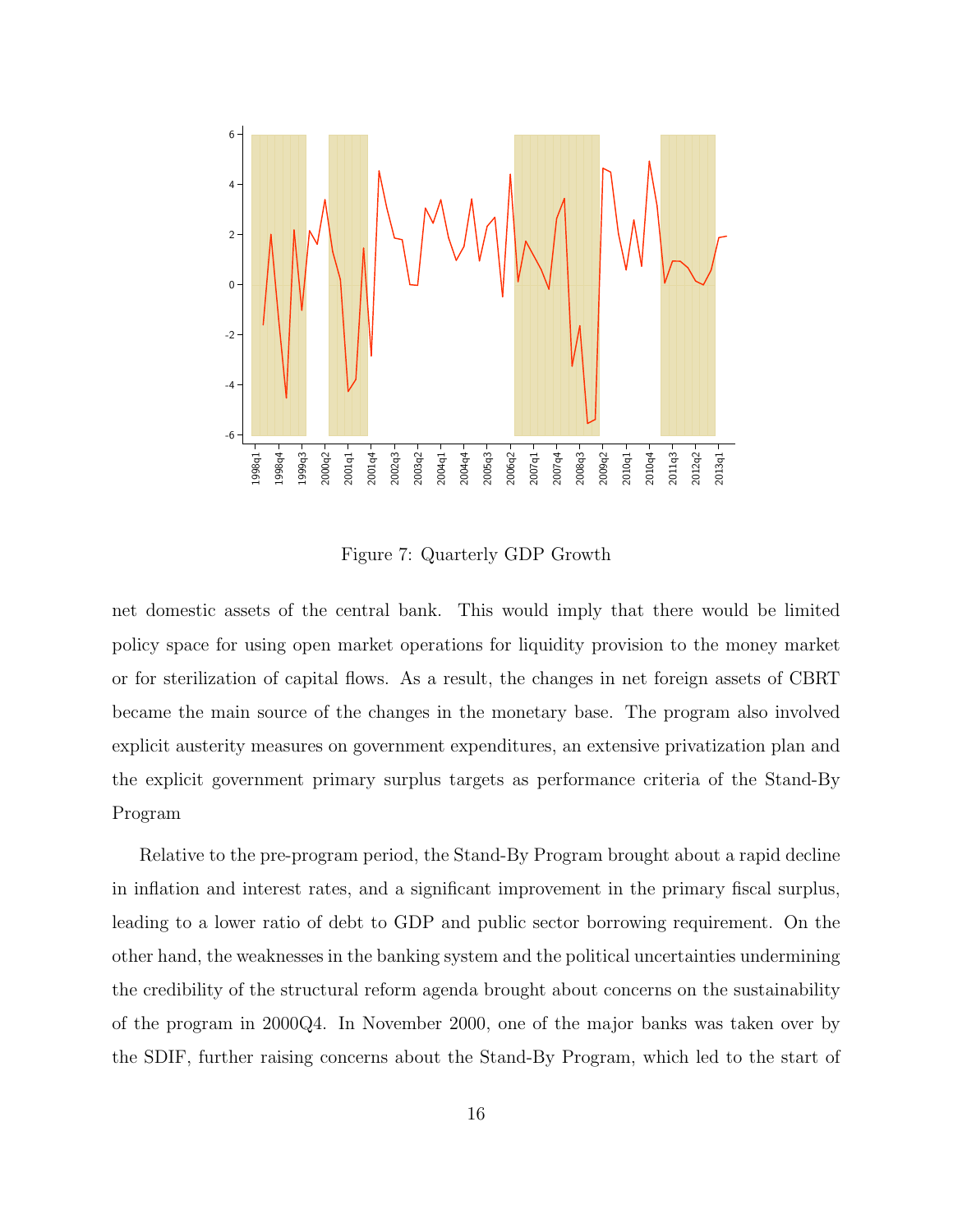capital outflows. However, the official collapse of the Stand-By Program, triggered by a political crises, took place in February 2001, resulting in the free-float of Turkish lira after a sharp devaluation as well as a rapid surge in the inflation rates, nominal interest rates on government debt and one of the largest contraction episodes in the economic activity in Turkey. This also resulted in a substantial financial crises associated with a collapse of a number of private banks.

In May 2001, Turkey announced a new Stand-By Program, aiming at maintaining the discipline in fiscal and monetary policy and restructuring the banking sector. The implementation of the comprehensive reform agenda in the period afterwards resulted in a substantial improvement in the economic fundamentals in the post-2001 period.

#### IV Conceptual Framework

We will adopt a multi-period version of the two-period model of bank lending by Khwaja and Mian (2008). In period t, bank i's lending is  $L_{it}$ . The bank funds itself via deposits,  $D_{it}$  and also via other instruments such as bonds,  $B_{it}$ , with a marginal cost of  $\alpha_B$ . Deposits until an amount  $\overline{D}_{it}$  are costless. Bank has a marginal return on loan given by  $r - \alpha_L L_{it}$ . This captures increasing monitoring costs with each loan. r is the fixed interest rate. Hence the bank's balance sheet is given by  $D_{it} + B_{it} = L_{it}$ .

In the next period, bank faces a deposit supply shock and a credit demand shock. Hence deposits in the next period are:

$$
\overline{D}_{it+1} = \overline{D}_{it} + \overline{\delta} + \delta_i
$$

where  $\bar{\delta}$  represents a common shock to all banks and  $\delta_i$  represents a bank-specific supply shock. The credit demand shock will affect the marginal return on loan as:

marginal return on loans in  $t + 1 = r - \alpha_L L_{it} + \bar{\eta} + \eta_{ij}$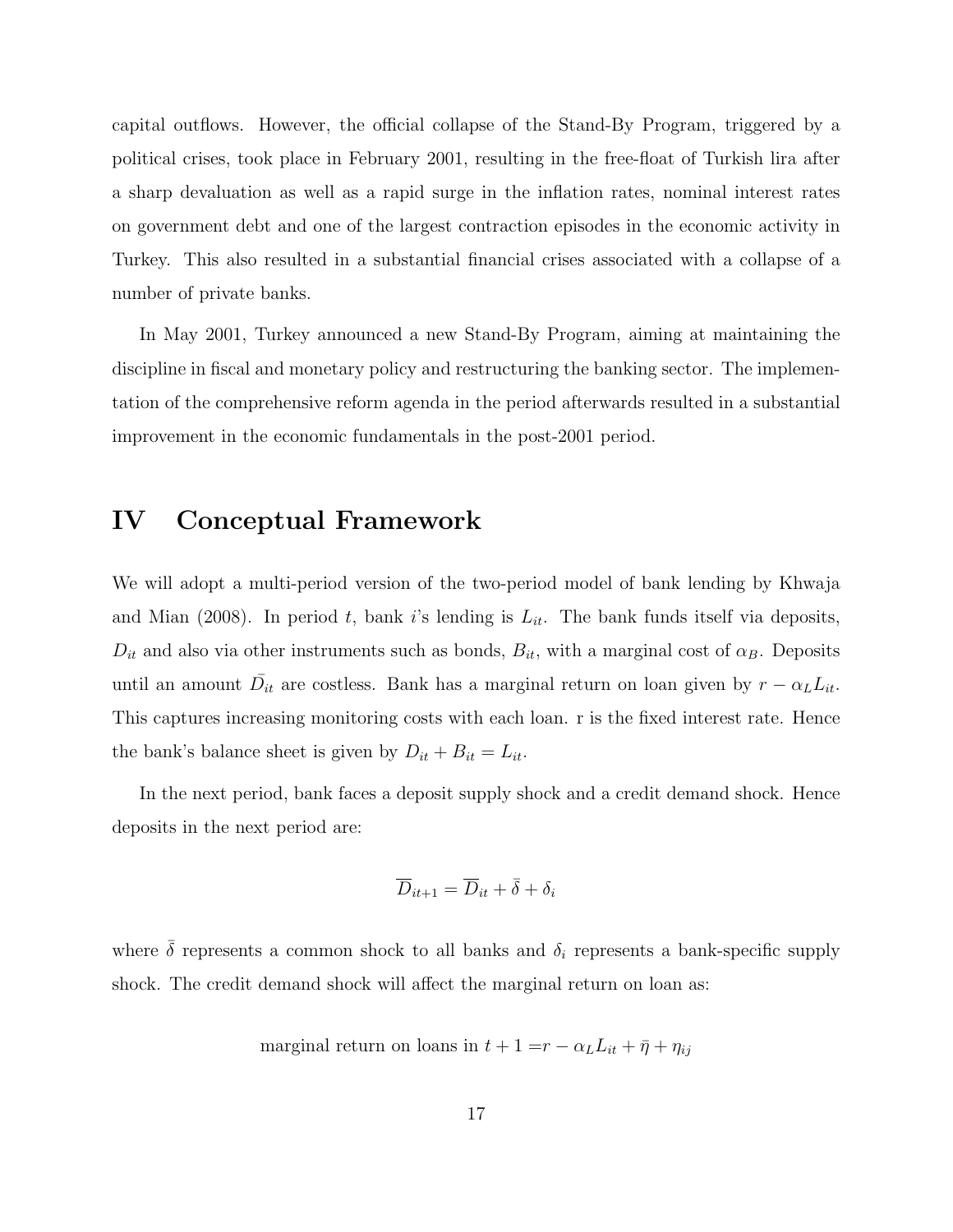where  $\bar{\eta}$  represents a common shock to all demand and  $\eta_{ij}$  represents a bank-specific demand shock from its customer  $j$ .

The equilibrium is characterised by the following equations:

$$
\alpha_B B_{it} = r - \alpha_L L_{it} \tag{1}
$$

$$
\alpha_B B_{it+1} = r - \alpha_L L_{it+1} + \bar{\eta} + \eta_j \tag{2}
$$

$$
\bar{D}_{it} + B_{it} \equiv L_{it} \tag{3}
$$

$$
\bar{D}_{it+1} + B_{it+1} \equiv L_{it+1}
$$
\n(4)

$$
\overline{D}_{it+1} = \overline{D}_{it} + \overline{\delta} + \delta_i \tag{5}
$$

For the two period, subtracting the FOCs 1 and 2 we obtain:

$$
-\alpha_B \Delta B_i = \alpha_L \Delta L_i - \bar{\eta} - \eta_{ij}
$$

And we replace with the identities 3 and 4:

$$
-\alpha_B (\Delta L_i - \Delta D_i) = \alpha_L \Delta L_i - \bar{\eta} - \eta_{ij}
$$

Using 5 and rearraging terms, we obtain:

$$
\Delta L_i = \frac{\alpha_B}{\alpha_B + \alpha_L} (\bar{\delta} + \delta_i) + \frac{1}{\alpha_B + \alpha_L} (\bar{\eta} + \eta_{ij})
$$

Which can be re-grouped into economy-wide shocks and idiosyncratic shocks:

$$
\Delta L_i = \frac{1}{\alpha_B + \alpha_L} \left( \alpha_B \overline{\delta} + \overline{\eta} \right) + \frac{1}{\alpha_B + \alpha_L} \left( \alpha_B \delta_i + \eta_{ij} \right)
$$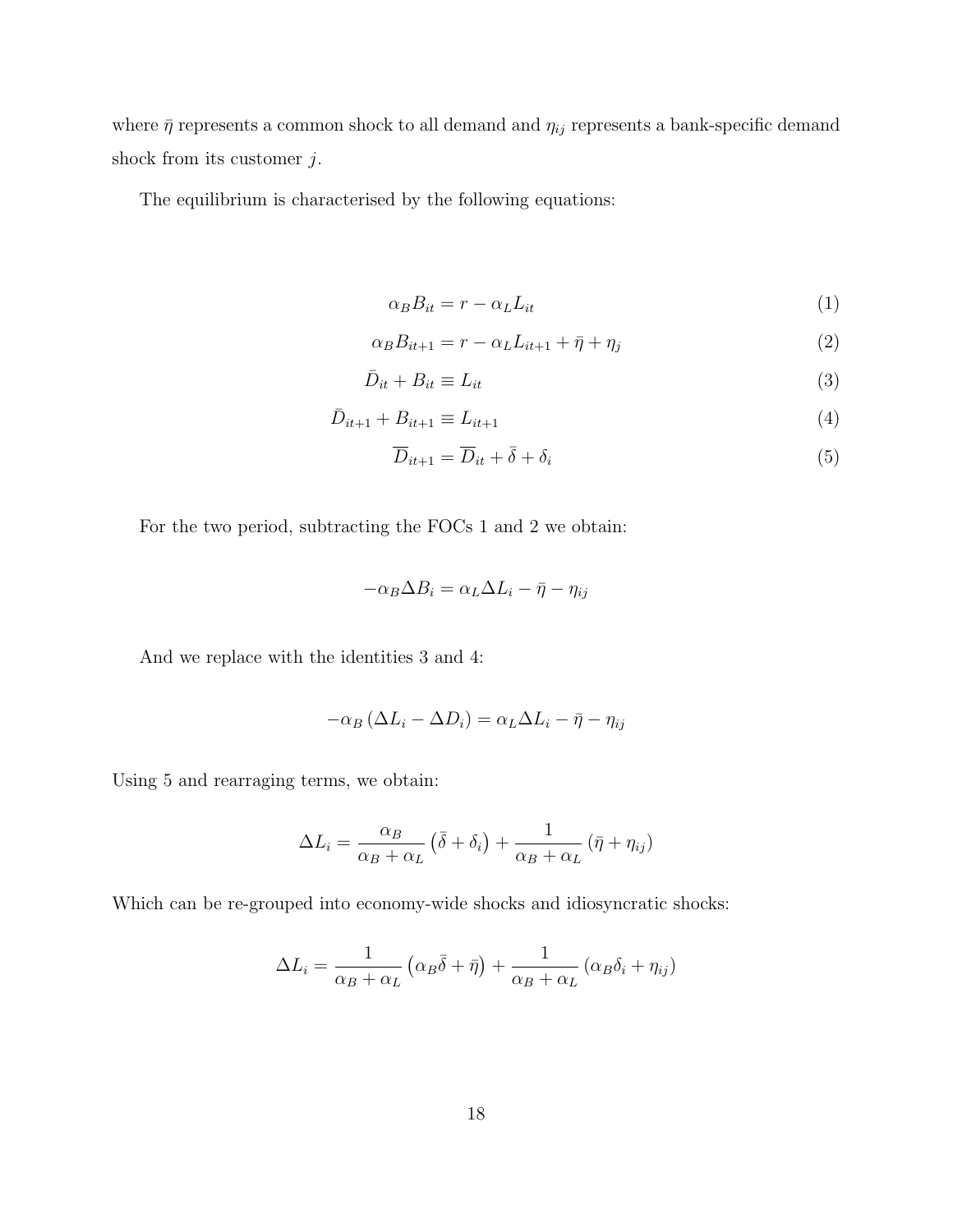Or alternatively:

$$
\Delta L_i = \frac{1}{\alpha_L + \alpha_B} \bar{\eta} + \frac{\alpha_B}{\alpha_L + \alpha_B} \Delta D_i + \frac{1}{\alpha_L + \alpha_B} \eta_{ij}
$$

In a multi period version we can write the above equation as:

$$
L_{it} = \frac{1}{\alpha_L + \alpha_B} \bar{\eta} + \frac{\alpha_B}{\alpha_L + \alpha_B} D_{it} + \frac{1}{\alpha_L + \alpha_B} \eta_{ijt} + \frac{1}{\alpha_L + \alpha_B} \alpha_i
$$

The first term represents common shocks for all banks, such as the aggregate macroeconomic shocks, and hence can be captured in the empirical analysis by a time fixed effect. The second term is idiosyncratic to the bank and time varying in a multi-period setting. The interpretation of this term is a bank specific change to net worth or deposits. Third term is bank specific demand effect from customer  $j$ , which can also vary across time and finally last term is a bank fixed effect, meaning the loans will change over time only due to bank time varying factors.

# V Identification and Measurement

Based on the above framework, we estimate the equation below:

$$
L_{it} = \alpha_i + \lambda_t + \omega_{iq} + \beta_1 Gov \tDebt \tExp_{it-1} + \beta_2 Earthquake_t \times Gov \tDebt \tExp_{it-1} + \beta_3 X_{it-1} + \epsilon_{it}
$$
\n
$$
\tag{6}
$$

where i is bank, t is month and  $\alpha_i$  and  $\lambda_t$  stand for bank-fixed effects and month-fixed effects, which control for the time-invariant unobserved heterogeneity across banks and all common shocks to the banks (including direct effect of the earthquake), respectively.  $\omega_{iq}$  controls for loan demand  $(\eta_{jt}$  in the above framework), where q stands for quarter.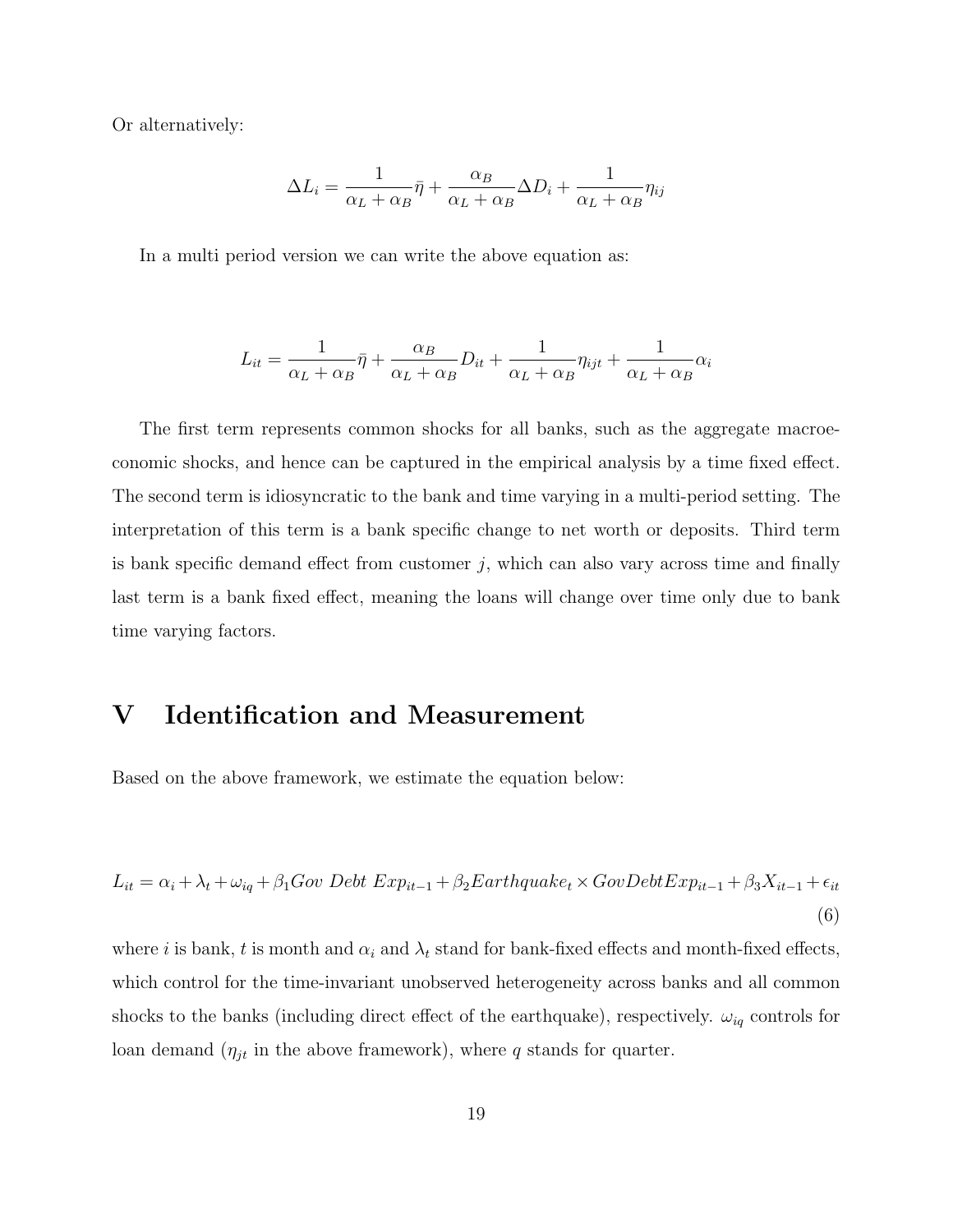

Figure 8: Fraction of Banks Reporting a 25 Percent Change in Credit Demand

Our reasoning for this control is based on the loan officer survey data provided by CBRT. Each bank undertakes such a survey since 2005 that suggests that firms' demand for loans move very slowly as shown in Figure 8. We assume that this was also the case during the earthquake period. Our assumption is supported by the fact that the firm-bank relationships in general have a very sticky nature even in developed countries like US who has developed financial markets.<sup>9</sup> Hence, given the monthly nature of our bank level data, the bank-quarter fixed effects will absorb slow moving firm-bank specific demand.

The outcome of interest,  $L_{it}$ , is banks' lending. We measure the loan supply with credit provision normalized by assets, that is, share of credit to non-financial firms in total assets. We measure the government debt exposure,  $Gov \; Debt \; Exp_{it-1}$ , by ratio of banks' government security holdings to total banks' assets. As explained above,  $\beta_2$  gives us how the outcomes of banks with low and high exposure to government debt differ before and after the exogenous shock. In order to assure that we do not capture the effects of other events that might have

<sup>9</sup>For example, see Chodorow-Reich (2014).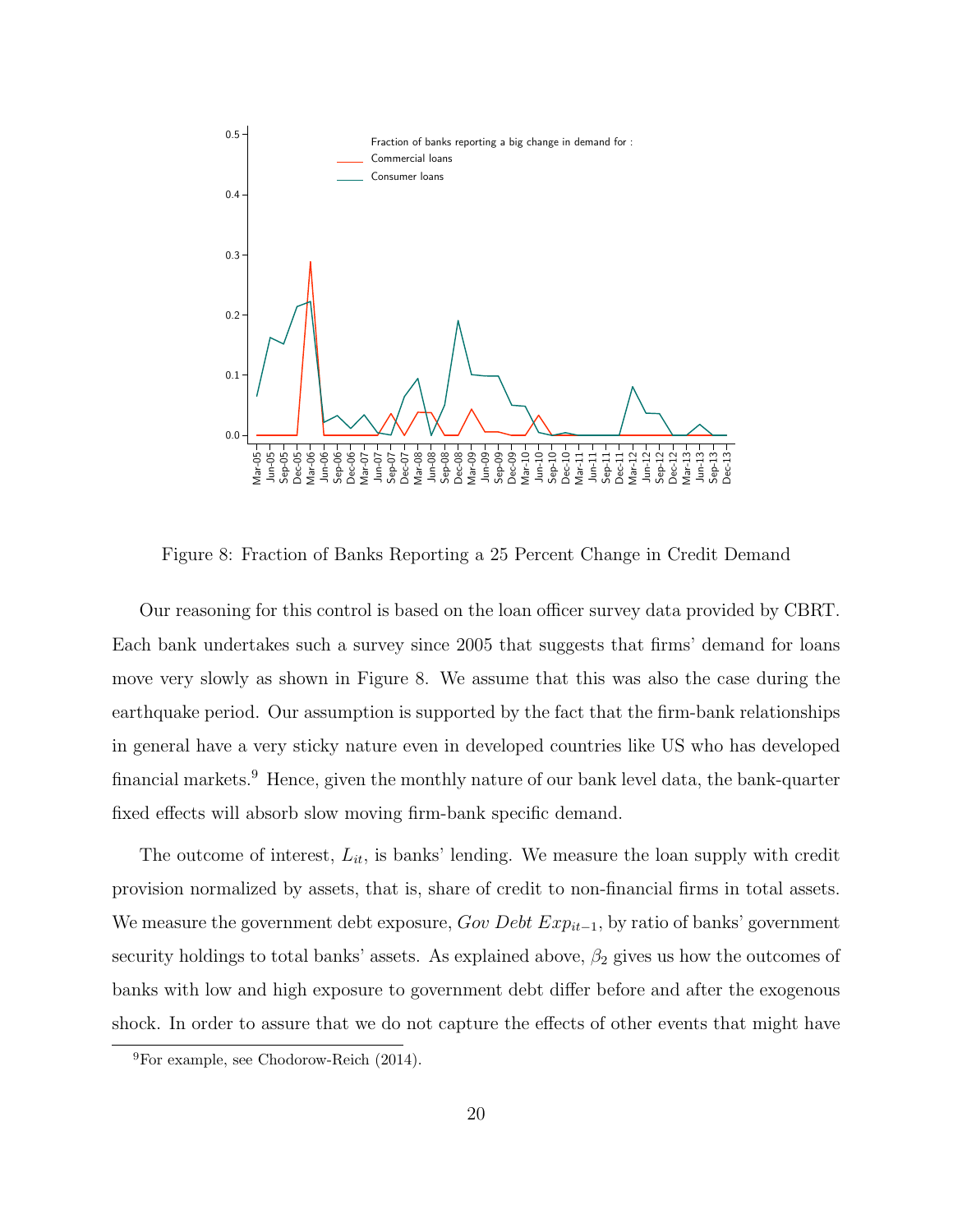affected the sustainability of the government debt differentially, we also control interactions of government debt with the other major events that happened before and after the 1999 Marmara Earthquake, such as Asia Crises, Russia Crisis, Stand-by agreement, and 2001 crises. The direct effects of these events are absorbed by the month fixed effects.<sup>10</sup> We use Gov Debt  $Exp_{it-1}$ , lagged 1 month, 2 month and 3 months to check robustness of our results since we will define the Earthquake period with a dummy equals to 1 for August-November 1999. X variable will include other bank time varying factors.

### VI Data and Descriptive Statistics

We use confidential monthly bank balance sheet data from Turkey for 1997–2012 period. This data is collected regularly as part of the Monitoring Package, which is the data collection and processing system for monitoring and regulation purposes. All the banks operating within Turkey are obliged with reporting their balance sheets as well as extra items by the end of month to the regulatory and supervisory authorities, such as the CBRT and the Banking Regulation and Supervision Agency (BRSA). We also use the extra reporting of the banks, such as the decomposition of the banks' securities portfolio including the information on which particular securities are held by banks by the end of each month, net positions against domestic and foreign creditors and the currency denomination of assets and liabilities through interbank operations.

The banks in our sample are all banks operating within Turkey, regardless of the ownership status or the classification with respect to the main activity -such as deposits banks or investment banks.

In terms of bank entry and exit, the Turkish banking industry has experienced important variations over time as shown in Figure 9. While there were 49 banks (6 of which being state-

 $10$ We define the crises and other dummies as follows. The Asian crisis is a binary variable equal to 1 between July 1997–December 1997. The Russian crisis is a binary variable equal to 1 between August 1998– January 1999. The earthquake is a binary variable equal to 1 between August 1999–November 1999. The Turkish crisis is a binary variable equal to 1 between February 2001–December 2001.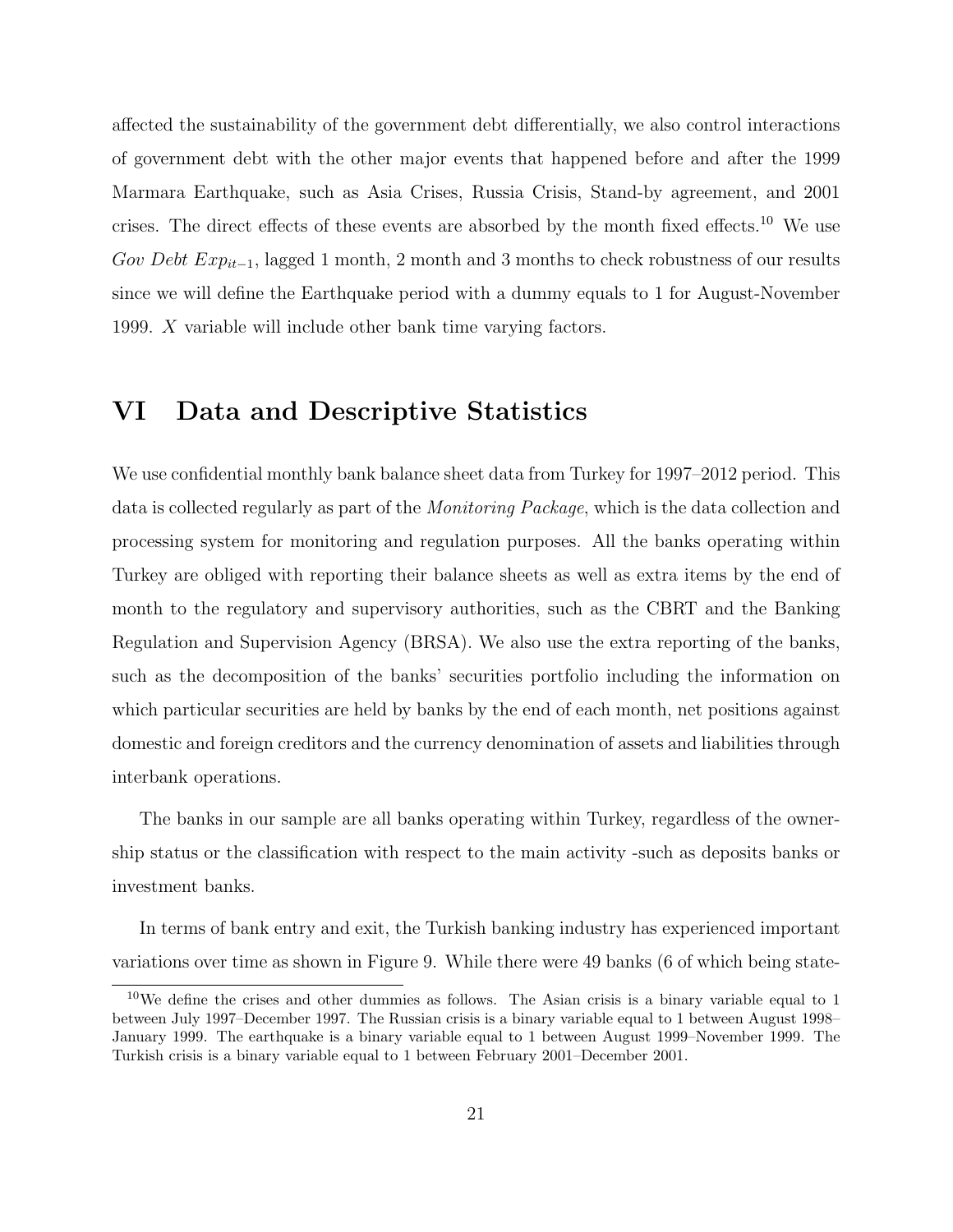

Figure 9: Bank Entry and Exit

owned deposit/savings banks) in 1986, the number of banks reached 82 (4 of which being state-owned deposit/savings banks) by the end of 1999. However, in 1999–2003 period, the number of banks has declined substantially due to the series of events including the financial crises in 2000–2001 period. In particular, if the regulatory agency observes a private bank to experience a decline in its capital adequacy ratio resulting from losses due its operations, then the bank is asked to add new capital and to improve the balance sheet quality. However, if the bank fails to take necessary actions and bank's capital adequacy ratio falls below the legal limit, then its control is taken over by SDIF to provide immunity to the depositors as well as to limit the risks to the banking system. In the aftermath of the 2001 crises, the weak capital structure of the Turkish banks resulted in a number of takeovers. As a result, in 2000–2004 period, a total of 25 banks were taken over by SDIF. Also, a number of mergers and acquisitions resulted in a decline in the number of private banks in Turkey in the post-crises period, resulting in a total of 45 banks operating in Turkey as of end of 2011.

Table II presents the key descriptive statistics of our banks. We observe a significant cross-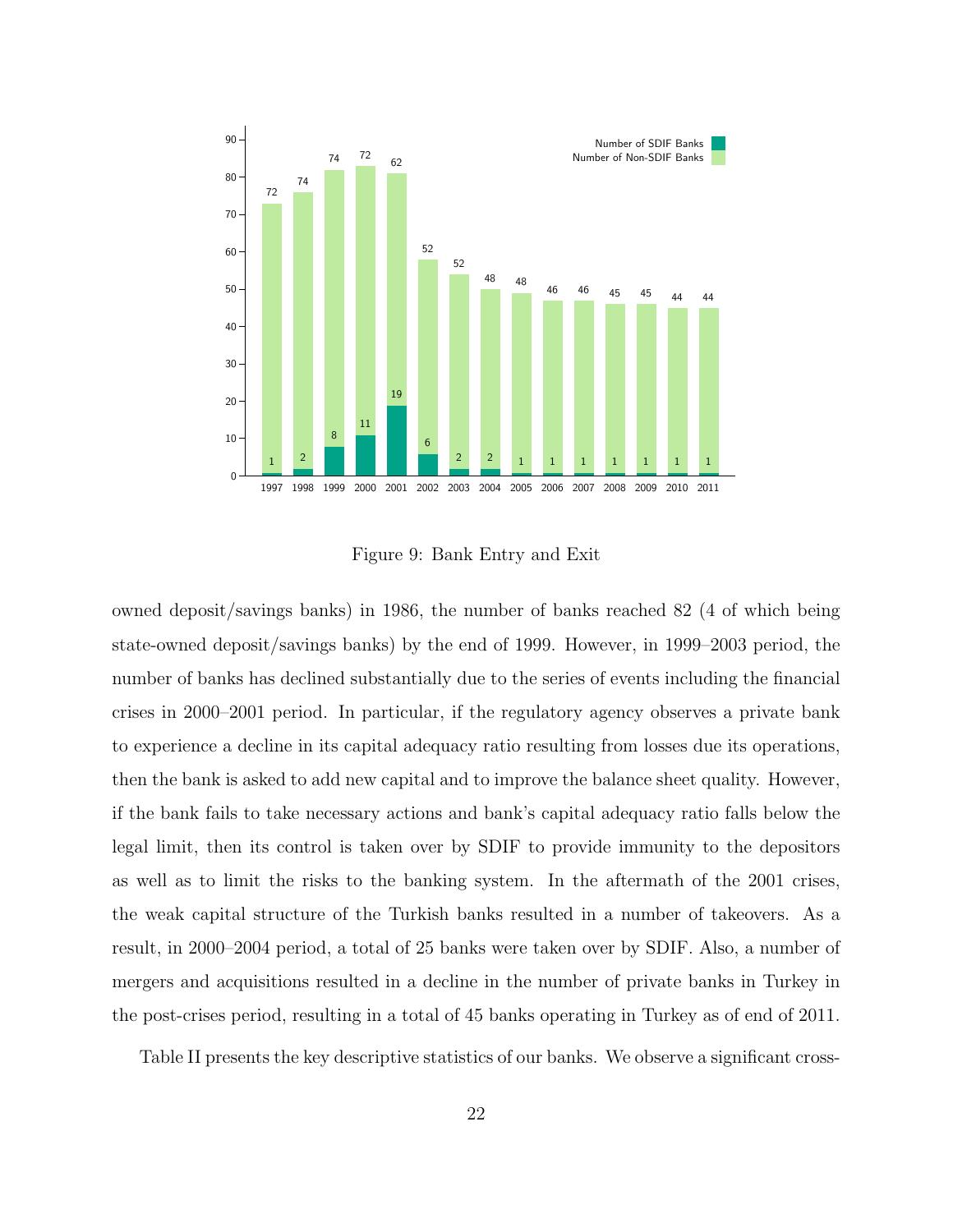sectional heterogeneity with respect to holdings of government securities in banks' balance sheets, where mean is around 18-20 percent depending on the period and it can be as high as 46 percent.<sup>11</sup> Table III presents key macro indicators and as can be seen public debt was not very high on average. Table IV present the average ratios for government securities to assets and loans to assets before and after the earthquake. It is clear that average exposure to public debt stays around the same but average credit provision declined.

# VII Empirical Analysis

Figure 10 presents aggregate data, plotting credits to non-financial sector as a ratio to total assets of the financial sector, where this ratio falls to 22 percent from approximately 36 percent during the events starting with Asian crisis. This figure mimics our previous Figure 2 where we show typical bank also decreases credit to non-financial sector during this period, increasing loans to government sector by similar amounts. Our analysis below recovers that during this period where credit to private sector declined as a resulting of a crowding out effect coming from government borrowing, there is an additional effect of an unanticipated fiscal shock. The banks who were exposed more to government debt and hence affected more from this shock, decreased their lending to private sector even more. Wwe interpret this finding as the evidence for the balance sheet channel.

#### A The Banks' Balance Sheet Health and Credit Provision

We identify how banks' performance and credit provision are affected from government debt exposure by comparing banks with different degrees of exposure before and after the sizable and unanticipated fiscal shock experienced in Turkish economy.

Table V runs a simple cross sectional regression by collapsing the sample in two periods

<sup>&</sup>lt;sup>11</sup>For a world-wide sample of banks, the average for government debt holdings to assets is 12 percent and for German banks it is 15 percent. See Gennaioli, Martin, and Rossi (2014a) and Buch, Koetter, and Ohls (2013), respectively.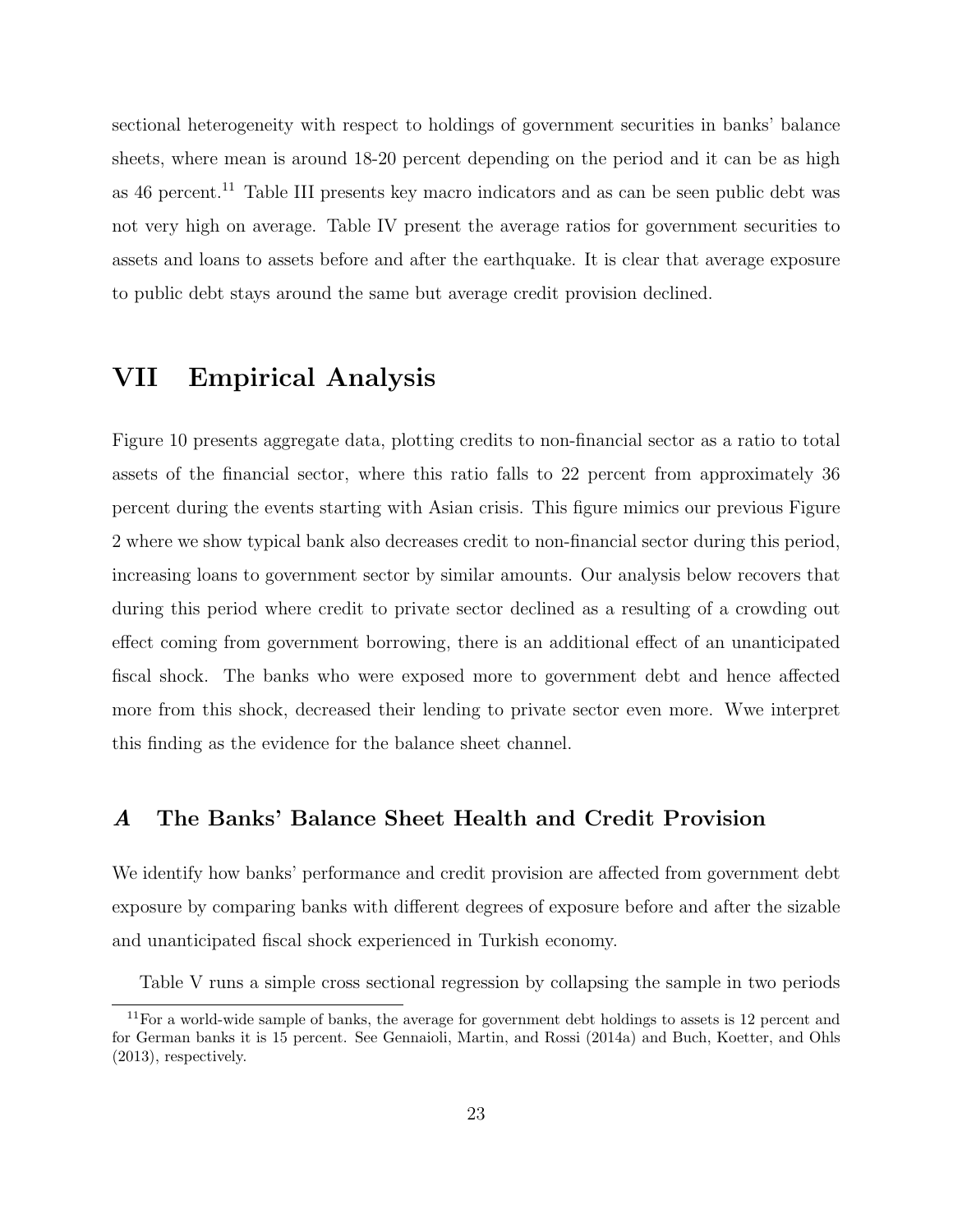

Figure 10: Lending to Private Sector as a Ratio of Financial Sector Assets

as pre-post earthquake to highlight the intuition of the exercise. There is a clear reduction in loan supply after the earthquake by the banks who have higher exposure to government bond market before the earthquake. This effect is robust to excluding state owned banks and foreign owned banks as shown in columns (2) and (3) and also robust to excluding both as shown in column (4). Given the cross sectional nature of this exercise, one cannot tell whether the effect is driven by unobserved fixed bank characteristics, the inherent crowding out nature of lending to government, or the balance sheet effect, that is lower value of government bonds reducing banks' net worth. In fact the estimated coefficient is very high since this estimate probably includes all these effects: A coefficient of -0.6 suggests that a bank who holds 20 percent of its portfolio in government assets (the mean), reduces credit supply 40 percent over the mean loan to asset ratio after the earthquake, which is an implausible effect.

To separate out the stories, we first try to understand the time invarying and time variant determinants of government bond holdings. As show in Table VI most determinants of government bond holdings are time invarying such as being a state bank. In column (3) upon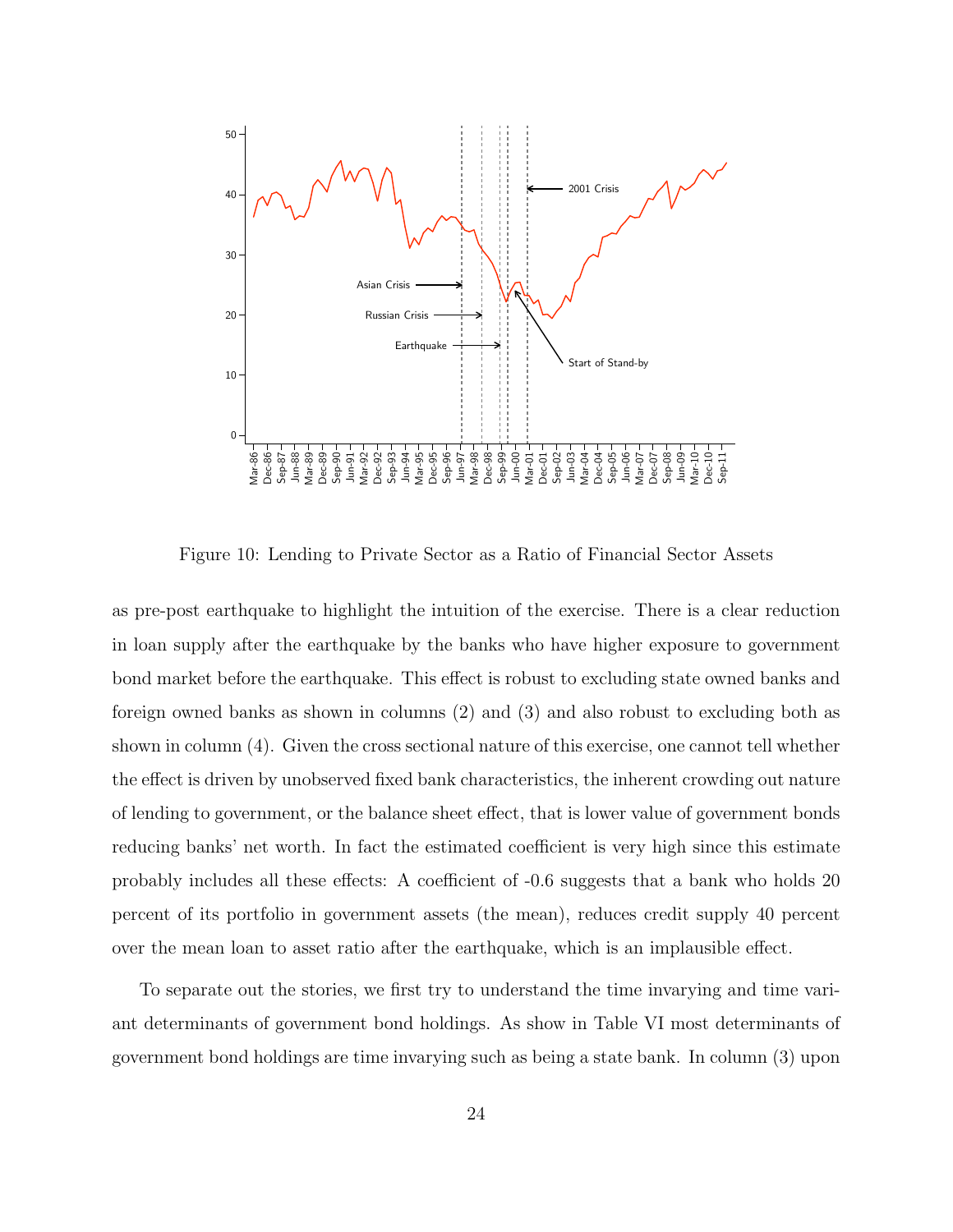controlling for bank and month fixed effects and double clustering standard errors both at bank and month level to allow for serial correlation, we find that banks who increase their capital ratio over time hold less government bonds in their portfolio over time. Same is true for interbank balances since banks who accumulate higher surpluses on their interbank balances need less government bond holdings as collateral. Surprisingly banks who accumulate more non performing loans over time also tend to accumulate less government bond holdings over time.

Of course what is important for our identification is whether these determinants of government bond holdings at bank-time level vary systematically at the time of earthquake. Table VII investigates this possibility. As shown in column (4), once we account for all the fixed effects, banks with higher cash holdings than average are the only ones who increase their government holdings at the time of earthquake. This can be associated with risk taking behavior but also with supplying government with the needed funds since these are the stronger banks. Nevertheless we will control for cash holdings below when we investigate the effect of government bond holdings on private sector credit provision.

We show our benchmark result in Table VIII, where now we run the panel differencein-difference specification. While exploring the effect of pre-earthquake government debt exposure at the time of the fiscal shock on the banks' lending behavior, the panel specification allows us to control for unobserved time invariant bank heterogeneity. We always use holdings pre-event. We introduce other events and their interactions with government bond holdings in addition to earthquake, such as Asian crises, Russian Crises, and the 2001 crises as controls for exploring the differential loan supply effect of fiscal shock induced by the earthquake with respect to banks' government debt exposure. Regardless of whether we control for these events or not, we observe that the banks with higher exposure to the treasury bills faced higher declines in loan supply.

The effect of bond holdings during other events is very intuitive. There is no significant impact of bond holdings during Asia crisis, where bond holdings are pre-Asia crisis, as expected since this is an external shock and not a domestic shock that increased sovereign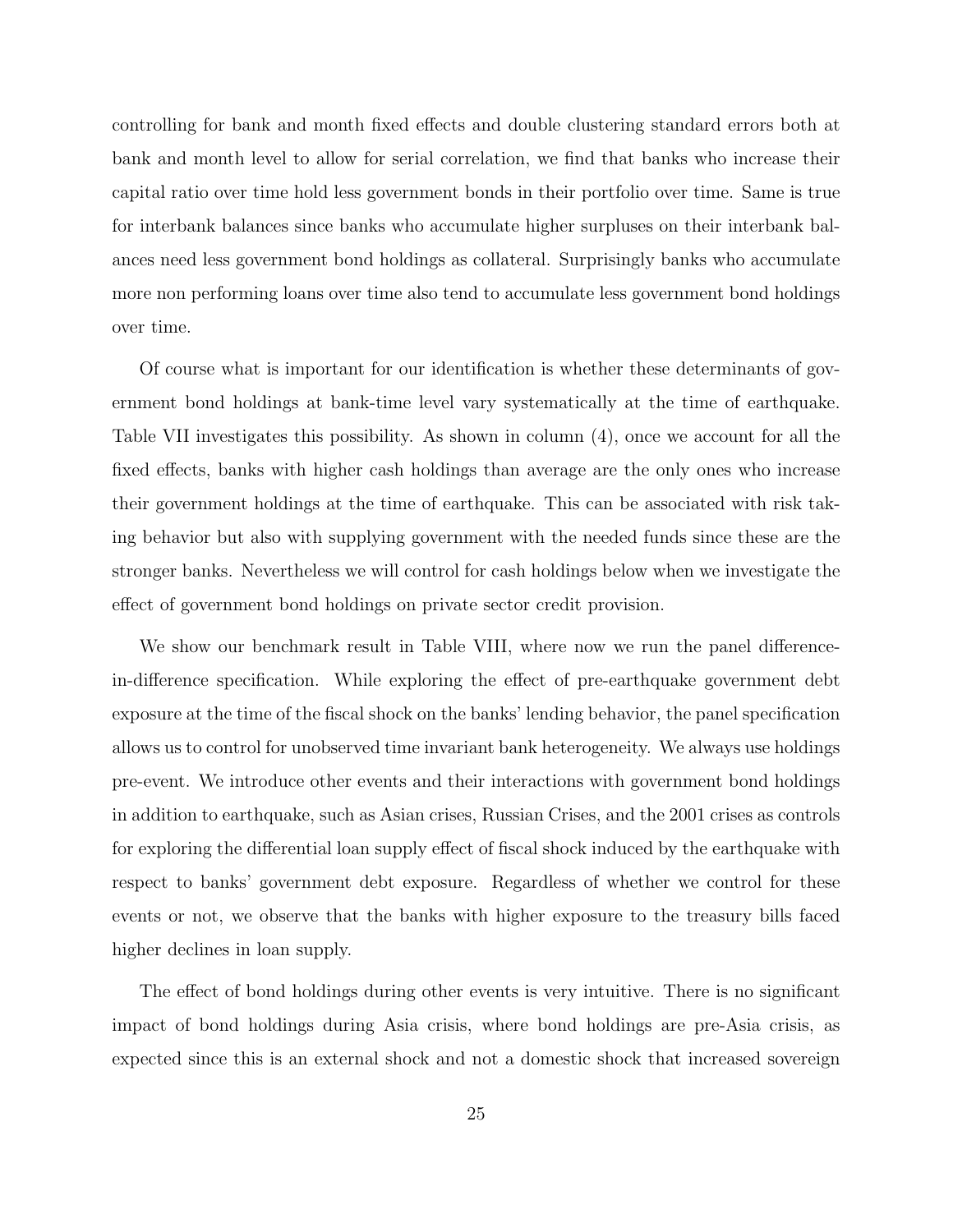risk. We obtain the same result with Russian crisis. There is a similar negative effect of holding government bonds during the 2001 crisis, where the estimated coefficient is bigger than that of the earthquake as expected. The difference between these two events of course is that the latter is endogenous, although both are fiscal shocks and both cause a decline in value of government bonds with the heightened sovereign risk. The last three columns control for bank specific demand with bank-quarter effects. The effect of holdings is larger during 2001 crisis if we do not control for these as expected since there is an economy wide recession during the 2001 crisis.

The first five columns defines the earthquake period as August-November 1999, whereas column (6) defines it as August-October 1999. The main reason for this alternative definition of the earthquake is that the government unexpectedly imposed a tax on banks' income on government securities holdings on November 26, 1999 to cover the fiscal burden due to the earthquake. This naturally raises the question of whether our results hold even when we disregard this direct implication of the earthquake on banks' balance sheets. The answer is no in the sense that banks balance sheets were not hurt because of a direct tax since these columns leave that out.

The economic significance of these effects are sizeable. Our estimates imply that, a bank that holds 75 percent of its assets in government bonds decreases credit provision 2 percent during regular times and 6 percent during earthquake, relative to mean. We measure credit provision by loans to assets so these are big affects (mean loans to asset ratio is 30 percent). The actual decline in loan provision is 3 percentage points. A bank with mean bond holdings (20 percent of its assets) will decrease loan supply by 1.7 percentage points during the earthquake and hence our estimates can explant 58 percent of the actual decline in credit provision from July to October 1999. For the bank with mean holdings, since the estimated decline in the ratio of credit to bank's total assets is 1.7 percentage points and since there is a 100 basis points increase in spreads during the earthquake period, this is very sizeable.<sup>12</sup>

<sup>&</sup>lt;sup>12</sup>Credit supply declined 1.3 percentage points for 200 basis points increase in Italian spreads, see Bofondi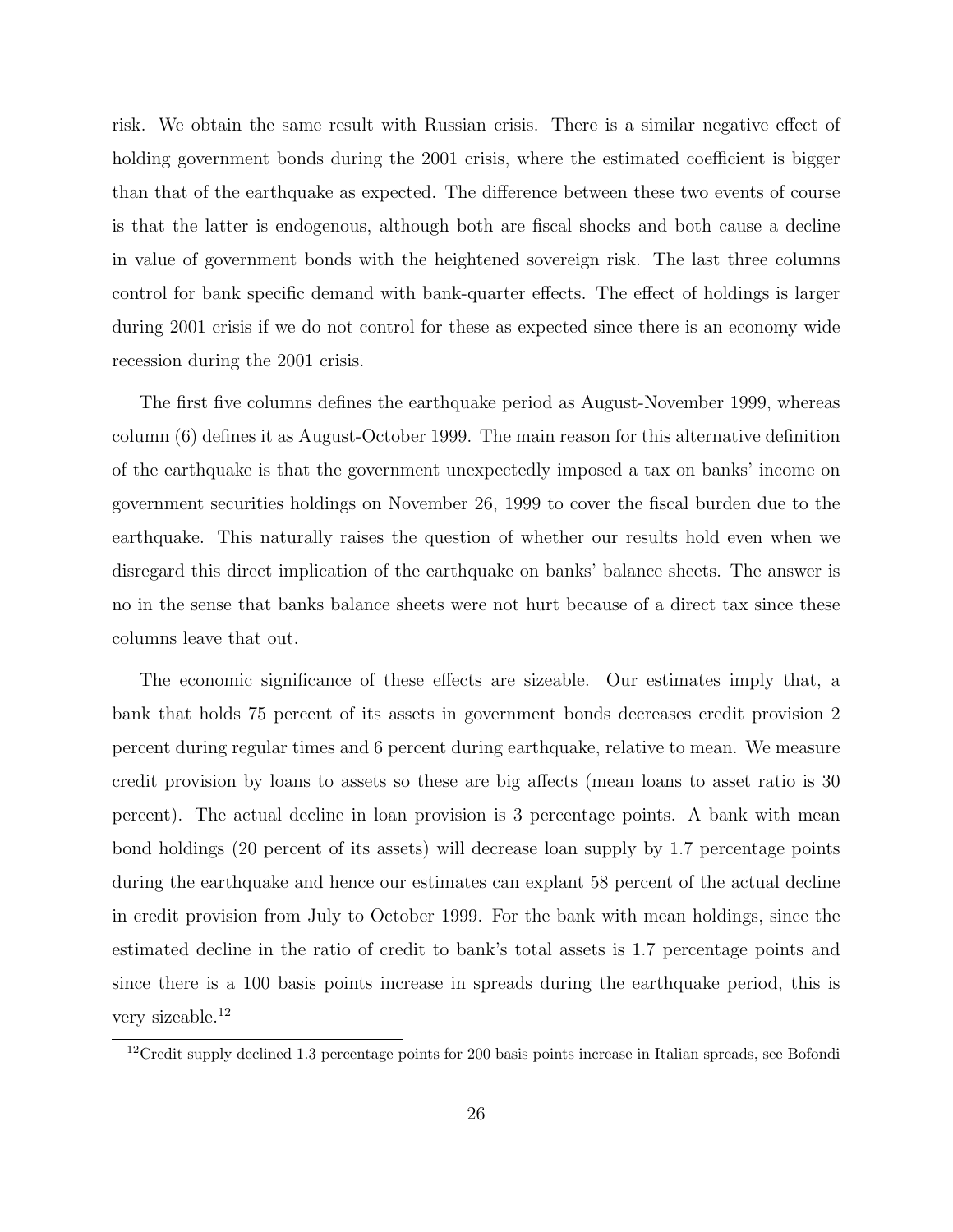In Table IX, we control for potential determinants of government bond holdings that may be correlated with loan provision at regular times and at crisis times. Although we know from the previous tables that the only determinant that has an impact on government bond holdings during earthquake is cash holdings, we still control each determinant one by one in respective columns. In this table we also use banks that are not taken over by SDIF. This exercise is important especially if there are concerns about the unobserved confounding features of the banks taken over by the SDIF, which would affect these banks' performance even in the absence of a fiscal shock. Although most of these factors will be taken care for by a bank fixed effects and bank-quarter effects, we still run our regressions in a sample of surviving banks throughout the sample period in order not to bias our result if the banks were being taken over at the time of earthquake by chance were weak banks all along.<sup>13</sup> In this table we show that this is not the case. In fact upon using survivors and controlling for bank-time level determinants, we still find the same size coefficient as in our benchmark table.

#### B Threats to Identification

#### B.1 Placebo Tests

Table X runs placebo tests, where we define a "Placebo Earthquake" as a binary variable equal to 1 between April 1999 and July 1999. Despite the existence of a negative relation between high government debt exposure and lending in normal times, there is no additional effect at the time of our pseudo earthquake. This suggests that the effects we find with the earthquake are a result of increased default risk on the part of government which deteriorated the balance sheet health of banks with high exposure and hence negatively affected their lending.

and Sette (2013).

<sup>&</sup>lt;sup>13</sup>Only 8 banks are taken over in 1999, so this is not likely to affect our results. Note that if the claim on bad banks will fail anyway is true and we fail to control for it then a diff-in-diff strategy should not give us any result since this strategy identifies off of the relative difference between bad and good banks at the time of the earthquake.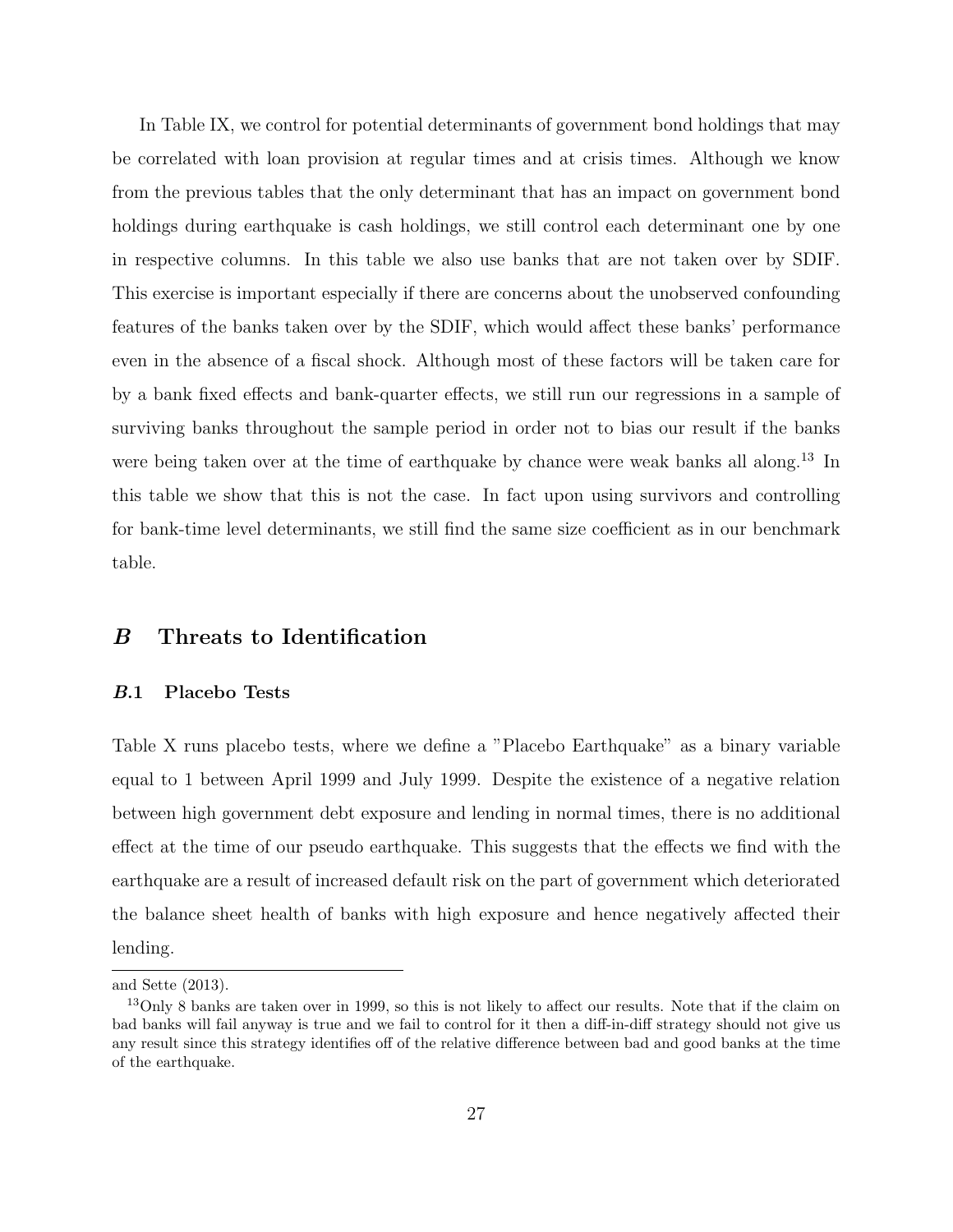The second column of this table uses the shorter sample until the end of 2002 showing that our results stay intact, though here we obtain a larger coefficient given the less time series observations.

Table XI undertakes an alternative analysis to get at the demand effect. We matched the foreign banks operating in Turkey to their balance sheets in bankscope and subtract their lending in Turkey (which is almost none) from their lending in the region (Eastern Europe), obtaining their lending outside Turkey. Since this lending will not be affected at all by the earthquake in Turkey, it is reassuring that we find similar results. The estimates are bigger for the 2001 crisis of course since the size of the balance sheet shock is bigger and it signalled contagion but the effect is also there for the earthquake.

#### C Price Effect

Table XII looks at the impact of the fiscal shock on banks' balance sheet performance by considering the banks' financial asset valuation changes between current and previous period as a ratio to their total assets in the first two columns and by looking at profits in the last two columns. The idea is to establish evidence that the effect we find goes via balance sheet deterioration. In practice, the banks have to revaluate the value of their portfolio as the prices change since they do not mark their portfolio to market.<sup>14</sup> For the banks which hold the same government security portfolio both at time t and t-1, an increase (a decrease) in the price of the government security induces a revaluation indicating an increase (a decrease) in portfolio's monetary value. We find that the banks with higher share of government securities in their balance sheets had a decline in value of portfolio, given the decline in the value of this asset with the fiscal shock. This shows the direct effect of a decline in the collateral value on bank's balance sheet which affects its credit supply and constitutes a direct hit to profits as shown in last two columns.

<sup>&</sup>lt;sup>14</sup>Notice that keeping the sovereign bonds in the trading book and marking them to the market practice came to Turkish banks after December 2002 regulation for the banks' accounting standards.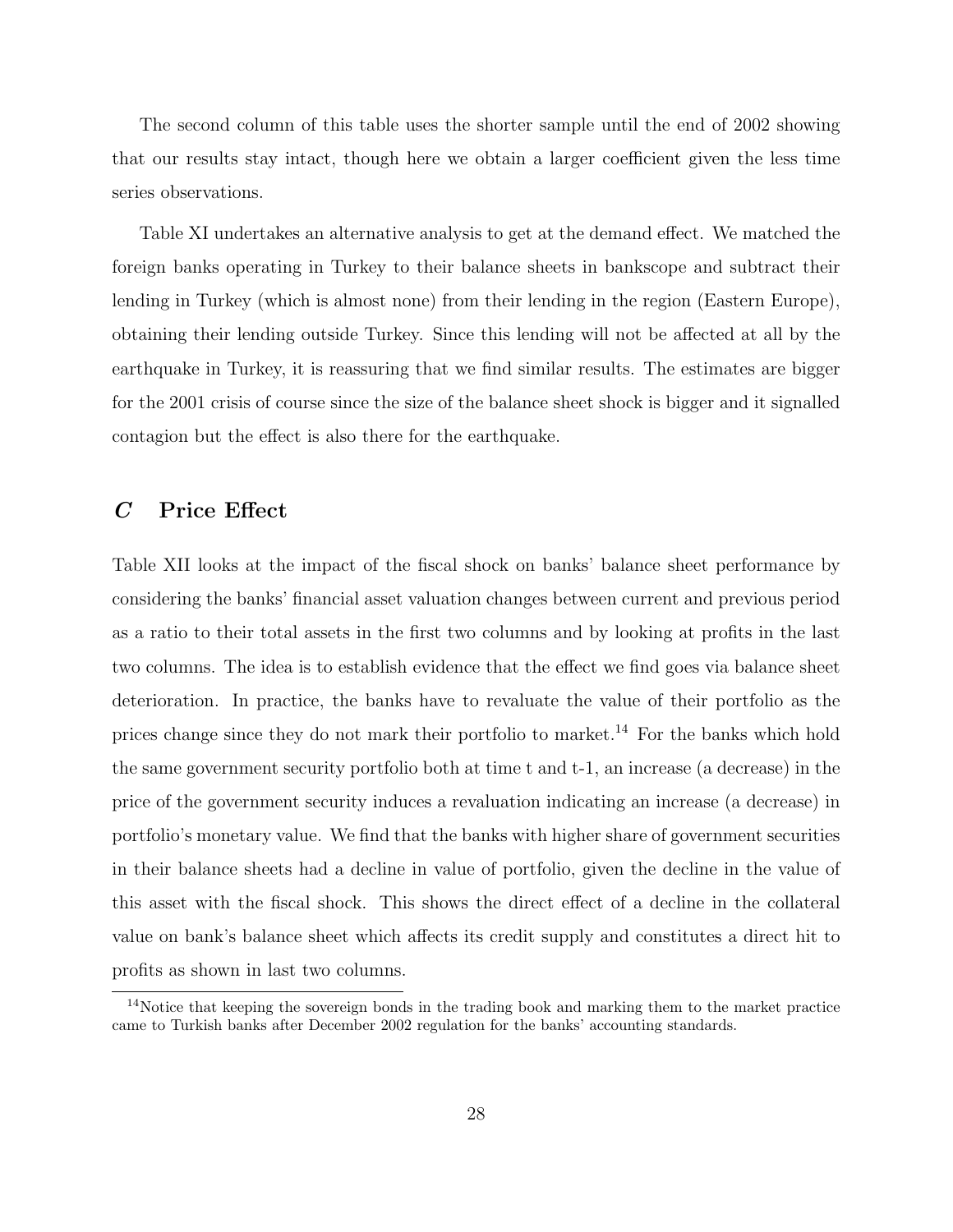#### C.1 Prior Trends in Outcomes

A key threat to identification is existence of differential prior trends in our dependent variable. In particular, in order to attribute the corresponding changes in lending to the role of the differences in government debt exposure at the time of the exogenous fiscal shock, one of the issues that we need to check is the parallel movement of the outcome variables for the banks with high and low government debt exposure. The placebo exercise we showed earlier confirms that this is not the case but we still show here the actual trends in the data.



Figure 11: Net Worth of Banks with High-Low Exposure to Government Bond Market

In Figure 11, 12 and 13, we present respectively the time series behavior of the net worth, profits and the loan provision of banks with above and below median exposure to the government debt. These clearly indicate that there were no differential prior trends in our key outcome variable and also balance sheet strength across high and low government debt exposure banks. In other words, the estimated negative and significant coefficient on the interaction between the government debt exposure and the earthquake variable does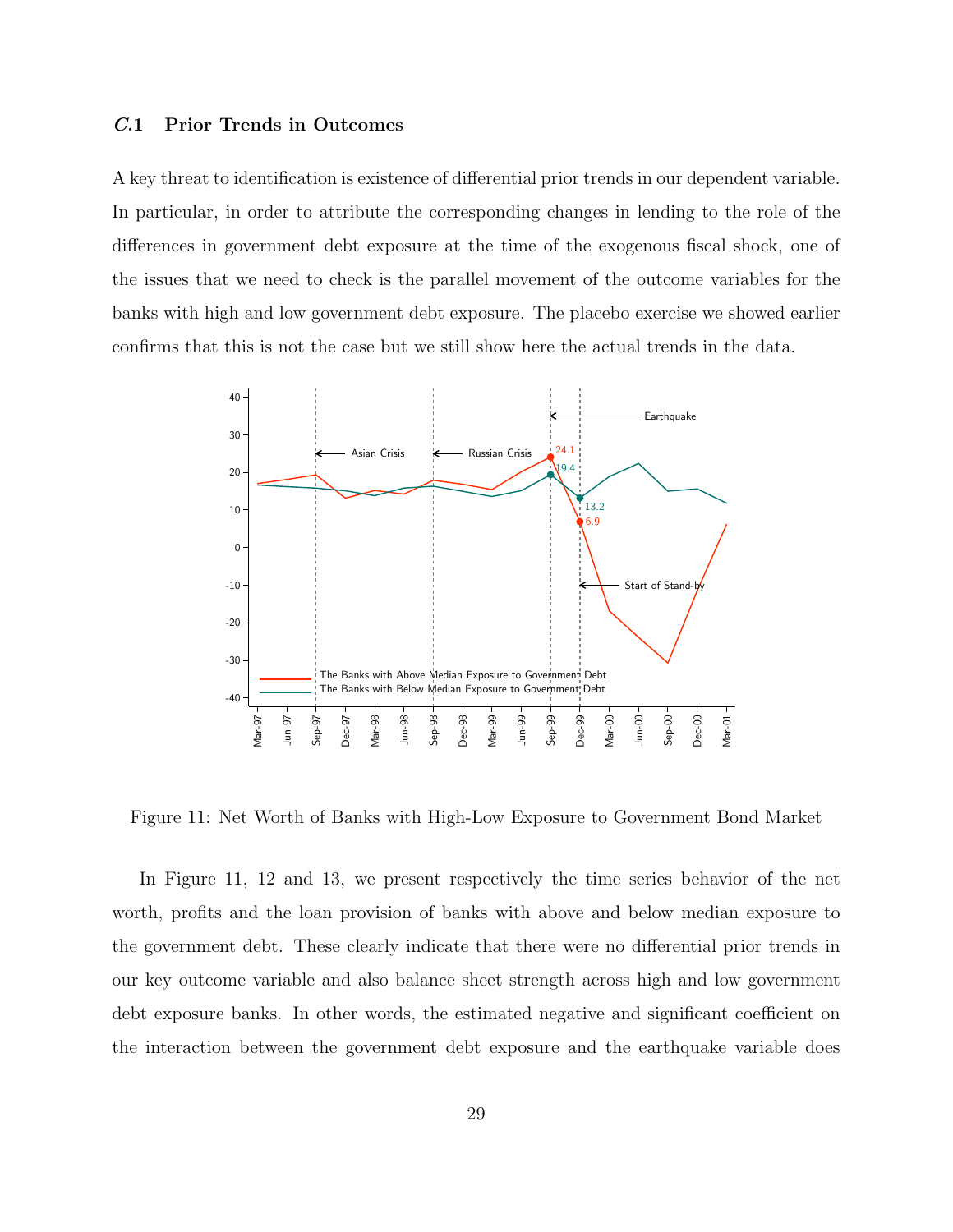

Figure 12: Profits of Banks with High-Low Exposure to Government Bond Market



Figure 13: Loan Provision of Banks with High-Low Exposure to Government Bond Market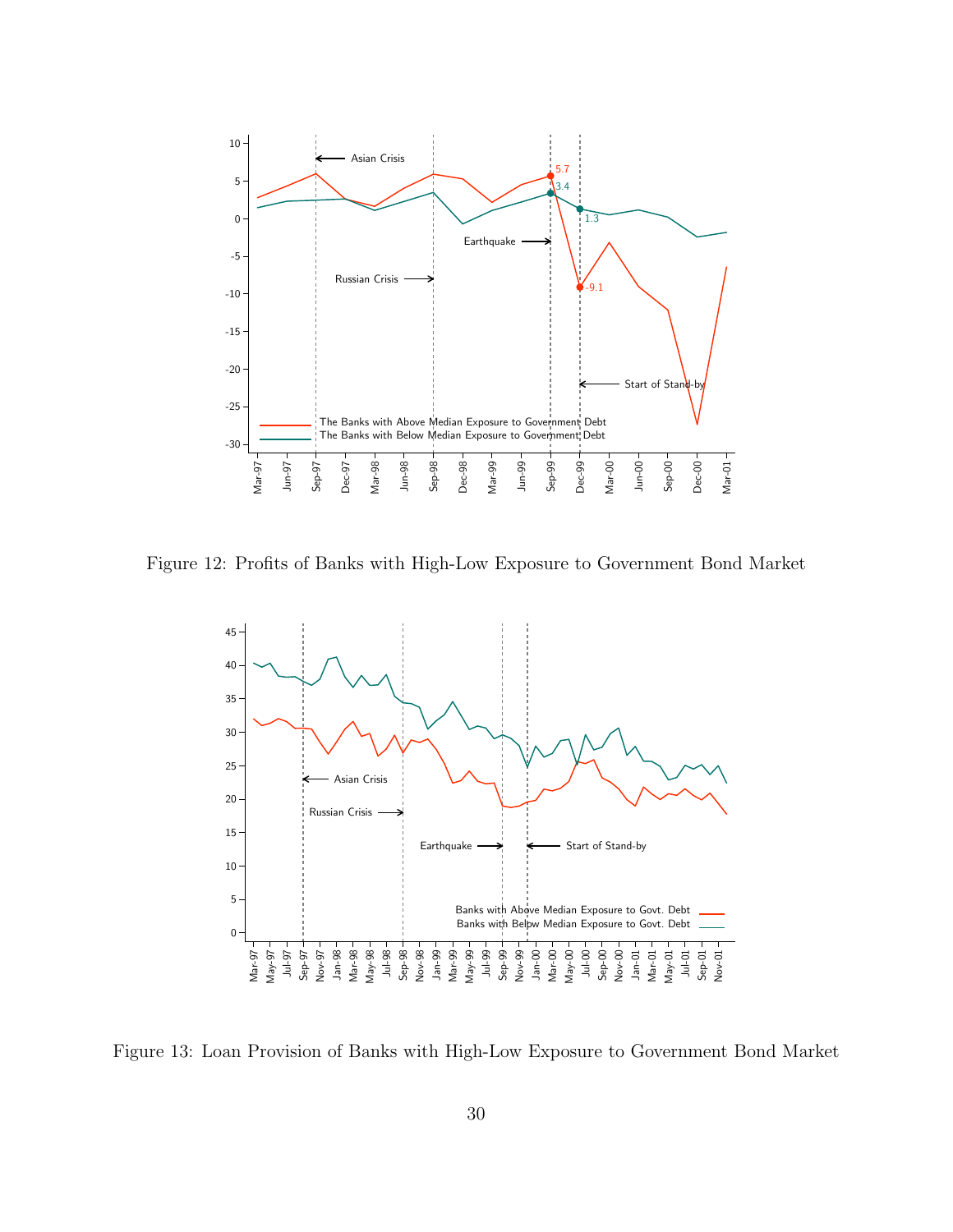not reflect the already existing deterioration in profits, net worth and loan provision of the banks with higher exposure, but rather the impact of the earthquake on the banks' balance performance and the loan provision.

# VIII Conclusion

We identify the effect of government debt on banks' balance sheet health and credit provision. We use data from the universe of banks in Turkey during 1997–2011. For identification, we use a rare disaster, the 1999 Marmara Earthquake—one of the largest earthquakes in world history, as a major unanticipated fiscal shock. Using a differences-in-differences methodology, we investigate whether the differences in the degree of banks' exposure to the government debt matter for the effect of fiscal shock on differences in outcomes.

Our results indicate that high government debt exposure resulted in a differential decline in the credit provision. We show that the negative differential effect of fiscal shock on the credit provision of the banks with higher government debt exposure works via the balance sheet channel and not via other channels such as a lender-of-last-resort effect, demand effect or a risk taking channel.

Our results provide evidence on the link between fiscal distress and financial imbalances, where the causality goes from fiscal to financial stress impacting the real sector. Using an exogenous rare event which triggered a fiscal shock and an increase in sovereign risk, we identify that the fiscal imbalances has important causal implications for the performance of the financial sector and credit provision. Although our identification is clear, valid and policy relevant, it works only for the link from the government to banks. Hence, the caveat is that we cannot say anything for the predictive power of banking crisis on sovereign defaults, which is equally important.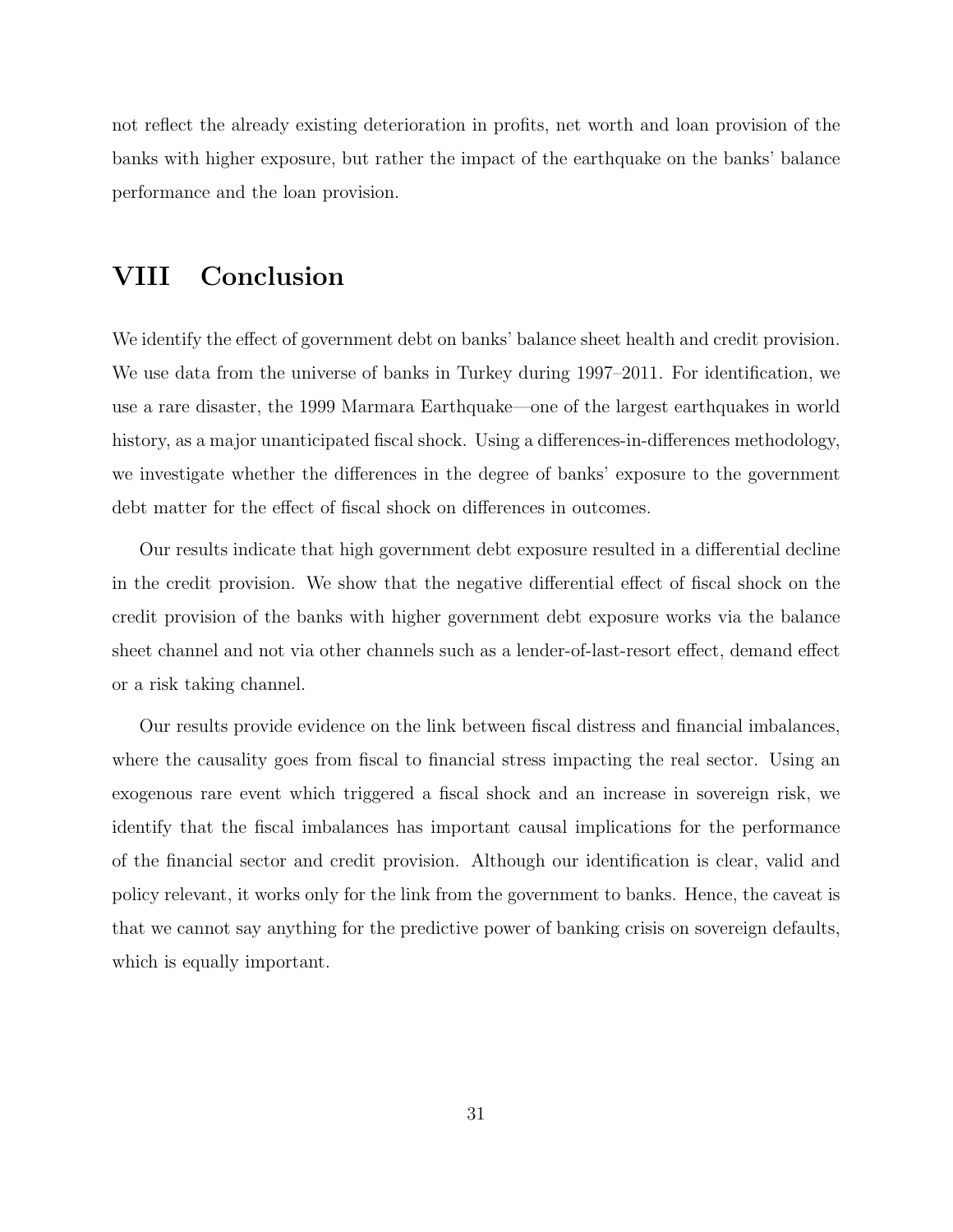# References

- Acharya, Viral, I. D., and P. Schnabl (2014): "A Pyrrhic Victory? Bank Bailouts and Sovereign Credit Risk.," Journal of Finance, 69, 2689–2739.
- Acharya, V., and S. Steffen (2014): "The "Greatest" Carry Trade Ever: Understanding Eurozone Bank Risks.," Journal of Financial Economics, 69, 2689–2739.
- Aguiar, M., and M. Amador (2013): "Sovereign Debt: A Review.," NBER Working Paper.
- Akgiray, Veli, B. G., and M. Erdik (2004): "The 1999 Marmara Earthquakes in Turkey.," Large scale disasters, OECD, 77–92.
- ANGELINI, P., G. GRANDE, AND F. PANETTA (2014): "The negative feedback loop between banks and sovereigns.," Bank of Italy Occasional Papers, No. 213.
- ARTETA, C., AND G. HALE (2008): "Sovereign Debt Crises and Credit to the Private Sector.," *Journal of International Economics*, 74, 53–69.
- BOFONDI, MARK, C. L., AND E. SETTE (2013): "Credit Supply During a Sovereign Debt Crisis.," Bank of Italy Working Paper.
- BORENSZTEIN, E., AND U. PANIZZA (2009): "The costs of sovereign default.," IMF Staff Papers, 56, 683–741.
- Broner Fernando, Martin, A., and J. Ventura (2010): "Sovereign Risk and Secondary Markets.," American Economic Review, 100, 1523–55.
- BRUTTI, F., AND P. SAURÉ (2013): "Repatriation of debt in the Euro crisis: evidence for the secondary market theory.," Center for Institutions, Policy, and Culture in the Development Process, Working Paper, 109.
- BUCH, C. M., M. KOETTER, AND J. OHLS (2013): "Banks and sovereign risk: a granular view.," Deutsche Bundesbank discussion paper, No. 29/2013.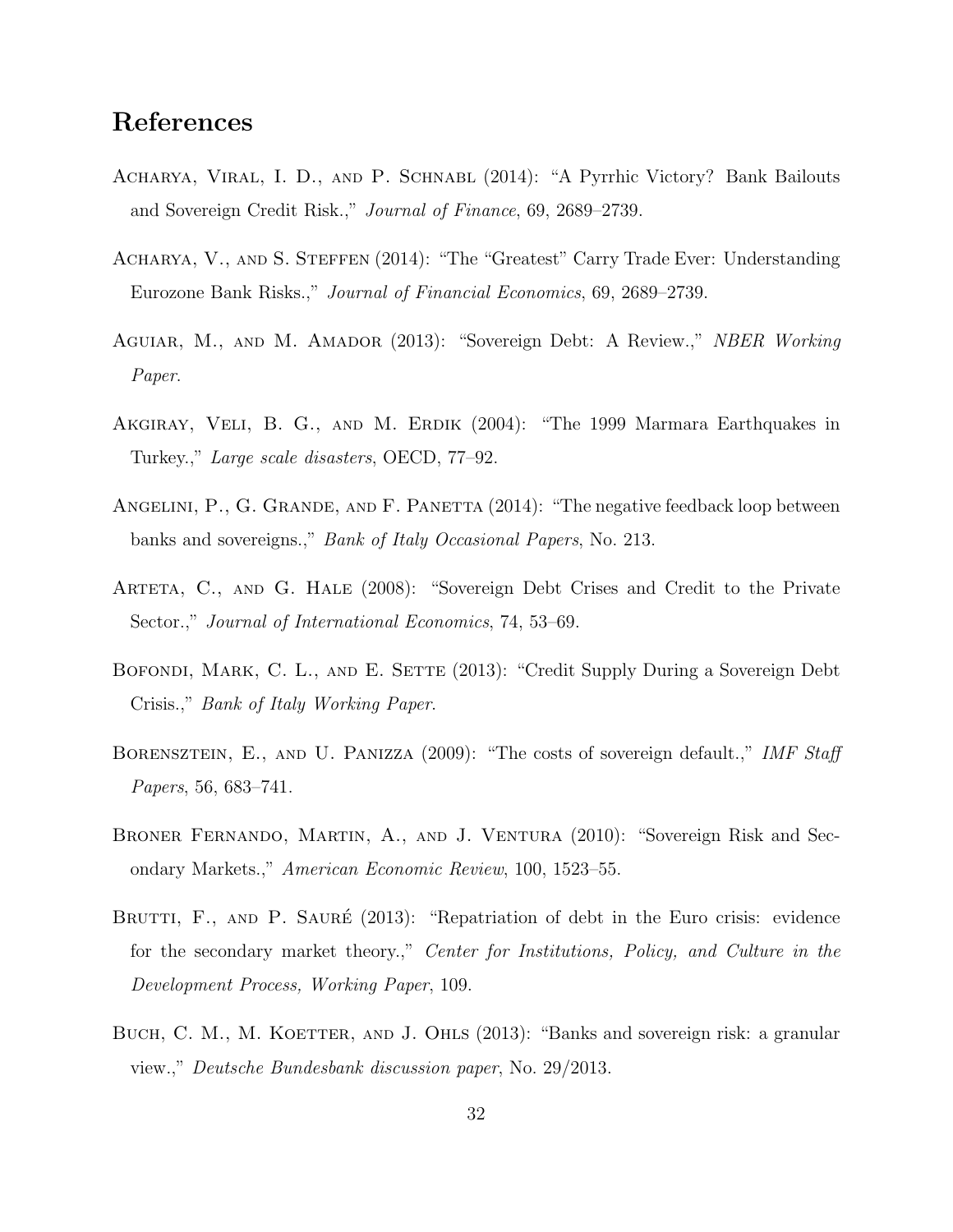- Chodorow-Reich, G. (2014): "The Employment Effects of Credit Market Disruptions: Firm-level Evidence from the 2008-09 Financial Crisis.," Quarterly Journal of Economics, 129, 1–59.
- Gennaioli, N., A. Martin, and S. Rossi (2014a): "Banks, Government Bonds, and Default: What do the Data Say?," Mimeo. UPF.
- Gennaioli, N., A. Martin, and S. Rossi (2014b): "Sovereign Default, Domestic Banks, and Financial Institutions.," Journal of Finance, 69, 819–866.
- Holmstrom, B., and J. Tirole (1993): "Market liquidity and Performance Monitoring.," Journal of Political Economy, 101, 678–709.
- Khwaja, A., and A. Mian (2008): "Tracing the Impact of Bank Liquidity Shocks: Evidence from an Emerging Market.," American Economic Review, 98, 1413–42.
- ÖZATAY, F., AND G. SAK (2002): "Banking Sector Fragility and Turkey's 2000-01 Financial Crisis.," Brookings Trade Forum, pp. 121–172.
- REINHART, C. M., AND K. ROGOFF (2009): "This Time is Different: Eight Centuries of Financial Folly.," Princeton University Press.
- Tomz, M., and M. Wright (2013): "Empirical Research on Sovereign Debt and Default.," NBER Working Paper.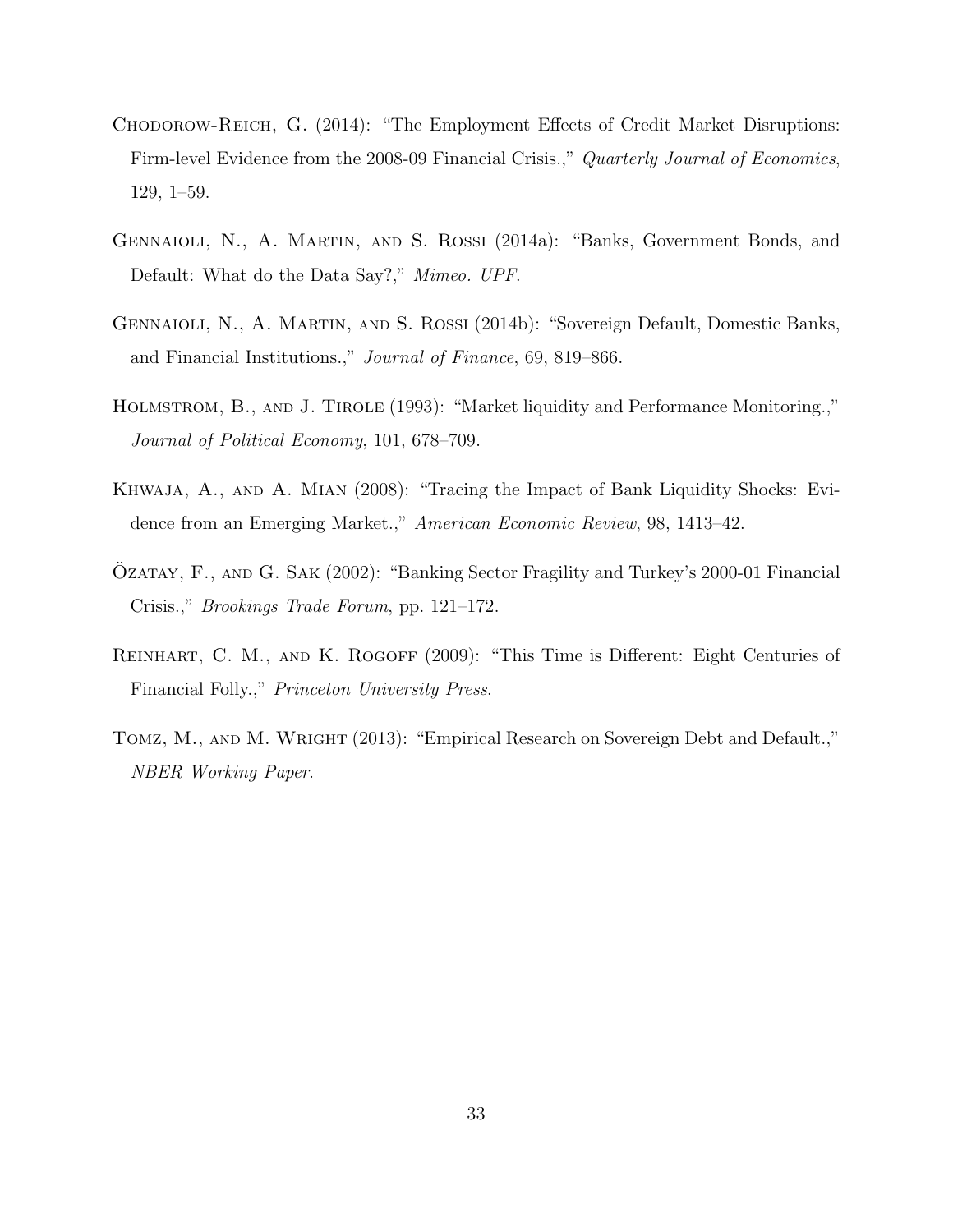Table I: Sovereign risk

|                          | (1)                       | $\left( 2\right)$ | (3)          |
|--------------------------|---------------------------|-------------------|--------------|
|                          | Compounded Interest       |                   |              |
|                          | Rates on Government       |                   | Turkish      |
|                          | T-Bill Auctions (Percent) |                   | Bond-Spreads |
|                          | For Bills with            | For Bills with    |              |
|                          | Approxi-                  | Approxi-          |              |
|                          | mately 550                | mately $1,050$    |              |
|                          | Days to                   | Days to           |              |
|                          | Maturity                  | Maturity          | $EMBI+$      |
|                          |                           |                   |              |
| July 1999<br>August 1999 | 117.71<br>123.80          | 119.91<br>127.62  | 564<br>665   |
|                          |                           |                   |              |

Notes: (1) Source: CBRT for Columns 1 and 2. (2) The numbers in Columns 1 and 2 show the annual compunded interest rates on auctions for 3-month coupons for floating rate government bonds of approximately 550 and 1050 days to maturity. (3) Numbers in Column 3 are the end-of month basis-point value of EMBI+ spread for Turkey.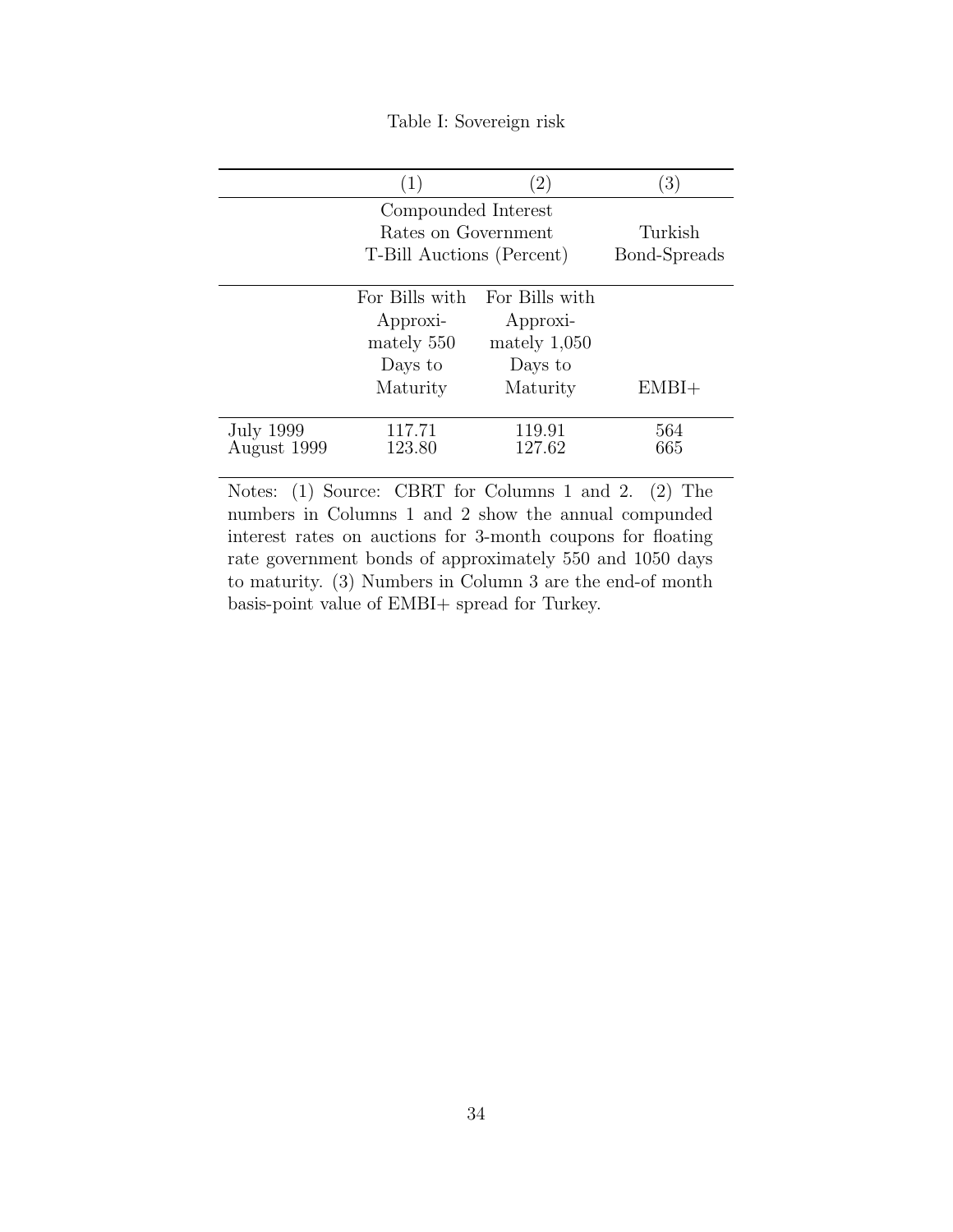|  | Table II: Descriptive Statistics |  |
|--|----------------------------------|--|
|--|----------------------------------|--|

|                                                                                                                                                                          | January 1997 - December 2011                                                  |                                                                                            |                                                                                        |                                                                                            |                                                                                            |                                                                                         |                                                                                         |
|--------------------------------------------------------------------------------------------------------------------------------------------------------------------------|-------------------------------------------------------------------------------|--------------------------------------------------------------------------------------------|----------------------------------------------------------------------------------------|--------------------------------------------------------------------------------------------|--------------------------------------------------------------------------------------------|-----------------------------------------------------------------------------------------|-----------------------------------------------------------------------------------------|
|                                                                                                                                                                          | count                                                                         | mean                                                                                       | sd                                                                                     | p25                                                                                        | p50                                                                                        | p75                                                                                     | p90                                                                                     |
| Gov Bond Holdings<br>Capital Ratio<br>Loans to Private Sector<br>Non-Performing Loans<br><b>Bank Size</b><br>Cash Holdings<br>Interbank Balances<br>Valuation<br>Profits | 10203<br>10199<br>10203<br>10193<br>10203<br>10193<br>10193<br>10141<br>10199 | 0.2145<br>0.2238<br>0.3161<br>0.0073<br>12.4164<br>0.0065<br>$-0.0892$<br>0.1398<br>0.0109 | 0.1776<br>0.2559<br>0.2148<br>0.0131<br>2.2023<br>0.0079<br>0.2802<br>0.3823<br>0.0515 | 0.0829<br>0.0943<br>0.1318<br>0.0000<br>10.8247<br>0.0002<br>$-0.2187$<br>0.0000<br>0.0016 | 0.1698<br>0.1385<br>0.3106<br>0.0011<br>12.4399<br>0.0046<br>$-0.0688$<br>0.0000<br>0.0104 | 0.2974<br>0.2855<br>0.4807<br>0.0076<br>13.9221<br>0.0093<br>0.0417<br>0.0377<br>0.0251 | 0.4602<br>0.6311<br>0.6142<br>0.0233<br>15.4404<br>0.0159<br>0.2155<br>0.5316<br>0.0564 |
|                                                                                                                                                                          |                                                                               |                                                                                            |                                                                                        |                                                                                            | January 1997 - December 2002                                                               |                                                                                         |                                                                                         |
|                                                                                                                                                                          | count                                                                         | mean                                                                                       | sd                                                                                     | p25                                                                                        | p50                                                                                        | p75                                                                                     | p90                                                                                     |
| Gov Bond Holdings<br>Capital Ratio<br>Loans to Private Sector<br>Non-Performing Loans<br><b>Bank Size</b><br>Cash Holdings<br>Interbank Balances<br>Valuation<br>Profits | 5153<br>5153<br>5153<br>5147<br>5153<br>5147<br>5147<br>5095<br>5153          | 0.1824<br>0.1678<br>0.2709<br>0.0091<br>12.1259<br>0.0083<br>$-0.0858$<br>0.1068<br>0.0121 | 0.1566<br>0.2511<br>0.1779<br>0.0156<br>2.0483<br>0.0096<br>0.2824<br>0.3529<br>0.0636 | 0.0690<br>0.0742<br>0.1270<br>0.0000<br>10.6258<br>0.0005<br>$-0.2373$<br>0.0000<br>0.0010 | 0.1436<br>0.1172<br>0.2644<br>0.0012<br>12.2497<br>0.0057<br>$-0.0601$<br>0.0000<br>0.0128 | 0.2451<br>0.2306<br>0.3908<br>0.0096<br>13.5374<br>0.0124<br>0.0588<br>0.0000<br>0.0348 | 0.3975<br>0.5022<br>0.5063<br>0.0407<br>14.8369<br>0.0198<br>0.2234<br>0.1652<br>0.0777 |

Gov Bond Holdings is defined as the bank's holdings of government bonds in ratio to Total Assets. Capital Ratio is defined as the ratio of Shareholder Equity to Total Assets, winsorized at 1%. Loans to Private Sector is defined as Total Loans to Private Sector in ratio to Total Assets. Non-Performing Loans is defined as (Non-Performing Loans - Provisions on Non-Performing Loans) in ratio to Total Assets, winsorized at 5%. Bank Size is defined as the log value of total assets delfated to 2000 USD using PPI. Cash Holdings is the banks cash holdings in ratio to total assets, winsorized at 1%. Interbank Balances are defined as (Receivables-Payables) from banks (except the Central Bank), in ratio to Total Assets. Valuation is financial assets valuation difference (i.e. loss provision) as a ratio to total assets, winsorized at 5% (multiplied by 100). Profits are the bank profits in ratio to total assets, winsorized at 2%.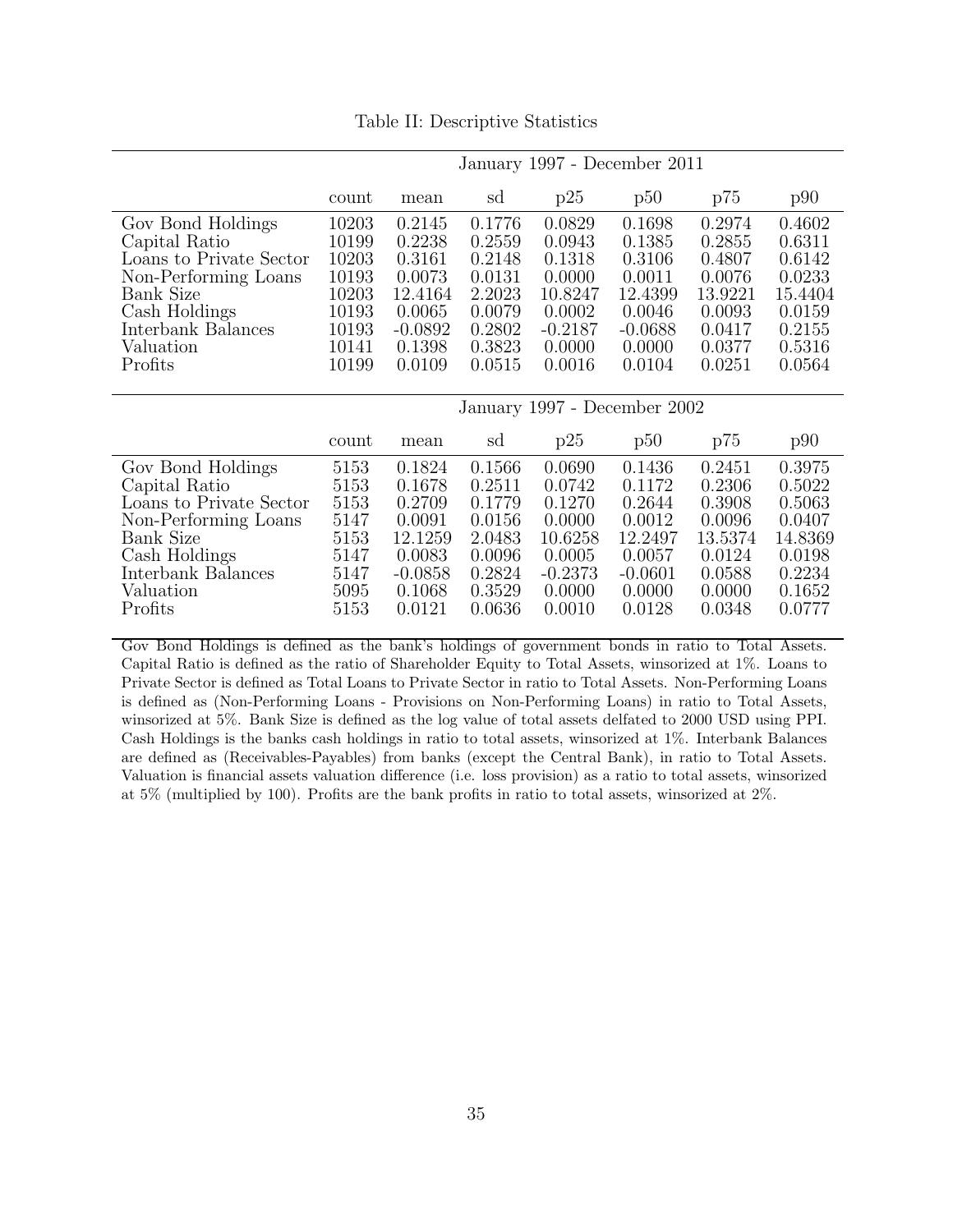|                                 | 1997-2002 1997-2011 |       |
|---------------------------------|---------------------|-------|
| Average Annual GDP Growth Rate  | 2.50                | 4.29  |
| Average Investment to GDP Ratio | 20.55               | 22.19 |
| Credit to Private Sector to GDP | 15.30               | 19.60 |
| Bank Assets to GDP              | 53.40               | 59.10 |
| Public Debt to GDP              | 48.47               | 47.50 |

Table III: Selected Macroeconomic Statistics (%)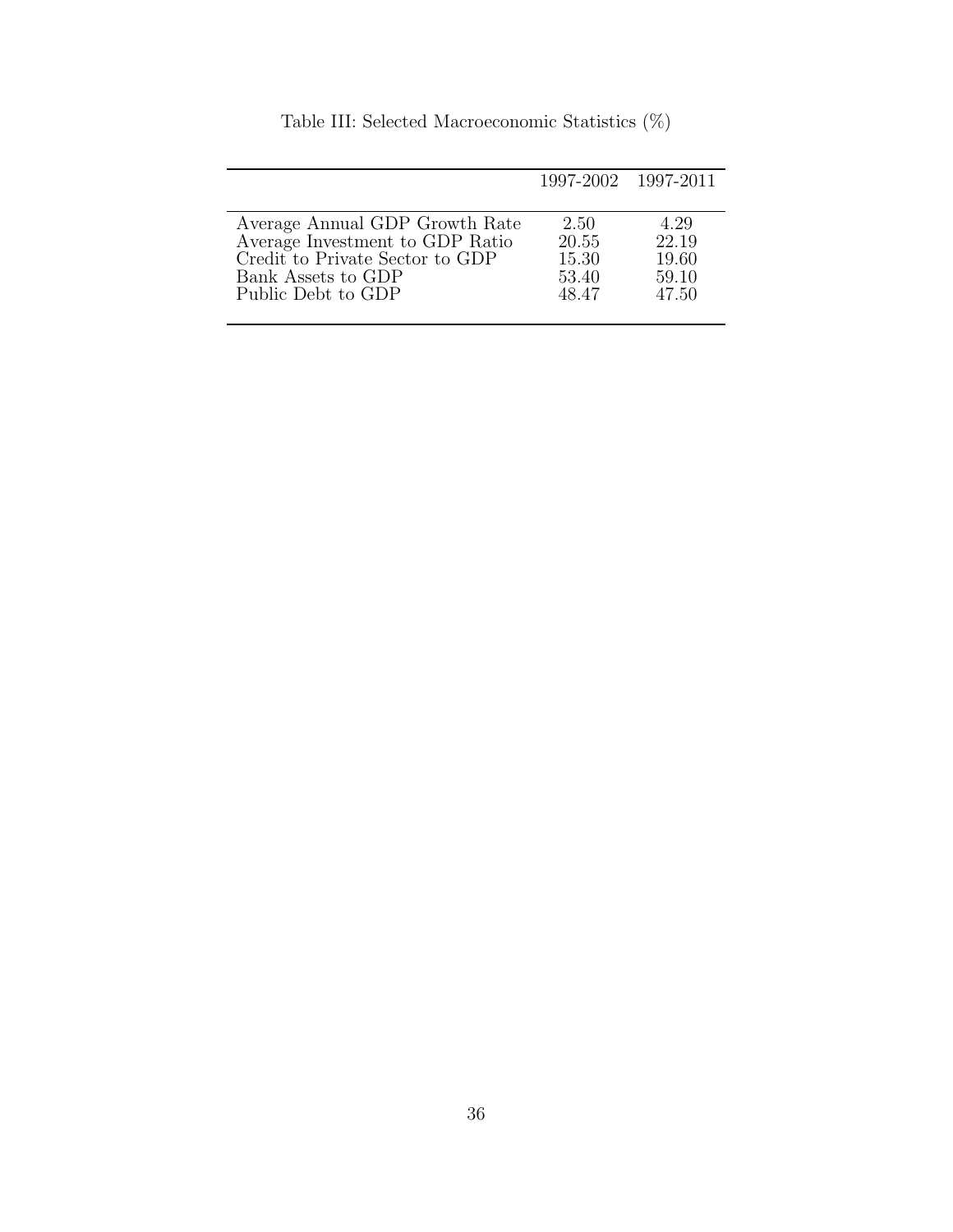|                                                        | Government-<br>bond<br>holdings | Loans to Private<br>Sector |
|--------------------------------------------------------|---------------------------------|----------------------------|
| April-July 1999 Average<br>August-October 1999 Average | 18.7<br>19.0                    | 26.8<br>24.8               |

Table IV: Loans to Private Sector and Government-Bond Holdings Before and After EQ

Note: Measures are expressed as a ratio to Total Assets (%.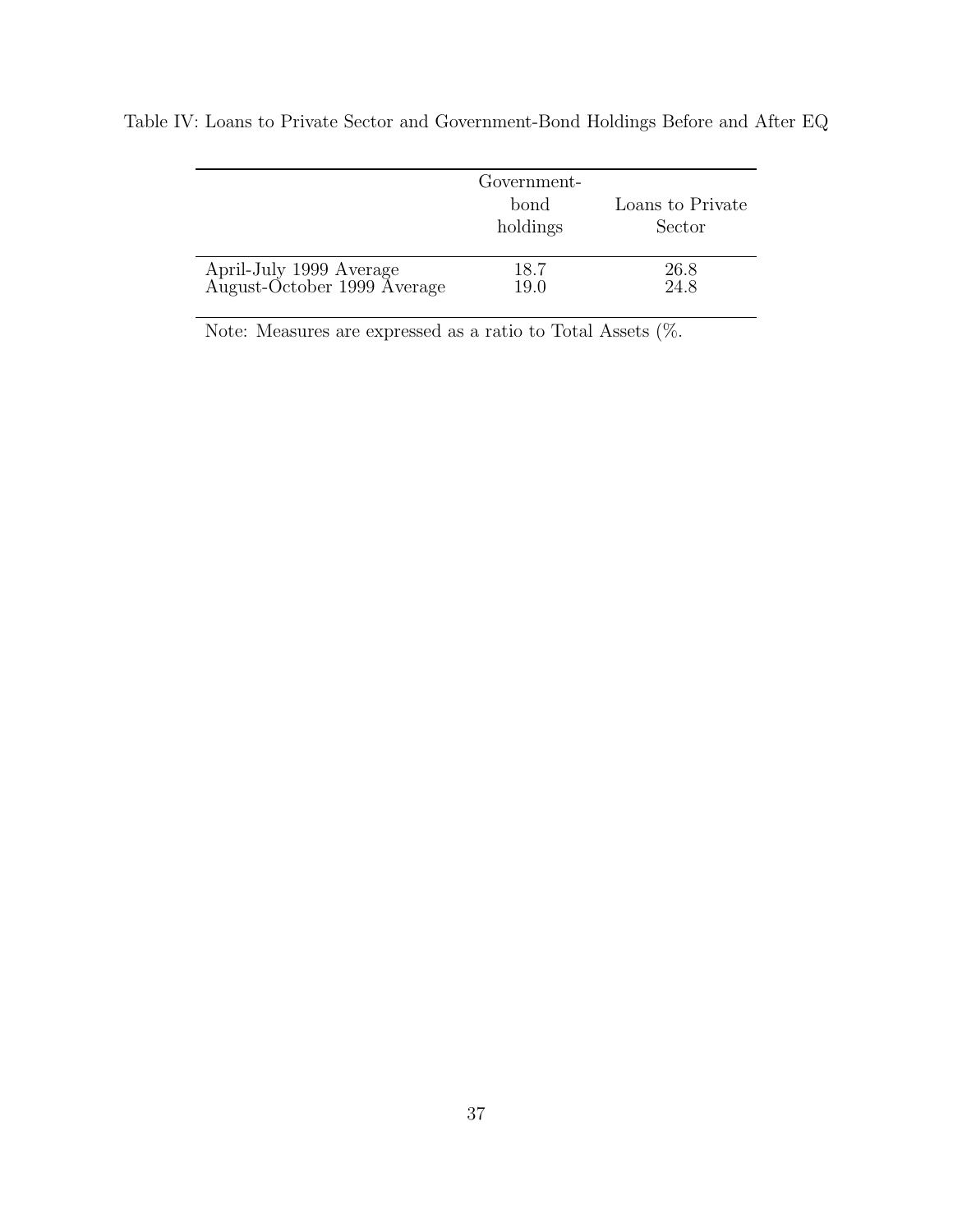|                                                                                                                               |                       | $\begin{pmatrix} 2 \\ \text{Drop State} \end{pmatrix}$ . | $\begin{array}{c} (3)\\{\rm Drop\; Foreign}\end{array}$ | Drop State and Foreign<br>$\bigoplus$ |
|-------------------------------------------------------------------------------------------------------------------------------|-----------------------|----------------------------------------------------------|---------------------------------------------------------|---------------------------------------|
| Avg Gov Bond Holdings Before EQ $-0.378***$                                                                                   | (0.0167)              | $-0.400***$<br>(0.0170)                                  | $-0.597***$<br>(0.0182)                                 | $-0.641***$<br>(0.0185)               |
| Constant                                                                                                                      | 0.00360<br>$0.306***$ | (0.00375)<br>$0.309***$                                  | 0.00399<br>$0.387***$                                   | 0.00419)<br>$0.399***$                |
| <b>Observations</b>                                                                                                           | 9882<br>0.047         | 0.053<br>9228                                            | 0.127<br>7172                                           | 0.150<br>6518                         |
| Dependent variable is the average value of loans to the private sector in ratio to total assets for each bank over the period |                       |                                                          |                                                         |                                       |

Table V: Average Bond Holdings and Credit Supply Table V: Average Bond Holdings and Credit Supply

 $f$  from August 1999 to November 1999. Independent variable is the average value of Government bond holdings in ratio to  $f$ total assets for each bank over the period from January 1997 to July 1999. Sample in column (1) is all banks. Sample in column (2) drops banks that were ever owned by the state. Sample in column (3) drops banks that were majority foreign owned at the time they entered the sample. Column (4) drops both state owned and foreign owned banks. Standard errors are robust. \*  $p < 0.10$ , \*\*  $p < 0.05$ , \*\*\*  $p < 0.01$ Dependent variable is the average value of loans to the private sector in ratio to total assets for each bank over the period from August 1999 to November 1999. Independent variable is the average value of Government bond holdings in ratio to total assets for each bank over the period from January 1997 to July 1999. Sample in column (1) is all banks. Sample in column (2) drops banks that were ever owned by the state. Sample in column (3) drops banks that were majority foreign owned at the time they entered the sample. Column (4) drops both state owned and foreign owned banks. Standard errors are robust. \*  $p < 0.10$ , \*\*  $p < 0.05$ , \*\*\*  $p < 0.01$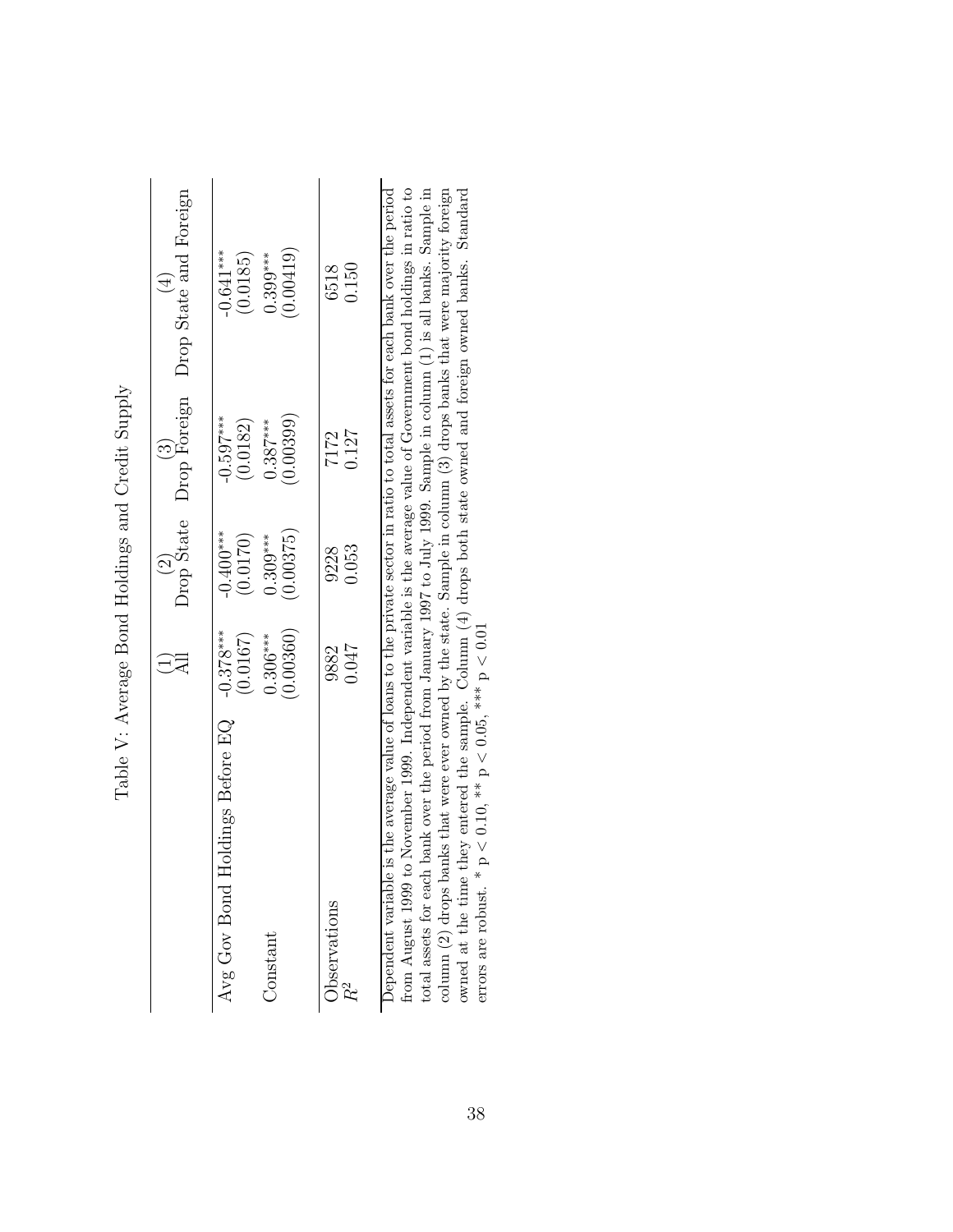|                                     | (1)                       | (2)          | (3)         |
|-------------------------------------|---------------------------|--------------|-------------|
| Capital Ratio <sub>t-1</sub>        | $-0.0892***$              | $-0.143***$  | $-0.143***$ |
|                                     | (0.0108)                  | (0.0126)     | (0.0509)    |
| Non-Performing $\text{Loans}_{t-1}$ | $-0.964***$               | $-1.175***$  | $-1.175***$ |
|                                     | (0.129)                   | (0.136)      | (0.558)     |
| Bank Size $_{t-1}$                  | $0.00491***$              | $-0.0288***$ | $-0.0288*$  |
|                                     | (0.000997)                | (0.00344)    | (0.0168)    |
| Cash Holdings $_{t-1}$              | $-0.839***$               | $-2.398***$  | $-2.398*$   |
|                                     | (0.220)                   | (0.318)      | (1.263)     |
| Interbank Balances <sub>t-1</sub>   | $-0.127***$               | $-0.127***$  | $-0.127***$ |
|                                     | (0.00710)                 | (0.00934)    | (0.0395)    |
| Domestic Bank                       | $-0.0269***$<br>(0.00435) |              |             |
| <b>State Owned Bank</b>             | $0.121***$<br>(0.00754)   |              |             |
| Observations                        | 10107                     | 10107        | 10107       |
| <b>Bank Fixed Effects</b>           | No                        | Yes          | Yes         |
| Month Fixed Effects                 | Yes                       | Yes          | Yes         |
| Double Cluster                      | No                        | No           | Yes         |

Table VI: Determinants of Government Bond Holdings

Dependent variables is Government Bond holdings in ratio to total assets. Domestic bank is a dummy that takes a value of 1 if the bank was majority domestic owned at the start of the sample. State bank is a dummy that takes a value of one if the bank was ever state owned. All variables are as defined in Table II. Double clustered regressions are clustered at the bank and month levels. Otherwise, standard errors are robust.  $*$  p < 0.10,  $**$  p  $<$  0.05,  $***$  p  $<$  0.01  $\,$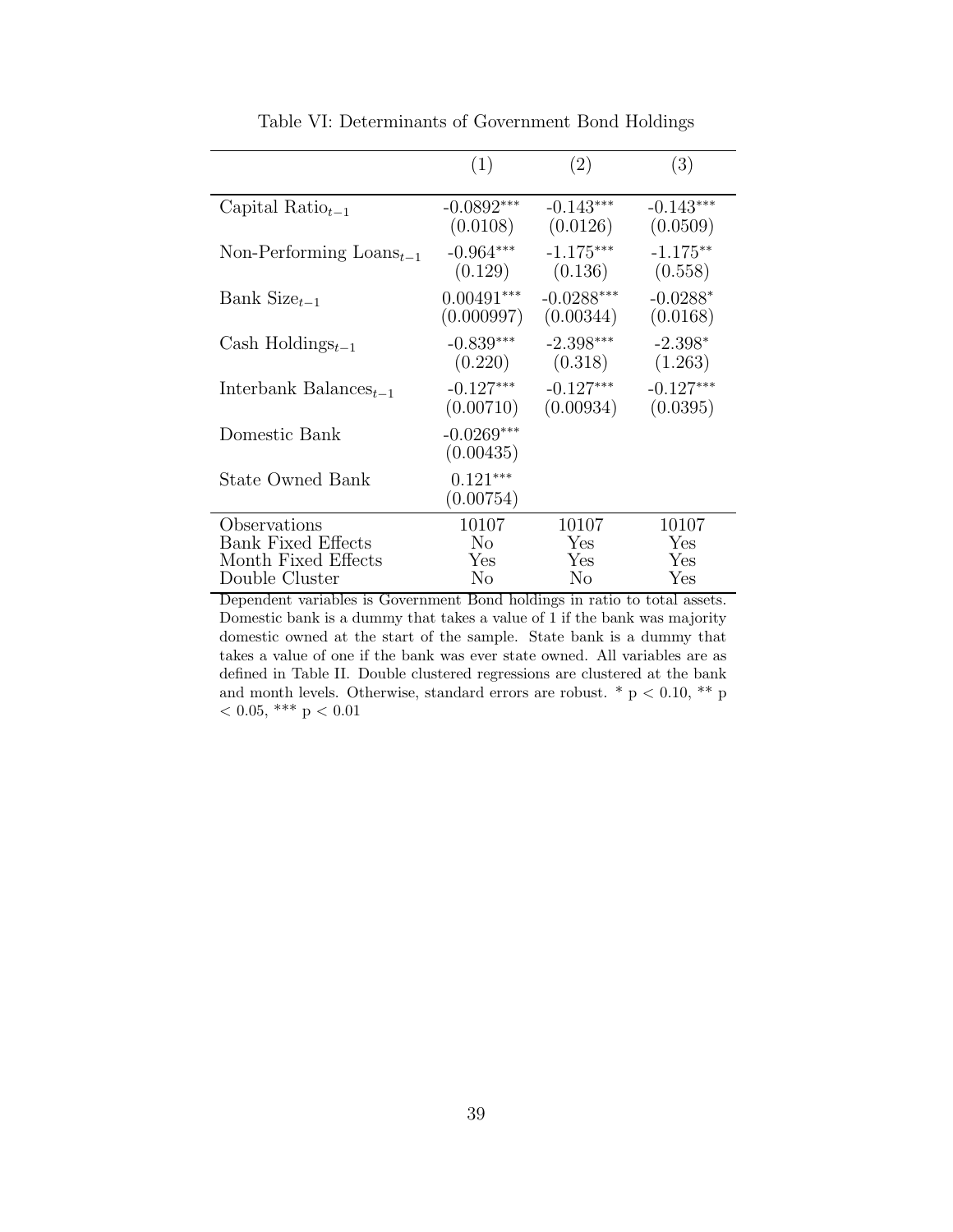|                                                     | (1)                       | (2)            | (3)         | (4)         |
|-----------------------------------------------------|---------------------------|----------------|-------------|-------------|
| Capital Ratio $_{t-1}$                              | $-0.0971***$              | $-0.148***$    | $-0.148***$ | $-0.0157$   |
|                                                     | (0.0110)                  | (0.0126)       | (0.0494)    | (0.0353)    |
| Non-Performing $\text{Loans}_{t-1}$                 | $-0.942***$               | $-1.123***$    | $-1.123**$  | $-0.194$    |
|                                                     | (0.132)                   | (0.137)        | (0.538)     | (0.309)     |
| Bank Size $_{t-1}$                                  | $0.00518***$              | $-0.0284***$   | $-0.0284*$  | 0.0178      |
|                                                     | (0.00101)                 | (0.00343)      | (0.0162)    | (0.0150)    |
| Cash Holdings $_{t-1}$                              | $-1.046***$               | $-2.608***$    | $-2.608**$  | 0.0300      |
|                                                     | (0.226)                   | (0.320)        | (1.214)     | (0.270)     |
| Interbank Balances <sub><math>t-1</math></sub>      | $-0.125***$               | $-0.127***$    | $-0.127***$ | $-0.0238$   |
|                                                     | (0.00724)                 | (0.00929)      | (0.0369)    | (0.0255)    |
| Domestic Bank                                       | $-0.0266***$<br>(0.00435) |                |             |             |
| <b>State Owned Bank</b>                             | $0.121***$<br>(0.00749)   |                |             |             |
| $(Capital Ratiot-1)*(Earthquake)$                   | $0.201***$                | $0.186***$     | $0.186**$   | 0.0321      |
|                                                     | (0.0565)                  | (0.0577)       | (0.0828)    | (0.0486)    |
| (Non-Performing $\text{Loans}_{t-1}$ )*(Earthquake) | $-0.0765$                 | $-0.732*$      | $-0.732$    | 0.191       |
|                                                     | (0.576)                   | (0.426)        | (0.613)     | (0.204)     |
| $(Bank Size_{t-1})*(Earthquake)$                    | $-0.00701$                | $-0.0106**$    | $-0.0106$   | $-0.000984$ |
|                                                     | (0.00518)                 | (0.00432)      | (0.00717)   | (0.00273)   |
| $(Cash \text{Holdings}_{t-1})^*(Earthquake)$        | $4.100***$                | $3.802***$     | $3.802***$  | $2.263***$  |
|                                                     | (0.953)                   | (0.925)        | (0.918)     | (0.730)     |
| $(Interbank Balancet-1)*(Earthquake)$               | $-0.0695**$               | $-0.0616*$     | $-0.0616$   | $-0.0142$   |
|                                                     | (0.0354)                  | (0.0343)       | (0.0485)    | (0.0402)    |
| Observations                                        | 10107                     | 10107          | 10107       | 10107       |
| <b>Bank Fixed Effects</b>                           | N <sub>o</sub>            | Yes            | Yes         | Yes         |
| Month Fixed Effects                                 | Yes                       | Yes            | Yes         | Yes         |
| Bank Quarter Fixed Effects                          | No                        | $\rm No$       | No          | Yes         |
| Double Cluster                                      | $\rm No$                  | N <sub>o</sub> | Yes         | Yes         |

Table VII: Determinants of Government Bond Holdings During EQ

Dependent variables is Government Bond holdings in ratio to total assets. Earthquake is a dummy that takes a value of one from August 1999 to November 1999. Domestic bank is a dummy that takes a value of 1 if the bank was majority domestic owned at the start of the sample. State bank is a dummy that takes a value of one if the bank was ever state owned. All variables are as defined in Table II. Double clustered regressions are clustered at the bank and month levels. Otherwise, standard errors are robust.  $*$  p < 0.10, \*\*  $p < 0.05$ , \*\*\*  $p < 0.01$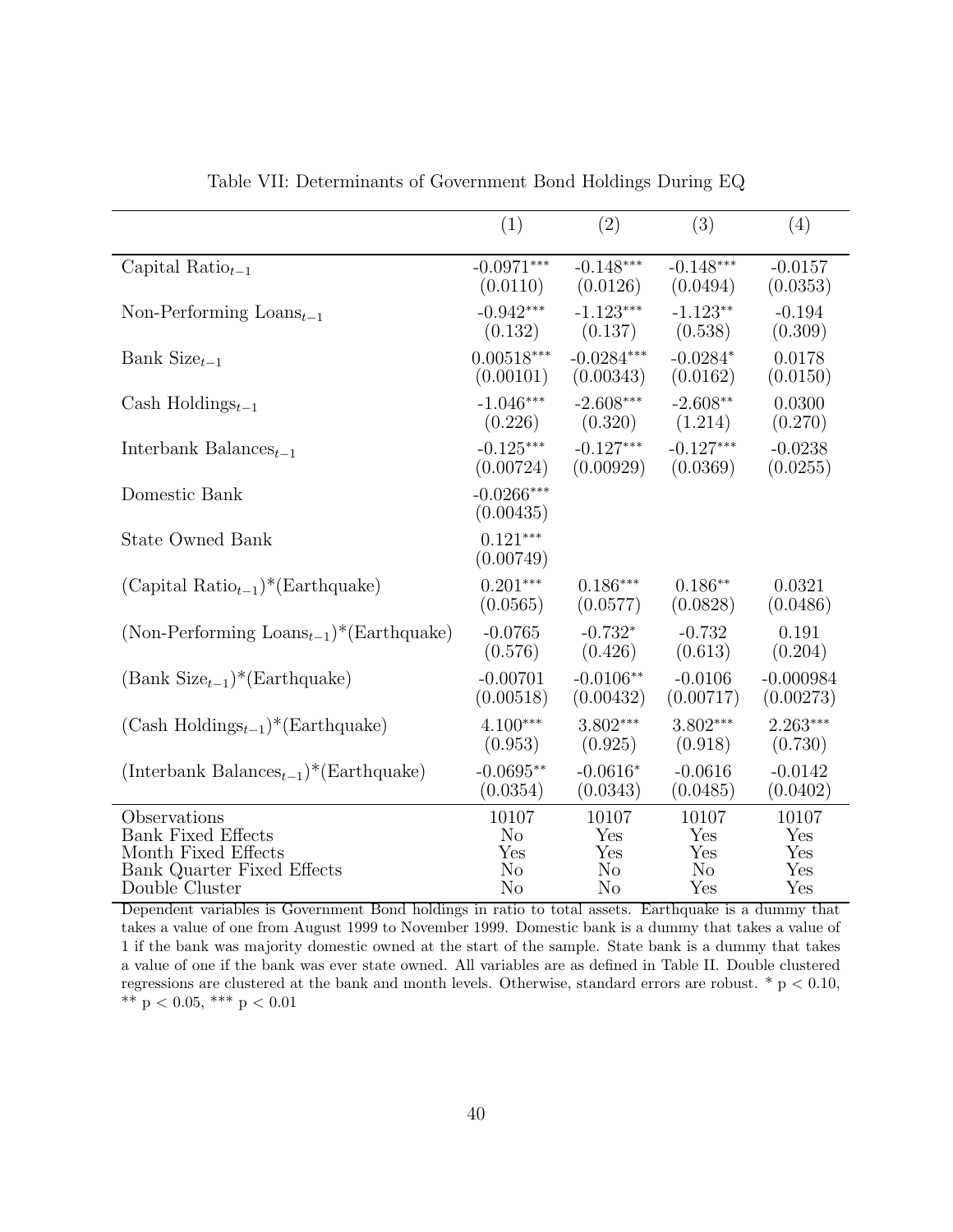|                                                                                                                                                                                                                                                                  | $\widehat{\Xi}$                | $\widehat{\Omega}$         | $\widehat{\mathbb{C}}$     | $(\pm)$                           | $\widetilde{\mathbb{G}}$                           | $\widehat{\odot}$                                                                              |
|------------------------------------------------------------------------------------------------------------------------------------------------------------------------------------------------------------------------------------------------------------------|--------------------------------|----------------------------|----------------------------|-----------------------------------|----------------------------------------------------|------------------------------------------------------------------------------------------------|
| Gov Bond Holdings $_{t-1}$                                                                                                                                                                                                                                       | $-0.336***$<br>(0.0118)        | $-0.336***$<br>(0.0116)    | $0.336***$<br>(0.0113)     | $-0.0242***$<br>(0.00151)         | $-0.0182***$<br>(0.00187)                          | $0.0183***$<br>(0.00160)                                                                       |
| $(\text{Gov Bond Holding}_{8t-1})^*(\text{Earthquake})$                                                                                                                                                                                                          | $0.0681***$<br>(0.0243)        | $0.0689***$<br>(0.0246)    | $-0.0698***$<br>(0.0252)   | $0.0324***$<br>(0.00884)          | $0.0331***$<br>(0.00814)                           | $0.0304***$<br>(0.00576)                                                                       |
| $(Gov$ Bond Holdings $_{t-1}$ <sup>*</sup> (Asia)                                                                                                                                                                                                                |                                | $-0.0590$<br>$(0.0412)$    | $-0.0608$<br>(0.0421)      | $(0.0354)$<br>(0.0287)            | $(0.0336)$<br>$(0.0282)$                           | (0.0313)<br>0.0336                                                                             |
| $(\text{Gov Bond Holding}_{8t-1})^*(\text{Russia})$                                                                                                                                                                                                              |                                |                            | (0.0238)<br>$-0.0333$      | $-0.0102$<br>$(0.0204)$           | $-0.0108$<br>(0.0202)                              | (0.0108)                                                                                       |
| $(\text{Gov Bond Holding}_{8t-1})*(2001 \text{ Crisis})$                                                                                                                                                                                                         |                                |                            |                            |                                   | $-0.0421***$<br>$(0.00413)$                        | $0.0420***$<br>0.00591)                                                                        |
| $\operatorname{BankQuarterFixedEffects}$<br>MonthFixed Effects<br><b>BankFixedEffects</b><br>TripleCluster<br>Observations                                                                                                                                       | 119<br>Yes<br>22<br>Yes<br>Yes | 10119<br>Yes<br>Yes<br>Yes | 10119<br>Yes<br>XXXX<br>XX | 10119<br>Yes<br>Yes<br>Yes<br>Yes | $\frac{\text{V}}{\text{Yes}}$<br>Yes<br>Yes<br>Yes | $\frac{\text{V}}{\text{Yes}} \ \text{Yes} \ \text{Yes} \ \text{Yes} \ \text{Yes} \ \text{Yes}$ |
| Dependent variable is loans to the private sector, in ratio to total assets. Earthquake is a dummy that takes a value of one from<br>August 1999 to November 1999. Column (6) defines Earthquake as August 1999 to October 1999, for robustness. Asia is a dummy |                                |                            |                            |                                   |                                                    |                                                                                                |

Table VIII: Government Bonds and Credit Supply Table VIII: Government Bonds and Credit Supply

that takes a value of one from July 1997 to October 1997. Russia is a dummy that takes a value of one from August 1998 to November 1998. 2001 Crisis is a dummy that takes a value of compensive and the Movember 1998. 2001 August 1999 to November 1999. Column (6) defines Earthquake as August 1999 to October 1999, for robustness. Asia is a dummy that takes a value of one from July 1997 to October 1997. Russia is a dummy that takes a value of one from August 1998 to November 1998. 2001 Crisis is a dummy that takes a value of one from December 2000 to December 2001. Variables are defined in Table II. Standard Errors are clustered at bank, month, and state-bank levels. \*  $p < 0.10$ , \*\*  $p < 0.05$ , \*\*\*  $p < 0.01$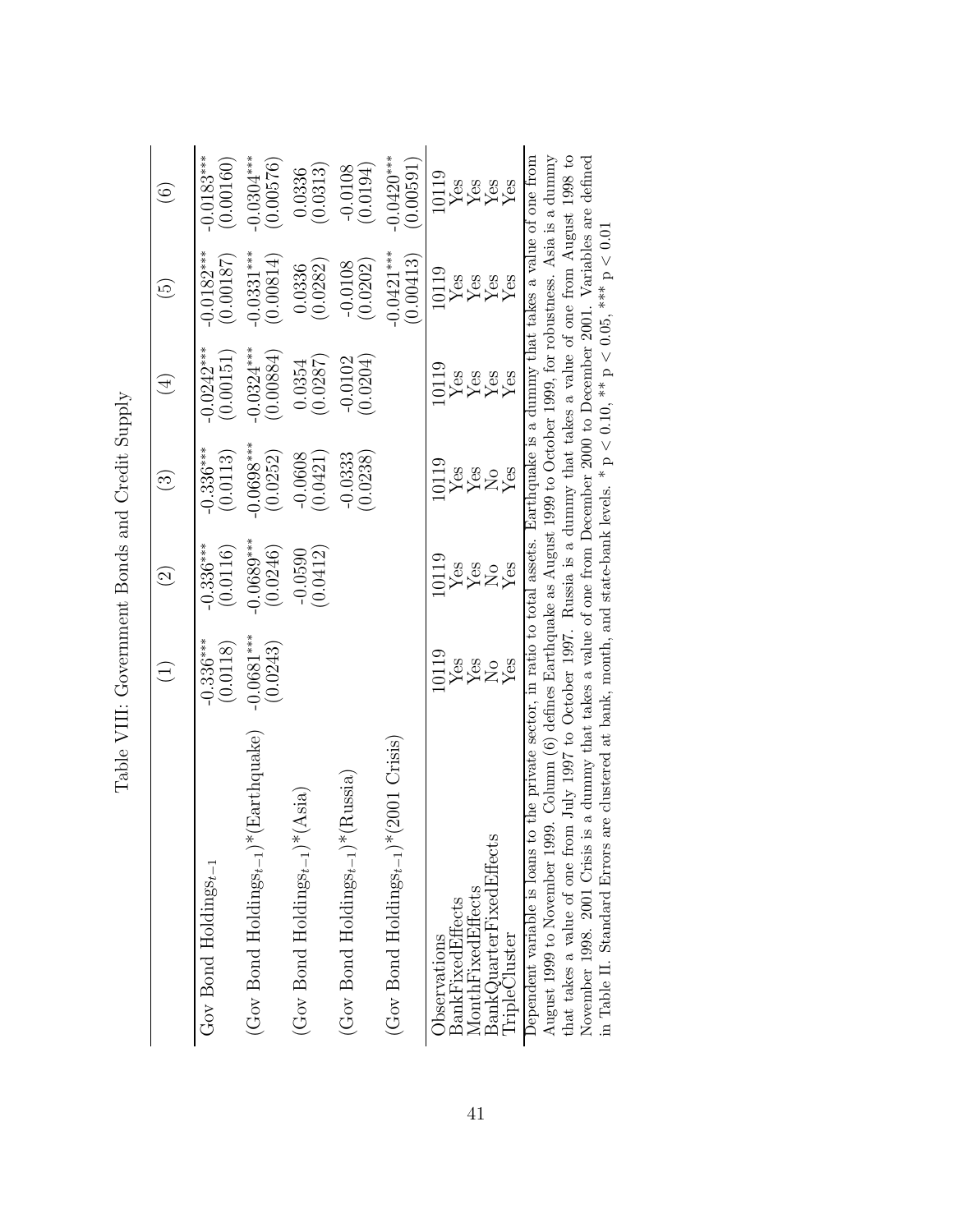| (1)                       | (2)                       | (3)                       | (4)                       |
|---------------------------|---------------------------|---------------------------|---------------------------|
| $-0.0178***$<br>(0.00208) | $-0.0176***$<br>(0.00216) | $-0.0178***$<br>(0.00233) | $-0.0182***$<br>(0.00318) |
|                           | $-0.0187***$<br>(0.00164) | $-0.0188***$<br>(0.00216) | $-0.0183***$<br>(0.00212) |
|                           |                           |                           | $-0.609***$<br>(0.188)    |
|                           |                           | $0.258***$<br>(0.0753)    | $0.252***$<br>(0.0774)    |
| $-0.0202**$<br>(0.00802)  | $-0.0207***$<br>(0.00736) | $-0.0202***$<br>(0.00718) | $-0.0189***$<br>(0.00526) |
|                           | 0.00774<br>(0.0100)       | 0.00794<br>(0.00856)      | 0.00754<br>(0.00884)      |
|                           |                           |                           | 0.0798<br>(0.309)         |
|                           |                           | 0.123<br>(0.101)          | $0.0983*$<br>(0.0585)     |
| 8590                      | 8586                      | 8578                      | 8578                      |
|                           | Yes                       |                           | Yes                       |
|                           |                           |                           | Yes                       |
|                           |                           |                           | Yes<br>Yes                |
|                           | Yes<br>Yes<br>Yes<br>Yes  | Yes<br>Yes<br>Yes         | Yes<br>Yes<br>Yes<br>Yes  |

|  |  | Table IX: Government Bonds and Credit Supply: Survivors and Controls |  |  |  |  |  |  |
|--|--|----------------------------------------------------------------------|--|--|--|--|--|--|
|--|--|----------------------------------------------------------------------|--|--|--|--|--|--|

Dependent variable is loans to the private sector, in ratio to total assets. Sample consists of all banks, except those that have ever been taken over by the central bank. Earthquake is a dummy that takes a value of one from August 1999 to November 1999. Variables are defined in Table II Standard Errors are clustered at bank, time, and state-bank levels. \* p < 0.10, \*\* p < 0.05, \*\*\* p < 0.01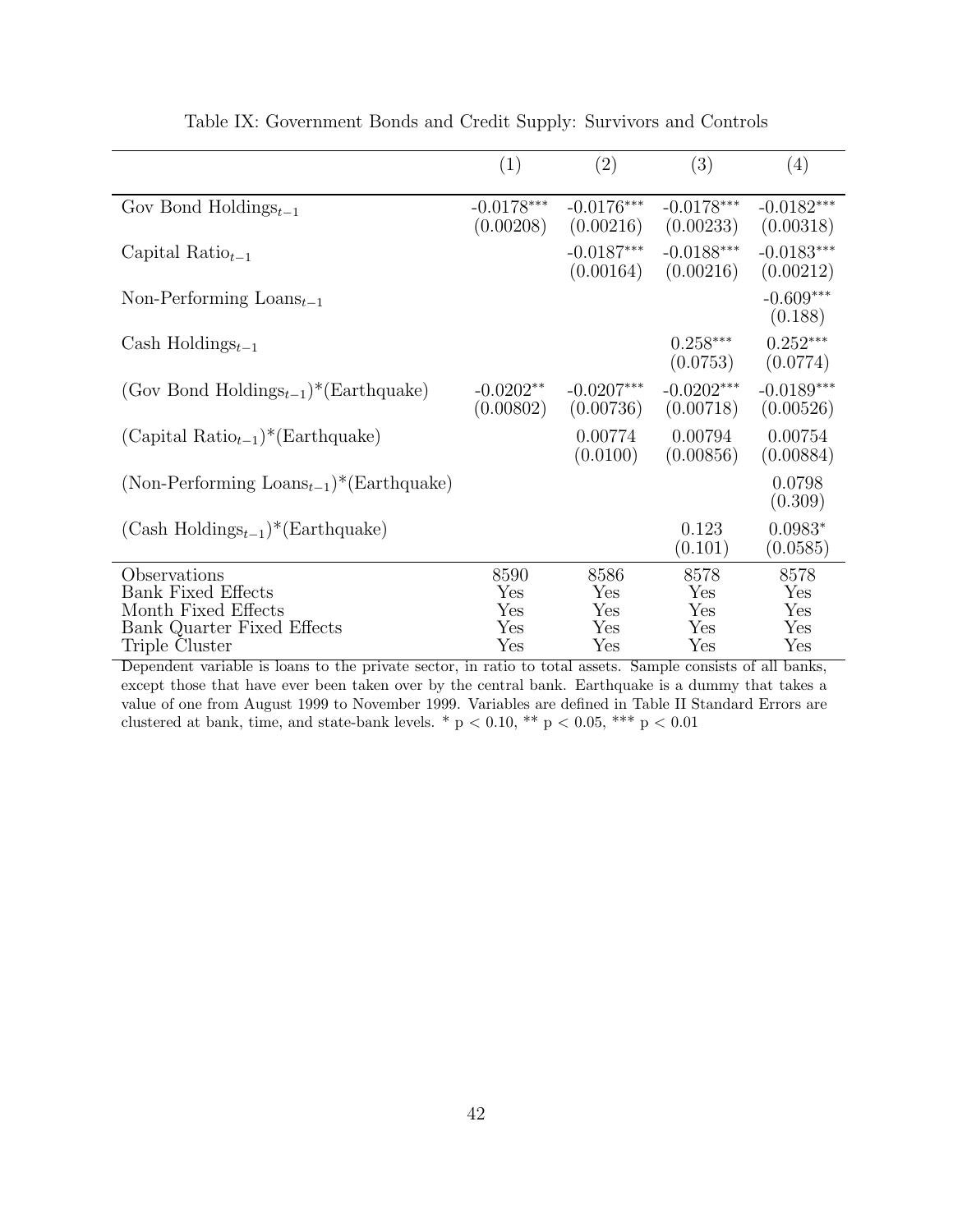|                                                         | (1)<br>Placebo            | (2)<br>Short Sample      |
|---------------------------------------------------------|---------------------------|--------------------------|
| Gov Bond Holdings <sub>t-1</sub>                        | $-0.0185***$<br>(0.00179) | $-0.215***$<br>(0.00982) |
| (Gov Bond Holdings <sub>t-1</sub> )*(Earthquake)        |                           | $-0.0592***$<br>(0.0124) |
| (Gov Bond Holdings <sub>t-1</sub> ) <sup>*</sup> (Asia) | 0.0337<br>(0.0281)        | $-0.0242$<br>(0.0367)    |
| (Gov Bond Holdings <sub>t-1</sub> )*(Russia)            | $-0.0108$<br>(0.0197)     | 0.0125<br>(0.0145)       |
| (Gov Bond Holdings <sub>t-1</sub> )*(2001 Crisis)       | $-0.0418***$<br>(0.00520) | $-0.0547*$<br>(0.0329)   |
| (Gov Bond Holdings <sub>t-1</sub> )*(Placebo)           | $-0.00878$<br>(0.00543)   |                          |
| Observations                                            | 10119                     | 5069                     |
| <b>Bank Fixed Effects</b>                               | Yes                       | Yes                      |
| Month Fixed Effects                                     | Yes                       | Yes                      |
| Bank Quarter Fixed Effects<br>Triple Cluster            | Yes<br>Yes                | No<br>Yes                |
|                                                         |                           |                          |

Table X: Government Bonds and Credit Supply: Placebo Earthquake and Short Sample

Dependent variable is loans to the private sector, in ratio to total assets. Earthquake is a dummy that takes a value of one from August 1999 to November 1999. Placebo is a dummy that takes a value of one from April 1999 to July 1999. Asia is a dummy that takes a value of one from July 1997 to October 1997. Russia is a dummy that takes a value of one from August 1998 to November 1998. 2001 Crisis is a dummy that takes a value of one from December 2000 to December 2001. Short sample is from 1997-2002. Variables are defined in Table II. Standard Errors are clustered at bank, month, and state-bank levels. \* p < 0.10, \*\* p < 0.05, \*\*\* p < 0.01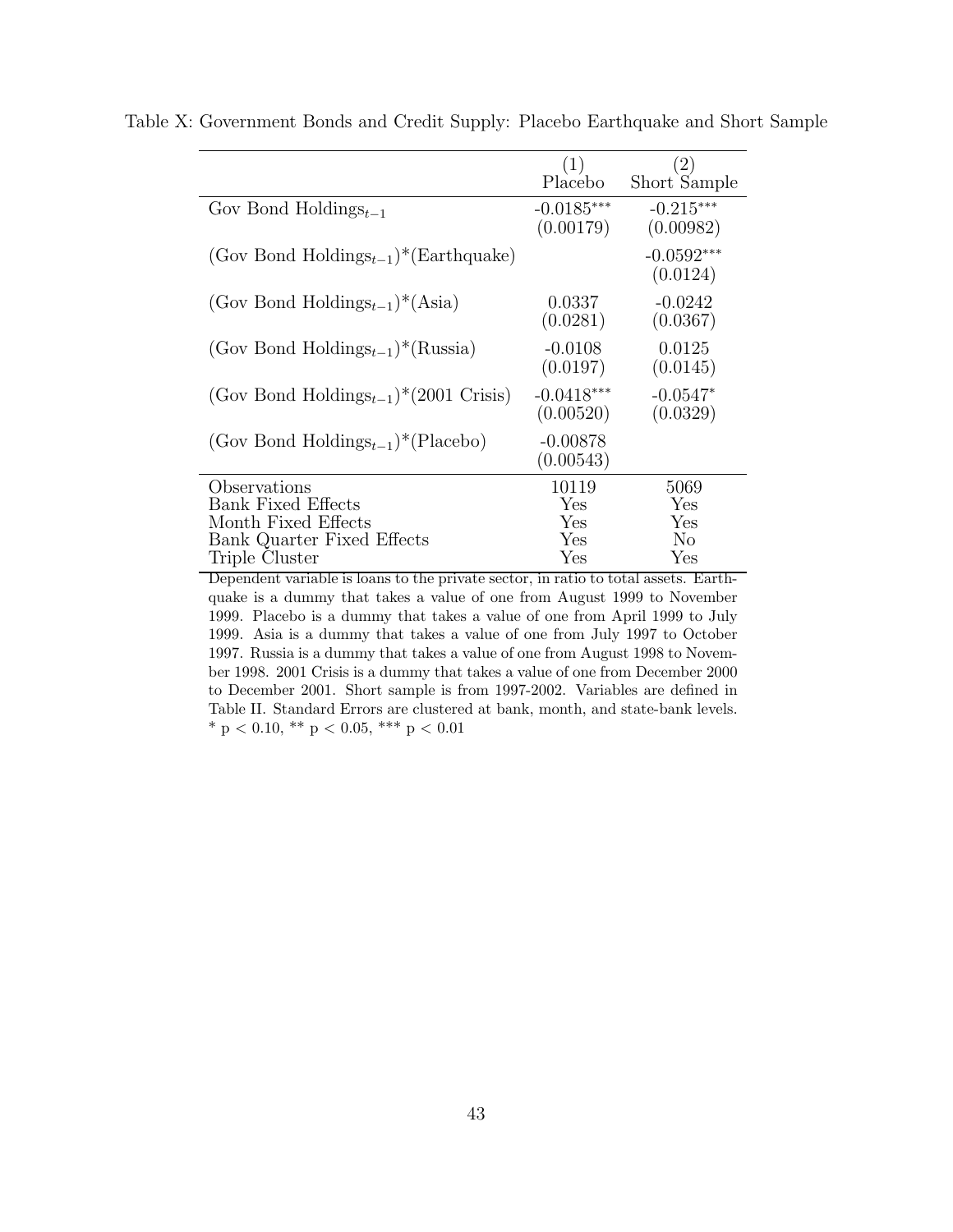|                                                           | (1)          | $\left( 2\right)$     | (3)                   |
|-----------------------------------------------------------|--------------|-----------------------|-----------------------|
| Gov Bond Holdings $_{t-1}$                                | $-0.0210*$   | $-0.0196*$            | $-0.0196$             |
|                                                           | (0.0740)     | (0.0770)              | (0.0136)              |
| (Gov Bond Holdings <sub>t-1</sub> )*(Earthquake)          | $-0.0292***$ | $-0.0291***$          | $-0.0291**$           |
|                                                           | (0.00976)    | (0.00962)             | (0.0156)              |
| (Gov Bond Holdings <sub>t-1</sub> )*(2001 Crisis)         | $-0.115***$  | $-0.116***$           | $-0.116***$           |
|                                                           | (0.0155)     | (0.0155)              | (0.0331)              |
| (Gov Bond Holdings <sub>t-1</sub> ) <sup>*</sup> (Russia) | $-0.00266$   | $-0.00300$            | $-0.00300$            |
|                                                           | (0.0217)     | (0.0217)              | (0.0260)              |
| (Gov Bond Holdings <sub>t-1</sub> ) <sup>*</sup> (Asia)   |              | $-0.0178$<br>(0.0157) | $-0.0178$<br>(0.0242) |
| Observations                                              | 2715         | 2715                  | 2715                  |
| <b>Bank Fixed Effects</b>                                 | Yes          | Yes                   | Yes                   |
| Month Fixed Effects                                       | Yes          | Yes                   | Yes                   |
| <b>Bank Quarter Fixed Effects</b>                         | Yes          | Yes                   | Yes                   |
| Double Cluster                                            | No           | No                    | Yes                   |

Table XI: Government Bonds and Credit Supply: Foreign Banks Lending Outside Turkey

Sample is all banks that were majority foreign owned at the time they entered the sample. Dependent variable is loans to the private sector, in ratio to total assets. Earthquake is a dummy that takes a value of one from August 1999 to November 1999. Asia is a dummy that takes a value of one from July 1997 to October 1997. Russia is a dummy that takes a value of one from August 1998 to November 1998. 2001 Crisis is a dummy that takes a value of one from December 2000 to December 2001. Variables are defined in Table II. Standard Errors are clustered at the month level. Double clustered regressions are clustered at bank and month levels.  $*$  p < 0.10, \*\*  $p < 0.05$ , \*\*\*  $p < 0.01$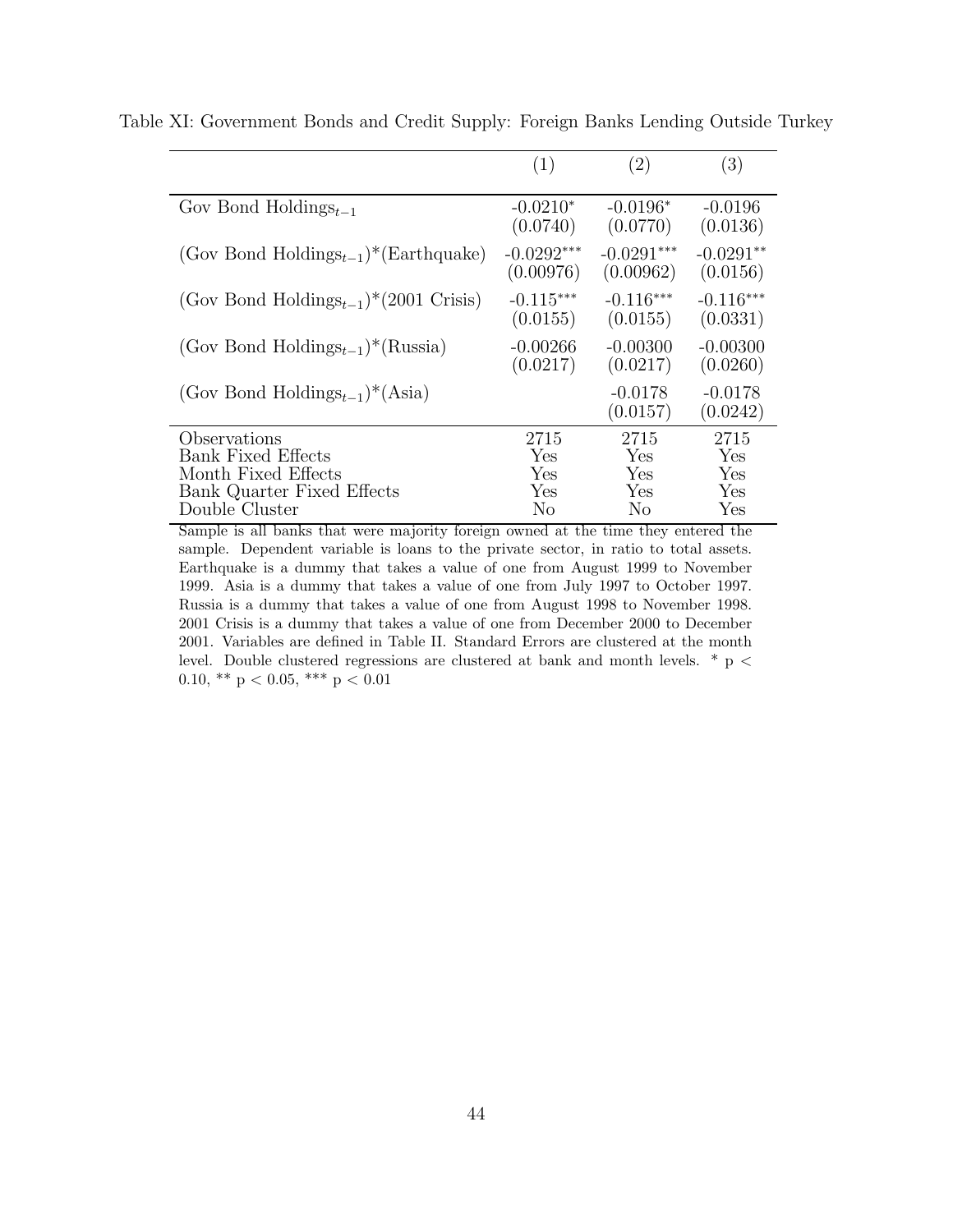|                                                   | (1)          | $\left( 2\right)$       | $\left(3\right)$ | $\left(4\right)$         |
|---------------------------------------------------|--------------|-------------------------|------------------|--------------------------|
|                                                   | Valuation    | Valuation               | Profits          | Profits                  |
| Gov Bond Holdings <sub><math>t-1</math></sub>     | $-0.0425***$ | $-0.0251*$              | $-0.00403***$    | $-0.0000465$             |
|                                                   | (0.0123)     | (0.0144)                | (0.000999)       | (0.00111)                |
| (Gov Bond Holdings <sub>t-1</sub> )*(Earthquake)  | $-0.0455***$ | $-0.0640***$            | $-0.0159***$     | $-0.0163**$              |
|                                                   | (0.0106)     | (0.0103)                | (0.00373)        | (0.00645)                |
| (Gov Bond Holdings <sub>t-1</sub> )*(2001 Crisis) |              | $-0.134***$<br>(0.0152) |                  | $-0.0279***$<br>(0.0106) |
| Observations                                      | 10057        | 10057                   | 10115            | 10115                    |
| <b>Bank Fixed Effects</b>                         | Yes          | Yes                     | Yes              | Yes                      |
| Month Fixed Effects                               | Yes          | Yes                     | Yes              | Yes                      |
| Bank Quarter Fixed Effects                        | No           | N <sub>o</sub>          | Yes              | Yes                      |
| Triple Cluster                                    | Yes          | Yes                     | Yes              | Yes                      |

Table XII: Valuation and Profits

Dependent variable in columns (1) and (2) is financial assets valuation difference as a ratio to total assets, winsorized at 5% (multiplied by 100). Dependent variable in columns (3) and (4) is Profits in ratio to total assets, winsorized at 2%. Earthquake is a dummy that takes a value of one from August 1999 to November 1999. Asia is a dummy that takes a value of one from July 1997 to October 1997. Russia is a dummy that takes a value of one from August 1998 to November 1998. 2001 Crisis is a dummy that takes a value of one from December 2000 to December 2001. Variables are defined in Table II. Standard Errors are clustered at bank, month, and state-bank levels. \*  $p < 0.10$ , \*\*  $p < 0.05$ , \*\*\*  $p < 0.01$